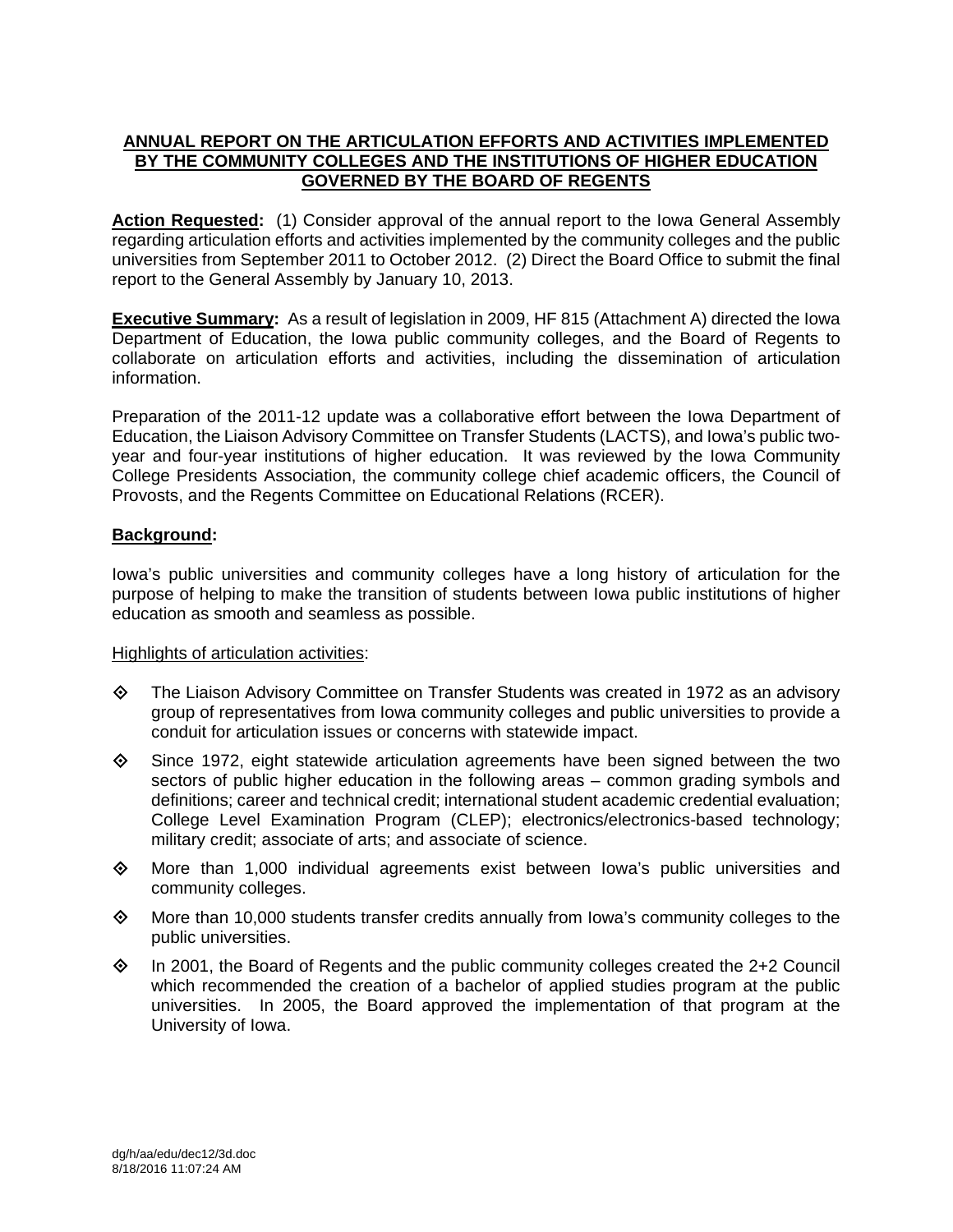- $\Rightarrow$  In 2011-12, there were 308 students enrolled in coursework in the Bachelor of Applied Studies, including 145 students who were newly admitted. During that period, there were 36 students who graduated from the program.
- $\Rightarrow$  In 2011-12, there were 514 students enrolled at the three public universities in the Bachelor of Liberal Studies, including 223 students who were newly admitted. During that period, there were 150 students who graduated from the program.
- $\Rightarrow$  The University of Iowa has established partnerships with Eastern Iowa Community College District, Des Moines Area Community College, Kirkwood Community College, Western Iowa Tech Community College, Iowa Western Community College, Southwestern Community College, Indian Hills Community College, Iowa Lakes Community College, North Iowa Area Community College, Northeast Iowa Community College, Northwest Iowa Community College, Iowa Central Community College, Iowa Valley Community College District, Southeastern Community College, and Hawkeye Community College to offer upper division degree programs to place bound students in their service areas. Currently, these degree programs include the Bachelor of Applied Studies, Bachelor of Liberal Studies, RN to BSN, and the Bachelor of Business Administration Entrepreneurial Management program. All of the programs are available entirely on-line. In addition, there is an on-site upper division program, a Bachelor of Arts program in social work, which is offered at the University of Iowa's John and Mary Pappajohn Center in Des Moines.
- $\Diamond$  In 2008, the Board of Regents, in collaboration with Iowa public community colleges, developed and launched an articulation website called **TransferInIowa.org**. The primary focus of the Articulation Website is to allow Iowans to know at the time of enrollment in a community college course (1) whether the credit will be accepted by the public university of the student's choice; (2) the category in which the university will apply the credit; and (3) to which degree program or programs the university will apply the credit.
	- $\Rightarrow$  Between October 2011 and September 2012, the **TransferInIowa.org** articulation website recorded 12,124 unique visitors according to a tracking tool being used; this is an increase of 8% from the prior year; there were 16,065 total visits. The University of Iowa's I-CHART articulation planning website recorded 18,982 unique visitors and 26,615 total visits; Iowa State University's TRANSIT articulation planning website recorded 21,576 unique visitors and 34,354 total visits; and the University of Northern Iowa's TRANSFER PLAN-IT recorded 14,470 unique visitors and 20,846 total visits.
- $\diamond$  The three public universities have articulation programs with each of the public community colleges. The purpose of these programs is to establish early connections with community college students who anticipate transferring to a public university.
	- The University of Iowa's *2 Plus 2 Guaranteed Graduation Plan* connects community college students with advisors at the university so that students take the right courses at the right time to complete both degrees in a total of four years.
	- Iowa State University's *Admissions Partnership Program* guarantees admission to ISU if requirements are met; and provides academic advising and mentoring and degree planning to ensure timely graduation, among other benefits.
	- The University of Northern Iowa's *Admissions Partnership Program* assists community college students to achieve a seamless transition from the community college to UNI. All majors at UNI are available with the program. Students who are accepted into the program meet regularly with academic advisors from both their community college and UNI to determine coursework and discuss degree progress.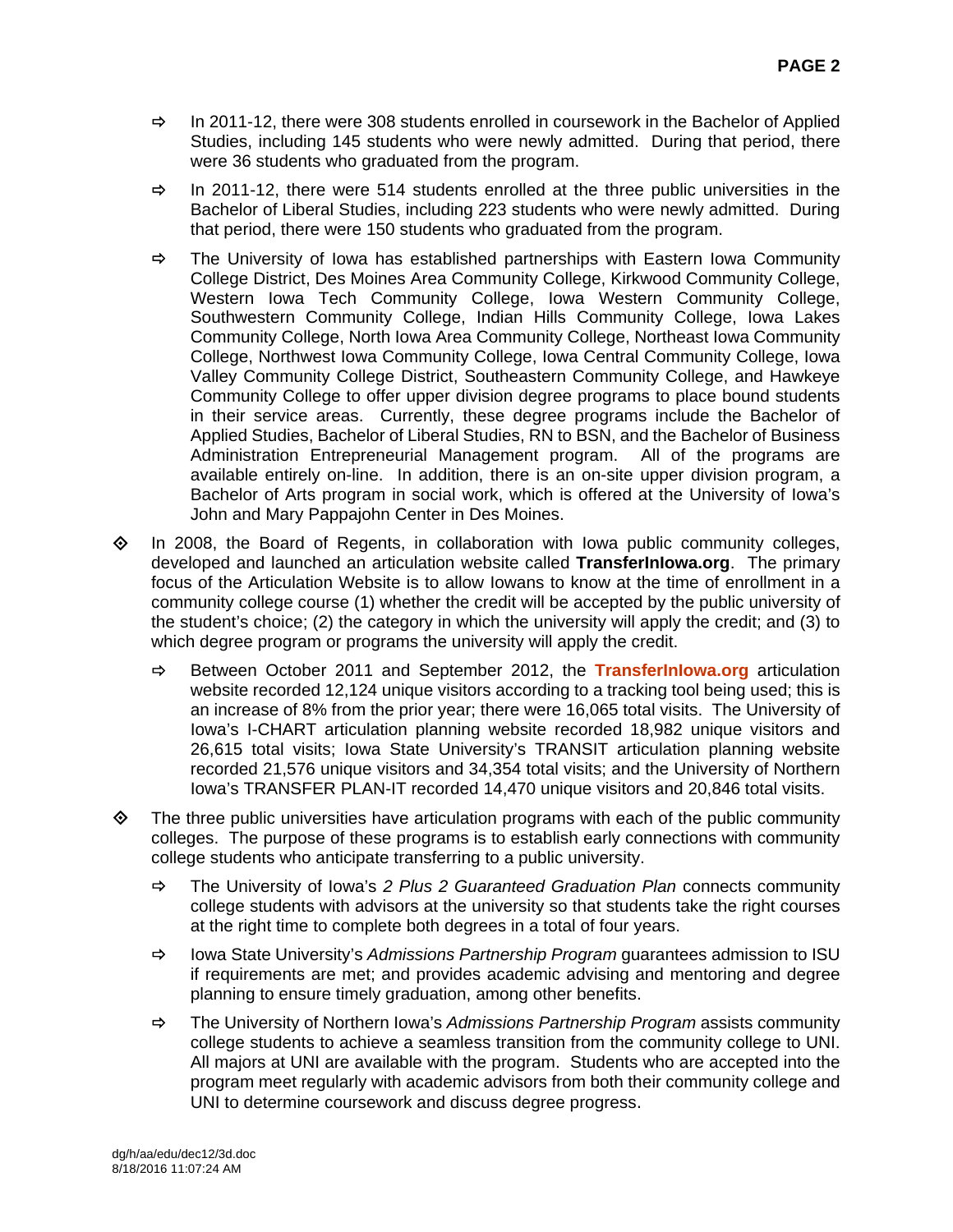# Highlights of HF 815 (Attachment B)

- $\diamond$  The Iowa Department of Education is responsible for developing a plan which describes how secondary school students and community college students can find and use the **www.TransferInIowa.org** articulation website.
- *The Board of Regents and Iowa public community colleges must enter into a statewide articulation agreement which provides for the seamless transfer of academic credits from a completed associate of arts or associate of science degree program offered by a community college to a baccalaureate degree program at a public university.* 
	- $\Rightarrow$  The associate of arts degree articulation agreement was originally signed on December 2, 1981. It is affirmed annually; the most recent reaffirmation was on April 13, 2012. This agreement allows a minimum of 60 credit hours of courses designed and acceptable for transfer and may include up to 16 credit hours of career and technical courses.
	- $\Rightarrow$  The associate of science degree articulation agreement was originally signed on April 18, 2008. The most recent reaffirmation was on April 13, 2012. This agreement specifies that the requirements for the associate of science degree are the same as for the associate of arts degree with the following exceptions – distribution of hours include 20 credit hours of mathematics and science; additional general education courses may be required at the public universities.
- *The public universities and community colleges must identify a transfer and articulation contact office or person to be included on the www.TransferInIowa.org articulation website.* The list of contact persons is available on the www.TransferInIowa.org articulation website. It is updated annually or on an as needed basis. (http://www.transferiniowa.org/pdf/ta\_contact\_list.pdf)
- *The public community colleges and public universities must collaborate to develop a systematic process for expanding academic discipline meetings between the community college faculty and the faculty of the public universities.* 
	- $\Rightarrow$  The Liaison Advisory Committee for Transfer Students (LACTS) was charged with developing a systematic process for expanding academic discipline faculty meetings for approval by the Council of Provosts and the community college chief academic officers. A systematic process was approved on October 8, 2010 at a joint meeting of the Iowa community college chief academic officers and public university Council of Provosts (Attachment D). The process was used during 2011-2012 to conduct academic discipline faculty meetings.
	- $\Rightarrow$  During 2009-2010, public university and community college faculty held academic discipline meetings in mathematics, marketing, and early childhood. During 2010-2011, public university and community college faculty held academic discipline meetings in Criminology/Criminal Justice; Communications/English/Speech; Biology; Marketing; Early Childhood Education; Agriculture/Animal Science/Agronomy/Horticulture; and Mathematics. During 2011-2012, public university and community college faculty held academic discipline meetings in chemistry, physics, psychology, and marketing.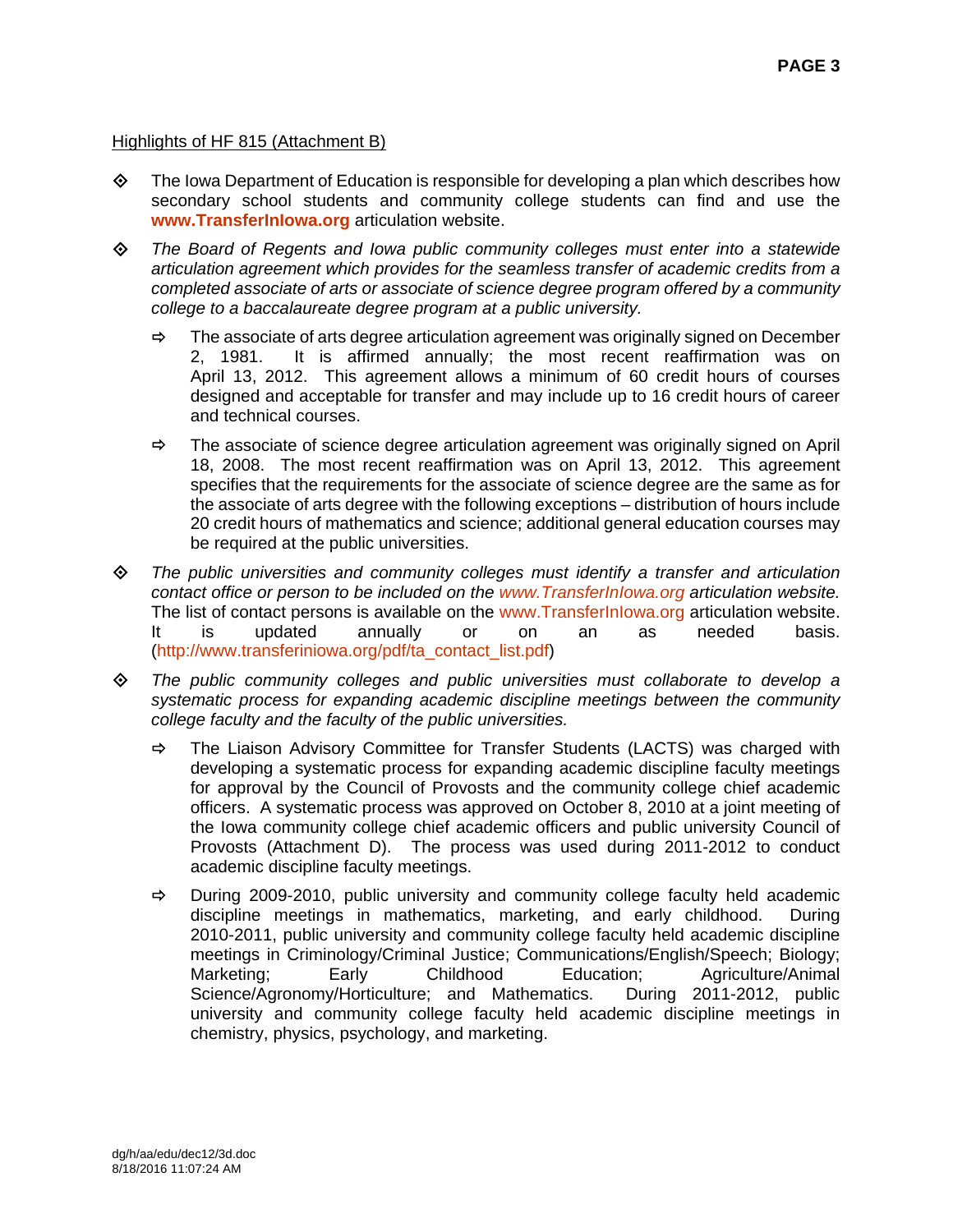- *The public community colleges and public universities must collaborate to develop a process to examine a minimum of eight new associate of applied science degree programs for which articulation agreements would serve students' continued academic success in those degree programs.* 
	- $\Rightarrow$  The community colleges and public universities prepared program inventories to identify areas of articulation opportunity.
	- $\Rightarrow$  The third joint meeting between the community college chief academic officers and the public university provosts was held on October 24, 2012 at the University of Iowa. One of the agenda items was to identify a core curriculum area for which a transition guide would be developed during the 2013-14 academic year; the unanimous choice was mathematics. The Chemistry transition guide team will complete the Chemistry transition guide during the 2012-2013 academic year. The transition guide team for Communications will be created no later than February 2013 and will begin work afterwards. The Biological Sciences Transition Guide was completed during 2010-2011 and formally approved by the provosts and chief academic officers at the joint meeting in October 2011. It is available at the following link: http://www.transferiniowa.org/transition.php.
	- $\Rightarrow$  A two-year strategic plan will be developed to define best practices for individual institutions to pursue articulation opportunities for career and technical programs.
- *The Board of Regents, in consultation with the public community colleges, must develop criteria to prioritize core curriculum areas and create or review transition guides for the core curriculum areas.* 
	- $\Rightarrow$  Course equivalency guide are available on the www.TransferInIowa.org articulation website.
	- $\Rightarrow$  The transition quides will be included on the www.TransferInIowa.org articulation website. The transition guide completed in 2010-2011 is the Biological Sciences Transition Guide and is available at http://www.transferiniowa.org/transition.php.

This update will be submitted to the General Assembly by January 10, 2013.

Attachment C describes the articulation and transfer efforts identified by the public universities and the community colleges between October 2011 and September 2012.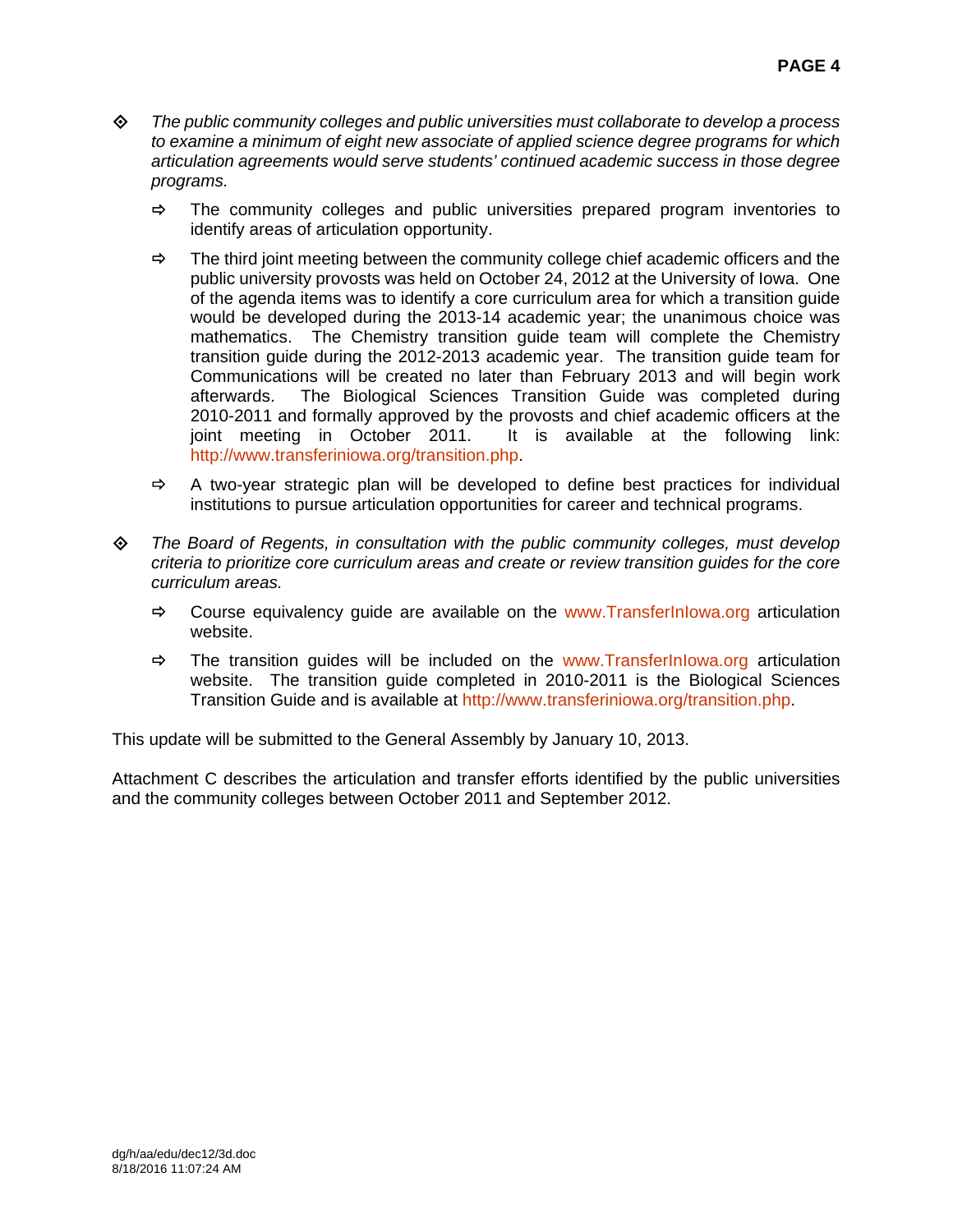HOUSE FILE 815

AN ACT RELATING TO ARTICULATION AGREEMENTS BETWEEN PUBLIC POSTSECONDARY INSTITUTIONS AND TO THE DISSEMINATION OF ARTICULATION INFORMATION.

BE IT ENACTED BY THE GENERAL ASSEMBLY OF THE STATE OF IOWA:

Section 1. Section 256.9, Code 2009, is amended by adding the following new subsection:

NEW SUBSECTION. 61. Develop and implement a plan to provide, at least twice annually to all principals and guidance counselors employed by school districts and accredited nonpublic schools, notice describing how students can find and use the articulation information available on the website maintained by the state board of regents. The plan shall include suggested methods for elementary and secondary schools and community colleges to effectively communicate information about the articulation website to the following:

- a. To all elementary and secondary school students interested in or potentially interested in attending a community college or institution of higher education governed by the state board of regents.
- b. To all community college students interested in or potentially interested in admission to a baccalaureate degree program offered by an institution of higher education governed by the state board of regents.

Section 2. Section 260C.14, Code 2009, is amended by adding the following new subsection:

NEW SUBSECTION. 23. Enter into a collective statewide articulation agreement with the state board of regents pursuant to section 262.9, subsection 32, which shall provide for the seamless transfer of academic credits from a completed associate of arts or associate of science degree program offered by a community college to a baccalaureate degree program offered by an institution of higher education governed by the state board of regents. The board shall also do the following:

- a. Identify a transfer and articulation contact office or person, publicize transfer and articulation information and the contact office or person, and submit the contact information to the state board of regents, which shall publish the contact information on its articulation website.
- b. Collaborate with the state board of regents to meet the requirements specified in section 262.9, subsection 32, including but not limited to developing a systematic process for expanding academic discipline and meetings between the community college faculty and faculty of the institutions of higher education governed by the state board of regents, developing criteria to prioritize core curriculum areas, promoting greater awareness of articulation-related activities, facilitating additional opportunities for individual institutions to pursue program articulation agreements for career and technical educational programs, and developing and implementing a process to examine a minimum of eight new associate of applied science degree programs for which articulation agreements would serve students' continued academic success in those degree programs.

Section 3. Section 262.9, Code 2009, is amended by adding the following new subsection: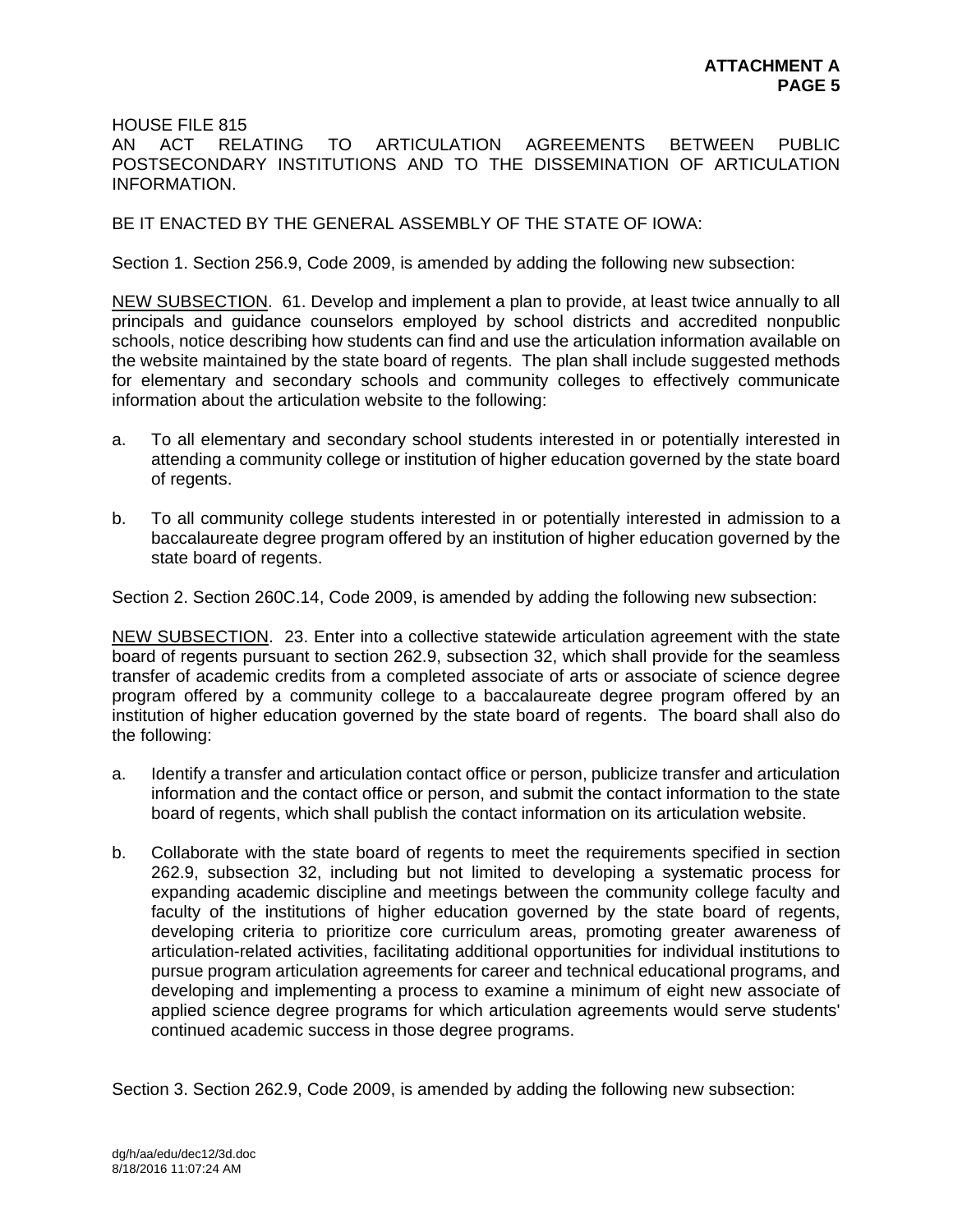NEW SUBSECTION. 32. In consultation with the state board for community colleges established pursuant to section 260C.3, establish and enter into a collective statewide articulation agreement with the community colleges established pursuant to chapter 260C, which shall provide for the seamless transfer of academic credits from a completed associate of arts or associate of science degree program offered by a community college to a baccalaureate degree program offered by an institution of higher education governed by the board. The board shall also do the following:

- a. Require each of the institutions of higher education governed by the board to identify a transfer and articulation contact office or person, publicize transfer and articulation information and the contact office or person, and submit the contact information to the board for publication on its articulation website.
- b. Develop, in collaboration with the boards of directors of the community colleges, a systematic process for expanding academic discipline and meetings between the community college faculty and faculty of the institutions of higher education governed by the board. The board shall conduct and jointly administer with the boards of directors of the community colleges four program and academic discipline meetings each academic year for the purpose of enhancing alignment between course content and expectations at the community colleges and institutions of higher education governed by the state board of regents.
- c. Develop criteria to prioritize core curriculum areas and create or review transition guides for the core curriculum areas.
- d. Include on its articulation website course equivalency and transition guides for each of the institutions of higher education governed by the board.
- e. Jointly, with the boards of directors of the community colleges, select academic departments in which to articulate first-year and second-year courses through faculty-to-faculty meetings in accordance with paragraph "b". However, course-to-course equivalencies need not occur in an academic discipline when the board and the community colleges jointly determine that course content is incompatible.
- f. Promote greater awareness of articulation-related activities, including the articulation website maintained by the board and articulation agreements in which the institutions participate.
- g. Facilitate additional opportunities for individual institutions to pursue program articulation agreements for community college career and technical education programs and programs of study offered by the institutions of higher education governed by the board.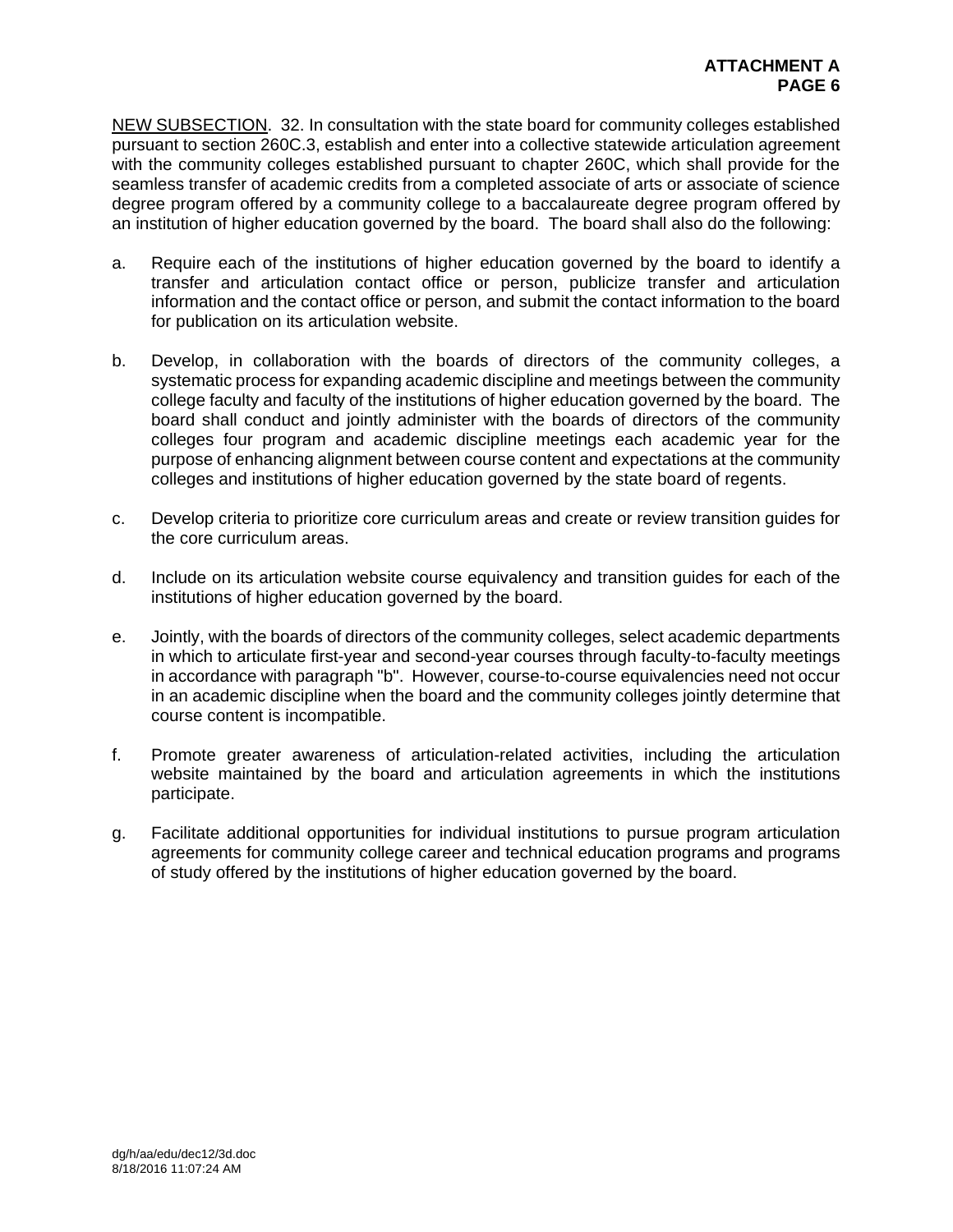- h. Develop and implement by January 1, 2012, a process to examine a minimum of eight new community college associate of applied science degree programs for which articulation agreements between the community colleges and the institutions of higher education governed by the board would serve students' continued academic success in those degree programs.
- i. Prepare, jointly with the department of education and the liaison advisory committee on transfer students, and submit by January 1 (changed to January 10 by 2010 legislation) annually to the general assembly, an update on the articulation efforts and activities implemented by the community colleges and the institutions of higher education governed by the board.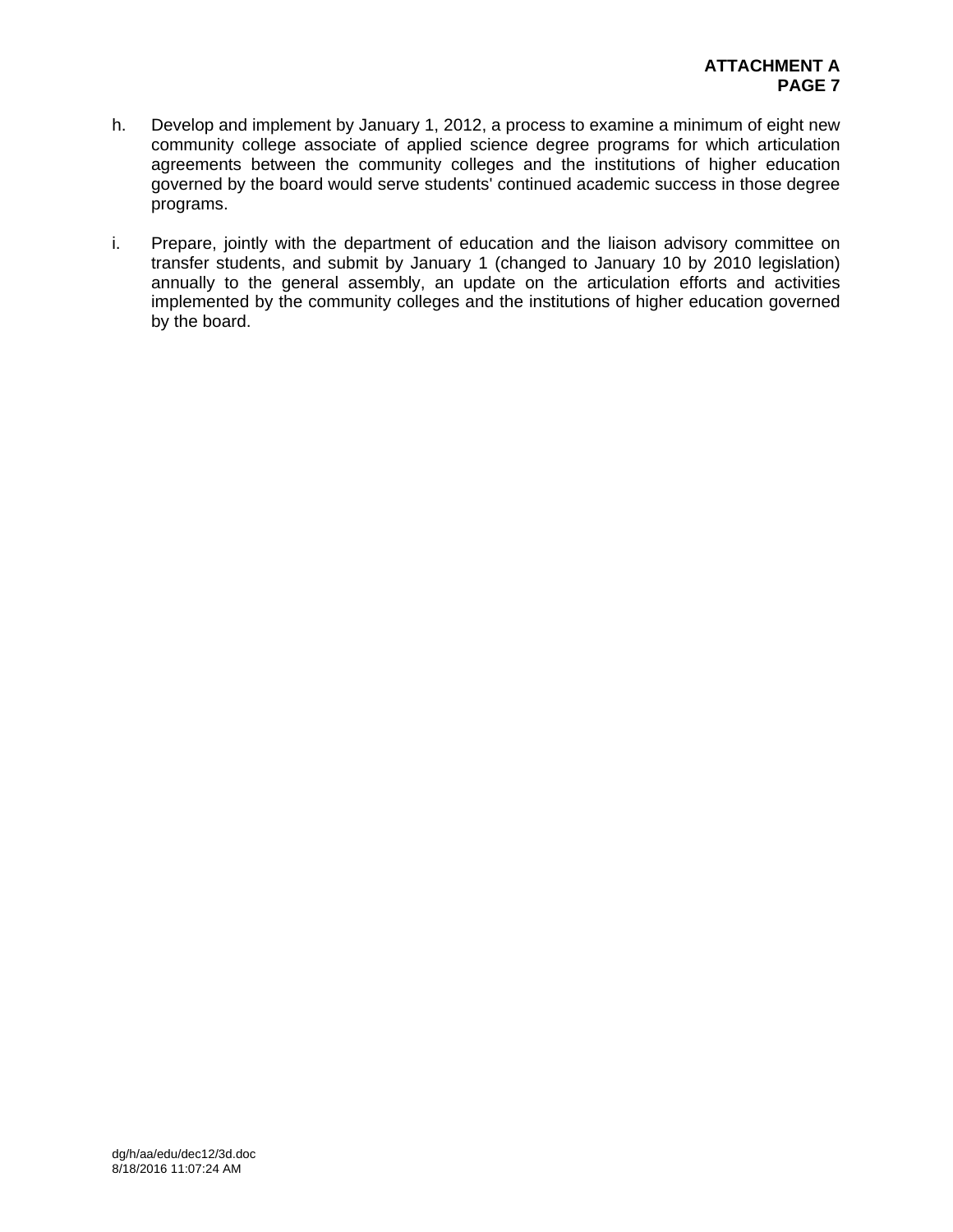## **UPDATE ON THE ARTICULATION EFFORTS AND ACTIVITIES IMPLEMENTED BY THE COMMUNITY COLLEGES AND THE INSTITUTIONS OF HIGHER EDUCATION GOVERNED BY THE BOARD OF REGENTS OCTOBER 2011 – SEPTEMBER 2012**

The following update has been prepared to be submitted to the Iowa General Assembly by January 10, 2013, as specified in HF 815 (AN ACT RELATING TO ARTICULATION AGREEMENTS BETWEEN PUBLIC POSTSECONDARY INSTITUTIONS AND TO THE DISSEMINATION OF ARTICULATION INFORMATION).

| <b>LEGISLATION</b>                                                                                                                                                                                                                                                                                                                                            | <b>STATUS</b>                                                                                                                                                                                                                                                                                                                                                                                                                                                                                                                                                                                                                                                                                                                                                                                                                                                                                                                    |
|---------------------------------------------------------------------------------------------------------------------------------------------------------------------------------------------------------------------------------------------------------------------------------------------------------------------------------------------------------------|----------------------------------------------------------------------------------------------------------------------------------------------------------------------------------------------------------------------------------------------------------------------------------------------------------------------------------------------------------------------------------------------------------------------------------------------------------------------------------------------------------------------------------------------------------------------------------------------------------------------------------------------------------------------------------------------------------------------------------------------------------------------------------------------------------------------------------------------------------------------------------------------------------------------------------|
| §61. Develop and implement a<br>plan to provide, at least twice<br>annually to all principals and<br>guidance counselors employed<br>by schools districts and<br>accredited nonpublic schools,<br>notice describing how students<br>can find and use the articulation<br>information available on the<br>website maintained by the state<br>board of regents. | The Iowa Department of Education communicates with principals and guidance counselors<br>at public and nonpublic schools concerning the www.Transfer Inlowa.org articulation<br>website.<br>The Department sends out an electronic newsletter each month to all superintendents<br>⇨<br>and principals in the State. The February issue of the School Leader Update contains<br>transfer and articulation information and the www.Transfer Inlowa.org articulation<br>website. Past copies of the newsletter are also posted to the Department's website. <sup>1</sup><br>guidance counselors are sent information electronically<br>School<br>$\bullet$<br>about<br>the<br>www.TransferInlowa.org website each February.<br>The Department of Education works with local school districts to include transfer information<br>٠<br>for parents and students through local school district newsletters and local school websites. |
| information about the articulation website to the following:                                                                                                                                                                                                                                                                                                  | The plan shall include suggested methods for elementary and secondary schools and community colleges to effectively communicate                                                                                                                                                                                                                                                                                                                                                                                                                                                                                                                                                                                                                                                                                                                                                                                                  |

<sup>1</sup> http://www.iowa.gov/educate/index.php?option=com\_content&view=article&id=854&catid=243&Itemid=1503.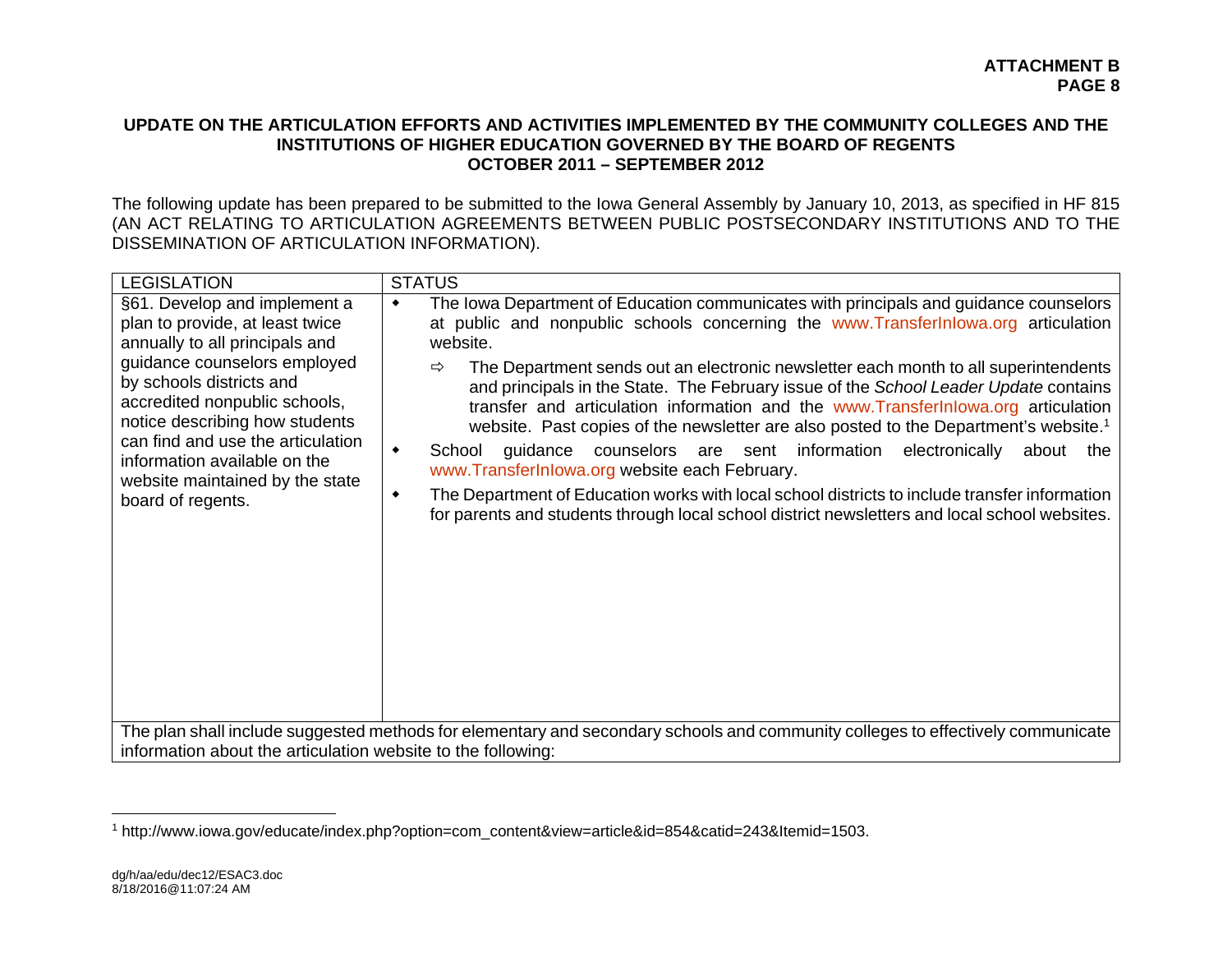| a. To all elementary and<br>secondary school students<br>interested in or potentially<br>interested in attending a<br>community college or institution<br>of higher education governed by<br>the state board of regents.               | ۰               | The Department of Education partners with the Iowa College Student Aid Commission to<br>provide this information to middle and high school students $(6th$ through 12 <sup>th</sup> ) through the<br>www.ihaveaplaniowa.gov web portal as well as through materials distributed to teachers,<br>students, and parents. Currently, teachers are providing this information directly to<br>students. There is also a link on the web portal to the www.TransferInlowa.org articulation<br>website. In addition, the Commission provides a book called "Your Course to College"<br>which is given to students and parents. This publication, which is printed annually, contains<br>a section about transferring from one college to another.<br>Information on the<br>www.TransferInlowa.org articulation website was added to the 2010-11 publication.<br>Distribution of "Your Course to College" books currently is at 24,000 copies annually.<br>Through work with the lower elementary level (Grades K-5), students and parents have<br>access to career information, interest surveys, and real work activities through I Have a<br>Plan lowa using a product named "PAWS in Jobland." |
|----------------------------------------------------------------------------------------------------------------------------------------------------------------------------------------------------------------------------------------|-----------------|--------------------------------------------------------------------------------------------------------------------------------------------------------------------------------------------------------------------------------------------------------------------------------------------------------------------------------------------------------------------------------------------------------------------------------------------------------------------------------------------------------------------------------------------------------------------------------------------------------------------------------------------------------------------------------------------------------------------------------------------------------------------------------------------------------------------------------------------------------------------------------------------------------------------------------------------------------------------------------------------------------------------------------------------------------------------------------------------------------------------------------------------------------------------------------------------|
| b. To all community college<br>students interested in or<br>potentially interested in<br>admission to a baccalaureate<br>degree program offered by an<br>institution of higher education<br>governed by the state board of<br>regents. | ۰               | The Department of Education works with the Chief Student Services Administrators at the<br>15 community colleges of lowa to provide this information through several forms of<br>distribution. Through an e-mail distribution list at each of the colleges, information about<br>the www.TransferInlowa.org articulation website is sent to all enrolled students. Beginning<br>in the 2010-11 academic year, information about the www. Transfer Inlowa.org articulation<br>website was added to student handbooks by most of the community colleges; the remainder<br>will do so in 2012-2013. Student handbooks are provided to all enrolled community college<br>students in either a printed or electronic format.                                                                                                                                                                                                                                                                                                                                                                                                                                                                    |
| §23. Enter into a collective<br>statewide articulation agreement<br>with the state board of regents<br>pursuant to §262.9. subsection                                                                                                  | $\blacklozenge$ | The Associate of Arts degree articulation agreement was originally signed on December 2,<br>1981. The most recent reaffirmation was on April 13, 2012. The next scheduled<br>reaffirmation will occur on April 12, 2013. The agreement includes the following elements:                                                                                                                                                                                                                                                                                                                                                                                                                                                                                                                                                                                                                                                                                                                                                                                                                                                                                                                    |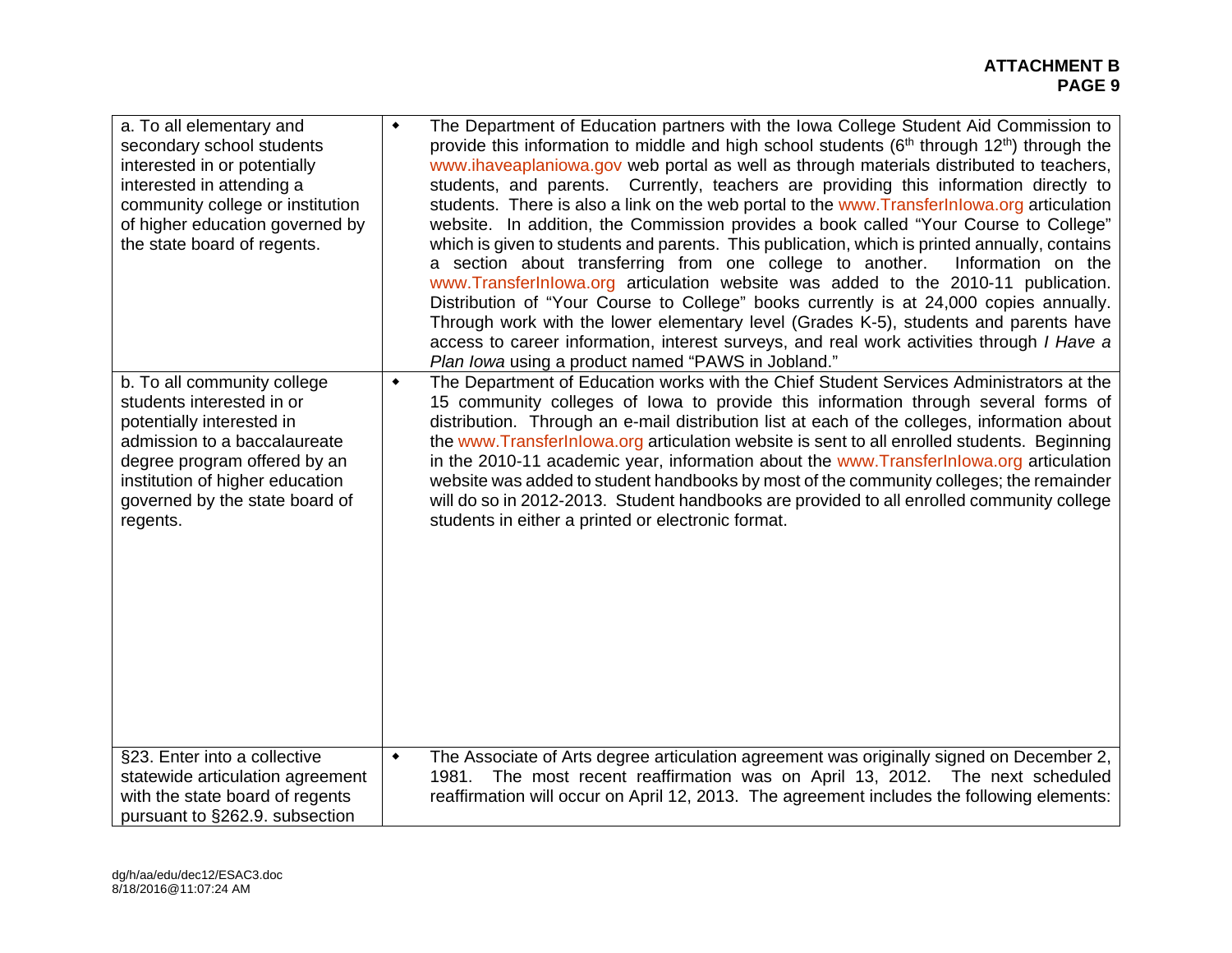| 32, which shall provide for the<br>seamless transfer of academic<br>credits from a completed<br>associate of arts or associate of | $\Rightarrow$ | Minimum of 60 credit hours of courses designed and acceptable for transfer and may<br>include up to 16 credit hours of career and technical courses.                                                                                                                                                                                                                                                                                        |
|-----------------------------------------------------------------------------------------------------------------------------------|---------------|---------------------------------------------------------------------------------------------------------------------------------------------------------------------------------------------------------------------------------------------------------------------------------------------------------------------------------------------------------------------------------------------------------------------------------------------|
|                                                                                                                                   | ⇨             | General education contains a minimum of 40 credit hours evenly distributed among<br>arts and sciences disciplines.                                                                                                                                                                                                                                                                                                                          |
| science degree program offered<br>by a community college to a<br>baccalaureate degree program                                     | $\Rightarrow$ | Remaining 20 semester hours are elective credits including up to 16 semester hours<br>of career and technical credit.                                                                                                                                                                                                                                                                                                                       |
| offered by an institution of higher<br>education governed by the state                                                            | ⇨<br>⇨        | Foreign language proficiency must be met at each Regent university.<br>A minimum 2.0 grade point average is required.                                                                                                                                                                                                                                                                                                                       |
| board of regents.                                                                                                                 | ⇨             | Students who meet the above requirements and transfer with an Associate of Arts<br>degree will have met all general education requirements at the Regent universities.                                                                                                                                                                                                                                                                      |
|                                                                                                                                   | ⇨             | Satisfaction of above requirements allows enrollment with junior status at a Regent<br>university.                                                                                                                                                                                                                                                                                                                                          |
|                                                                                                                                   | ⇨             | Admittance of students who do not complete an Associate of Arts degree requires<br>course by course evaluation.                                                                                                                                                                                                                                                                                                                             |
|                                                                                                                                   | ⇨             | The Associate of Arts degree articulation agreement is reviewed and reaffirmed<br>annually.                                                                                                                                                                                                                                                                                                                                                 |
|                                                                                                                                   | ٠             | The Associate of Science degree articulation agreement was originally signed on April 18,<br>2008. The most recent reaffirmation was on April 13, 2012. The next scheduled<br>reaffirmation will occur on April 12, 2013. The agreement includes the following elements:                                                                                                                                                                    |
|                                                                                                                                   | ⇨             | The requirements for the Associate of Science degree are the same as for the<br>Associate of Arts degree with the following exceptions:                                                                                                                                                                                                                                                                                                     |
|                                                                                                                                   |               | Distribution of hours includes 20 credit hours of mathematics and science.                                                                                                                                                                                                                                                                                                                                                                  |
|                                                                                                                                   |               | Additional general education courses may be required at the Regent universities.                                                                                                                                                                                                                                                                                                                                                            |
|                                                                                                                                   |               |                                                                                                                                                                                                                                                                                                                                                                                                                                             |
|                                                                                                                                   | ٠             | The Iowa Department of Education began work in 2011 with the 15 community colleges to<br>develop a web portal to collect curriculum and articulation agreement information. The web<br>portal, called CurricUNET, has been fully implemented at five colleges (Hawkeye<br>Community College, Indian Hills Community College, Kirkwood Community College, Des<br>Moines Area Community College, and Iowa Western Community College. The Iowa |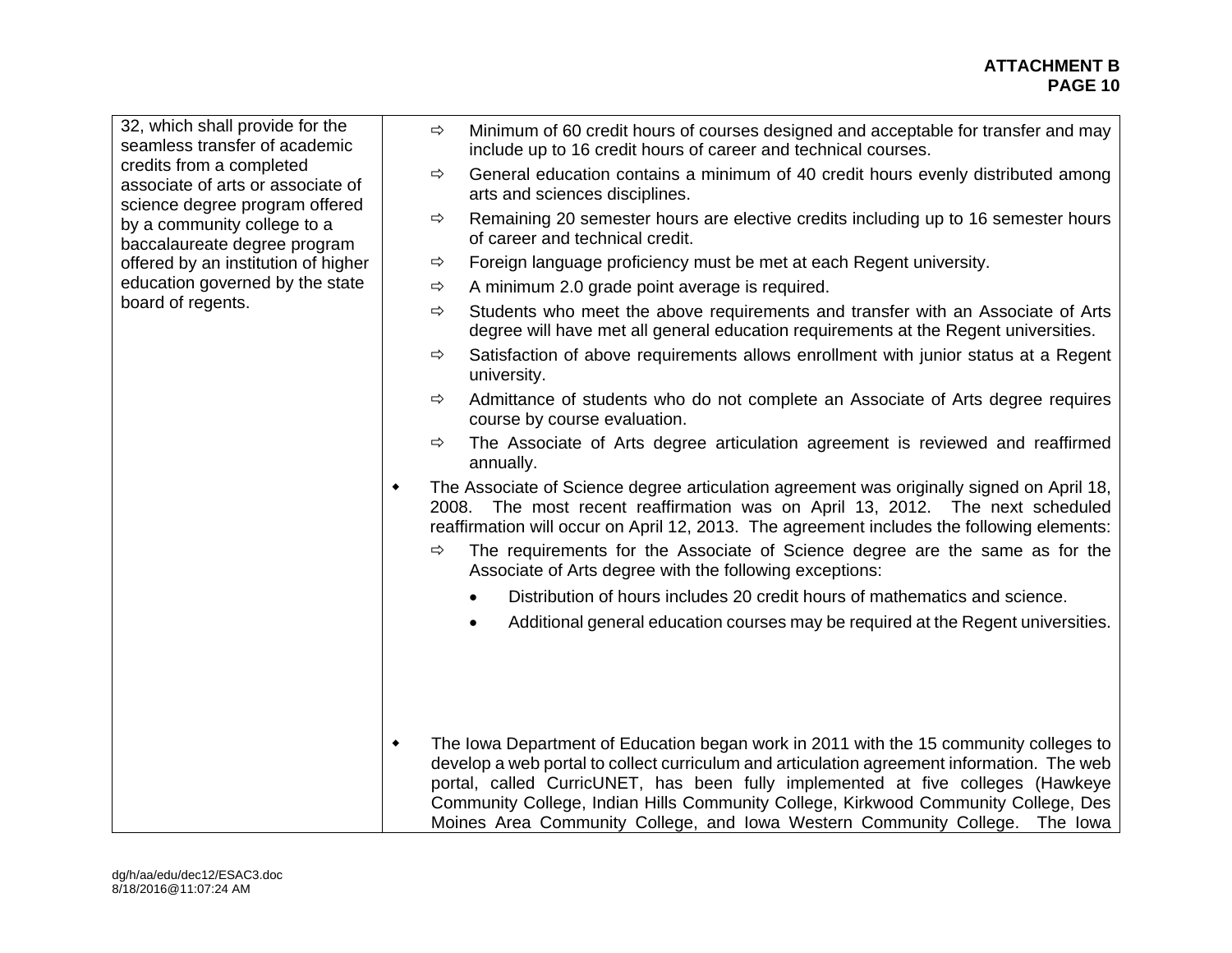|                                                                                                     | Department of Education CurricUNET program approval process and common course<br>numbering repository site are operational. Iowa Valley Community College District will soon<br>be operational; the other community colleges will become operational on a staggered<br>schedule. Implementation progress is close to the planned timetable. The system is being<br>used for internal curriculum development and maintenance and approval processes for new<br>and modified programs. It includes web-based content exchange and workflows between<br>the department and colleges. The department will continue to support both CurricUNET-<br>based and manual data exchanges for program approval needs during the transition period<br>ending in May 2013. The system contains the following features:<br>It will use web forms for all input required for course and program proposals.<br>⇨<br>All input fields will be entered into a relational database which facilitates searches,<br>⇨<br>flexible report production; it interfaces with related systems, such as catalog production<br>and scheduling building.<br>All necessary notifications will be automated and all steps in the process will be<br>$\Rightarrow$<br>tracked with an automated workflow module. As a result, a real-time view of the |
|-----------------------------------------------------------------------------------------------------|---------------------------------------------------------------------------------------------------------------------------------------------------------------------------------------------------------------------------------------------------------------------------------------------------------------------------------------------------------------------------------------------------------------------------------------------------------------------------------------------------------------------------------------------------------------------------------------------------------------------------------------------------------------------------------------------------------------------------------------------------------------------------------------------------------------------------------------------------------------------------------------------------------------------------------------------------------------------------------------------------------------------------------------------------------------------------------------------------------------------------------------------------------------------------------------------------------------------------------------------------------------------------------------------------------------------|
|                                                                                                     | workflow for each proposal will be able to be displayed at any time showing the exact<br>current location of the proposal.                                                                                                                                                                                                                                                                                                                                                                                                                                                                                                                                                                                                                                                                                                                                                                                                                                                                                                                                                                                                                                                                                                                                                                                          |
|                                                                                                     | There will be historical tracking of all courses and programs.<br>$\Rightarrow$                                                                                                                                                                                                                                                                                                                                                                                                                                                                                                                                                                                                                                                                                                                                                                                                                                                                                                                                                                                                                                                                                                                                                                                                                                     |
|                                                                                                     | All articulation agreements will be maintained in an articulation database by<br>$\Rightarrow$<br>institution.                                                                                                                                                                                                                                                                                                                                                                                                                                                                                                                                                                                                                                                                                                                                                                                                                                                                                                                                                                                                                                                                                                                                                                                                      |
|                                                                                                     | The system will be designed to facilitate automated interface to various statewide<br>$\Rightarrow$<br>processes, as required.                                                                                                                                                                                                                                                                                                                                                                                                                                                                                                                                                                                                                                                                                                                                                                                                                                                                                                                                                                                                                                                                                                                                                                                      |
|                                                                                                     |                                                                                                                                                                                                                                                                                                                                                                                                                                                                                                                                                                                                                                                                                                                                                                                                                                                                                                                                                                                                                                                                                                                                                                                                                                                                                                                     |
|                                                                                                     |                                                                                                                                                                                                                                                                                                                                                                                                                                                                                                                                                                                                                                                                                                                                                                                                                                                                                                                                                                                                                                                                                                                                                                                                                                                                                                                     |
|                                                                                                     |                                                                                                                                                                                                                                                                                                                                                                                                                                                                                                                                                                                                                                                                                                                                                                                                                                                                                                                                                                                                                                                                                                                                                                                                                                                                                                                     |
| The board shall also do the following:                                                              |                                                                                                                                                                                                                                                                                                                                                                                                                                                                                                                                                                                                                                                                                                                                                                                                                                                                                                                                                                                                                                                                                                                                                                                                                                                                                                                     |
| a. Identify a transfer and                                                                          | A transfer and articulation contact person to assist in resolving issues related to the<br>٠                                                                                                                                                                                                                                                                                                                                                                                                                                                                                                                                                                                                                                                                                                                                                                                                                                                                                                                                                                                                                                                                                                                                                                                                                        |
| articulation contact office or<br>person, publicize transfer and                                    | acceptance and/or application of transfer credit was identified for each two-year and<br>four-year public institution.                                                                                                                                                                                                                                                                                                                                                                                                                                                                                                                                                                                                                                                                                                                                                                                                                                                                                                                                                                                                                                                                                                                                                                                              |
| articulation transfer and the<br>contact office or person, and<br>submit the contact information to | Contact person information was submitted by the community college presidents to the<br>$\blacklozenge$<br>Board of Regents, State of Iowa, for the www.Transferlnlowa.org articulation website.                                                                                                                                                                                                                                                                                                                                                                                                                                                                                                                                                                                                                                                                                                                                                                                                                                                                                                                                                                                                                                                                                                                     |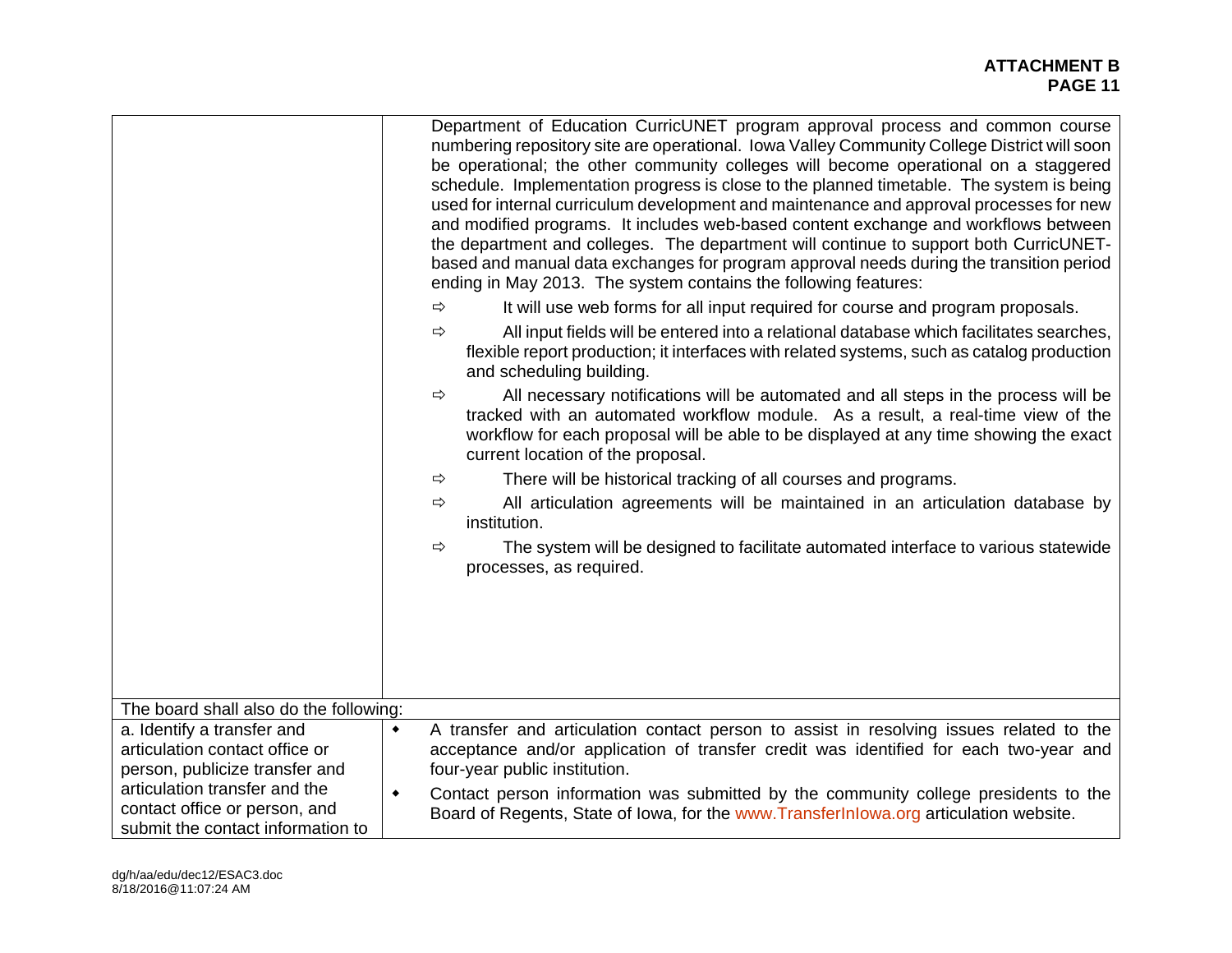| the state board of regents, which<br>shall make public the contact<br>information on its articulation<br>website.<br>b. Collaborate with the state                                                                                                                                                                                                        | $\blacklozenge$<br>The current list of transfer and articulation contacts has been posted to the<br>www.TransferInlowa.org articulation website.<br>The Articulation Website Evaluation Team developed a description of the responsibilities of<br>٠<br>the contact person and distributed it to all contact persons.<br>The list is reviewed annually and updated as needed.<br>٠<br>The Liaison Advisory Committee for Transfer Students (LACTS) developed a systematic<br>$\blacklozenge$                                                                                                                                                                                                                                                                                                                                                                                                                                                                                                                                                                                                                                                                                                                                                                                                                                                                                                                                                                                                                                                                                                                                                                                                                                                                                                     |
|-----------------------------------------------------------------------------------------------------------------------------------------------------------------------------------------------------------------------------------------------------------------------------------------------------------------------------------------------------------|--------------------------------------------------------------------------------------------------------------------------------------------------------------------------------------------------------------------------------------------------------------------------------------------------------------------------------------------------------------------------------------------------------------------------------------------------------------------------------------------------------------------------------------------------------------------------------------------------------------------------------------------------------------------------------------------------------------------------------------------------------------------------------------------------------------------------------------------------------------------------------------------------------------------------------------------------------------------------------------------------------------------------------------------------------------------------------------------------------------------------------------------------------------------------------------------------------------------------------------------------------------------------------------------------------------------------------------------------------------------------------------------------------------------------------------------------------------------------------------------------------------------------------------------------------------------------------------------------------------------------------------------------------------------------------------------------------------------------------------------------------------------------------------------------|
| board of regents to meet the<br>requirements specified in §262.9,<br>subsection 32, including but not<br>limited to developing a<br>systematic process for<br>expanding academic discipline<br>and meetings between the<br>community college faculty and<br>faculty of the institutions of<br>higher education governed by<br>the state board of regents, | process for expanding academic discipline meetings and it was approved by the community<br>college chief academic officers and the Regent university provosts. Key elements of this<br>process include the following:<br>$\Rightarrow$<br>Surveys are conducted every third year to discover and identify academic<br>opportunities with promise for articulation.<br>Establishment of multi-year calendars for planning and leveraging of other existing<br>⇨<br>meeting opportunities.<br>Collaborative planning by representatives from the community colleges and Regent<br>$\Rightarrow$<br>universities.<br>Best practices meeting design, with flexibility of meeting format and activities to meet<br>$\Rightarrow$<br>varying needs of disciplines, using best practices and resulting in an action plan.<br>Expectation of meeting outcomes and a summary report that indicates agreed upon<br>⇨<br>action items and communication with attendees and other stakeholders.<br>Evaluation of both the process and the meeting with a focus on continuous<br>⇨<br>improvement.<br>Eventual institutionalizing of the meeting outcomes.<br>$\Rightarrow$<br>During 2009-2010, Regent university and community college faculty held academic<br>۰<br>discipline meetings in mathematics, marketing, and early childhood education. During<br>2010-2011, Regent university and community college faculty held academic discipline<br>meetings in Criminology/Criminal Justice; Communications/English/Speech; Biology;<br>Marketing; Early Childhood Education; Agriculture/Animal Science/Agronomy/Horticulture;<br>and Mathematics. During 2011-12, Regent university and community college faculty held<br>academic discipline meetings in chemistry, physics, psychology, and marketing. |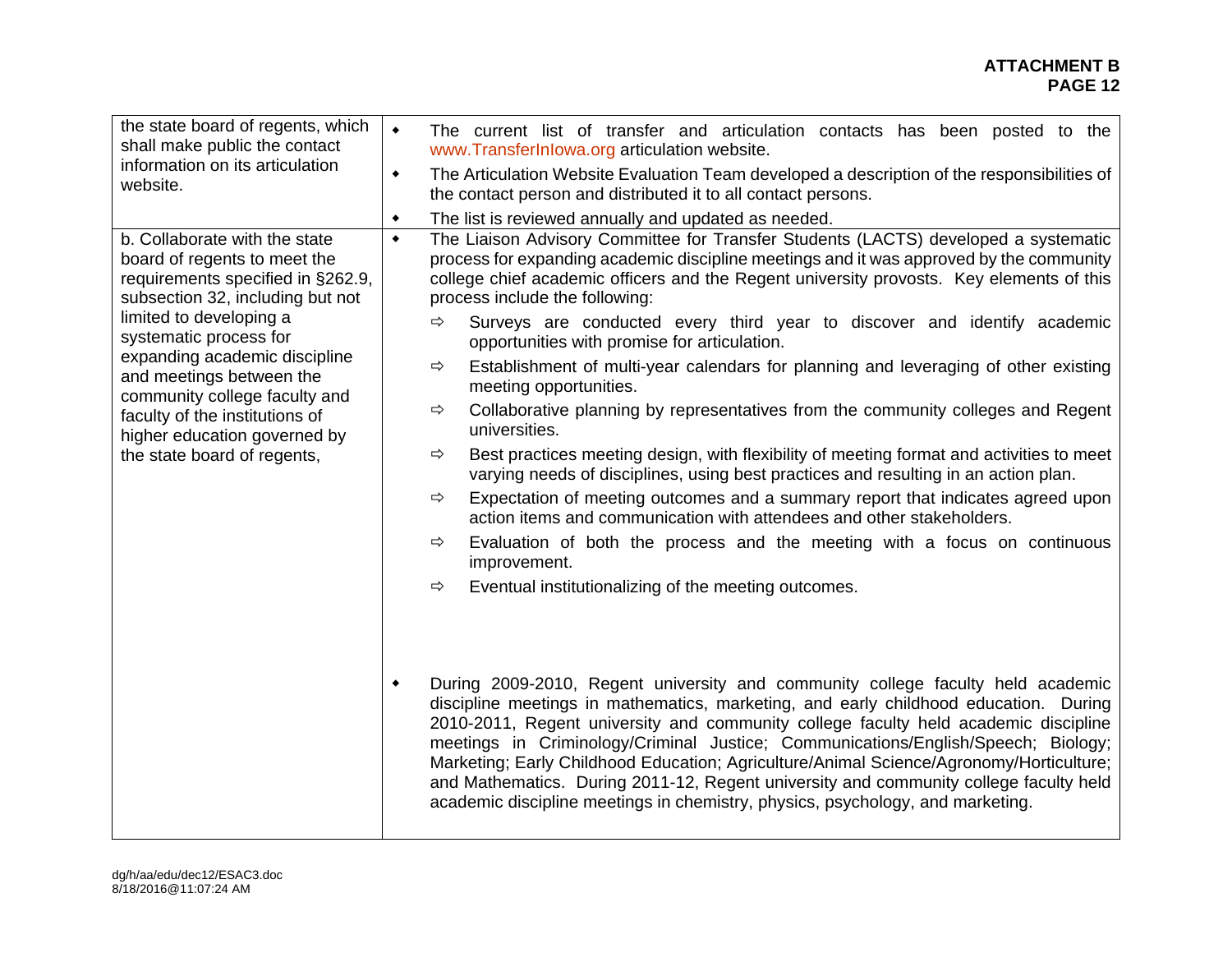#### **ATTACHMENT B PAGE 13 PAGE 13**

| developing criteria to prioritize<br>core curriculum areas,                                                                                                                                                  | Using the surveys conducted in 2012, the 2012-2013 year plans are underway for Regent<br>٠<br>university and community college faculty to hold new discipline meetings in music history,<br>music theory, and computer science and continued meetings in chemistry, physics, and<br>psychology.                                                                                                                                                                                                                                                                                                                       |
|--------------------------------------------------------------------------------------------------------------------------------------------------------------------------------------------------------------|-----------------------------------------------------------------------------------------------------------------------------------------------------------------------------------------------------------------------------------------------------------------------------------------------------------------------------------------------------------------------------------------------------------------------------------------------------------------------------------------------------------------------------------------------------------------------------------------------------------------------|
|                                                                                                                                                                                                              | A survey was conducted during 2011-2012 to identify and prioritize academic areas for the<br>۰<br>2012-2013 academic year. The previous survey was conducted in 2009.                                                                                                                                                                                                                                                                                                                                                                                                                                                 |
| promoting greater awareness of<br>articulation-related activities,                                                                                                                                           | Preliminary analysis indicated a number of opportunities to create new articulation<br>$\blacklozenge$<br>agreements and faculty-to-faculty academic discipline meetings. The third annual joint<br>meeting between Regent university provosts and lowa community college chief academic<br>officers was held on October 24, 2012. The group discussed the prioritization of developing<br>new articulation agreements and academic discipline meetings and a new core curriculum<br>area was selected for the development of a transition guide for 2013-2014 - mathematics.                                         |
| facilitating additional                                                                                                                                                                                      | The primary mechanism/vehicle for promoting greater awareness is through the<br>٠<br>www.TransferInlowa.org articulation website.                                                                                                                                                                                                                                                                                                                                                                                                                                                                                     |
| opportunities for individual<br>institutions to pursue program<br>articulation agreements for<br>career and technical education<br>programs,                                                                 | Between October 2011 and September 2012, the www.Transfer Inlowa.org articulation<br>٠<br>website tracked and recorded 12,124 unique visitors; this is an 8% increase from the prior<br>year; there were 16,065 total visits. <sup>2</sup> The University of Iowa's I-CHART articulation planning<br>website recorded 18,982 unique visitors and 26,615 total visits; lowa State University's<br>TRANSIT articulation planning website recorded 21,576 unique visitors and 34,354 total<br>visits; and the University of Northern Iowa's TRANSFER PLAN-IT recorded 14,470 unique<br>visitors and 20,846 total visits. |
| and developing and<br>implementing a process to<br>examine a minimum of eight new<br>associate of applied science<br>degree programs for which<br>articulation agreements would<br>serve students' continued | In Summer 2012, community colleges and Regent universities conducted the second<br>٠<br>program inventory to identify areas of articulation opportunity.<br>On October 28, 2009, a joint meeting was held at the University of Northern lowa between<br>٠<br>community college chief academic officers and Regent university provosts to prioritize the<br>programs identified in the inventory best suited for articulation. Annual joint meetings have<br>been held in October 2010, October 2011, and October 2012.                                                                                                |

<sup>&</sup>lt;sup>2</sup> The three Regent universities' Transfer Equivalency Guides may also be accessed through their Admissions websites.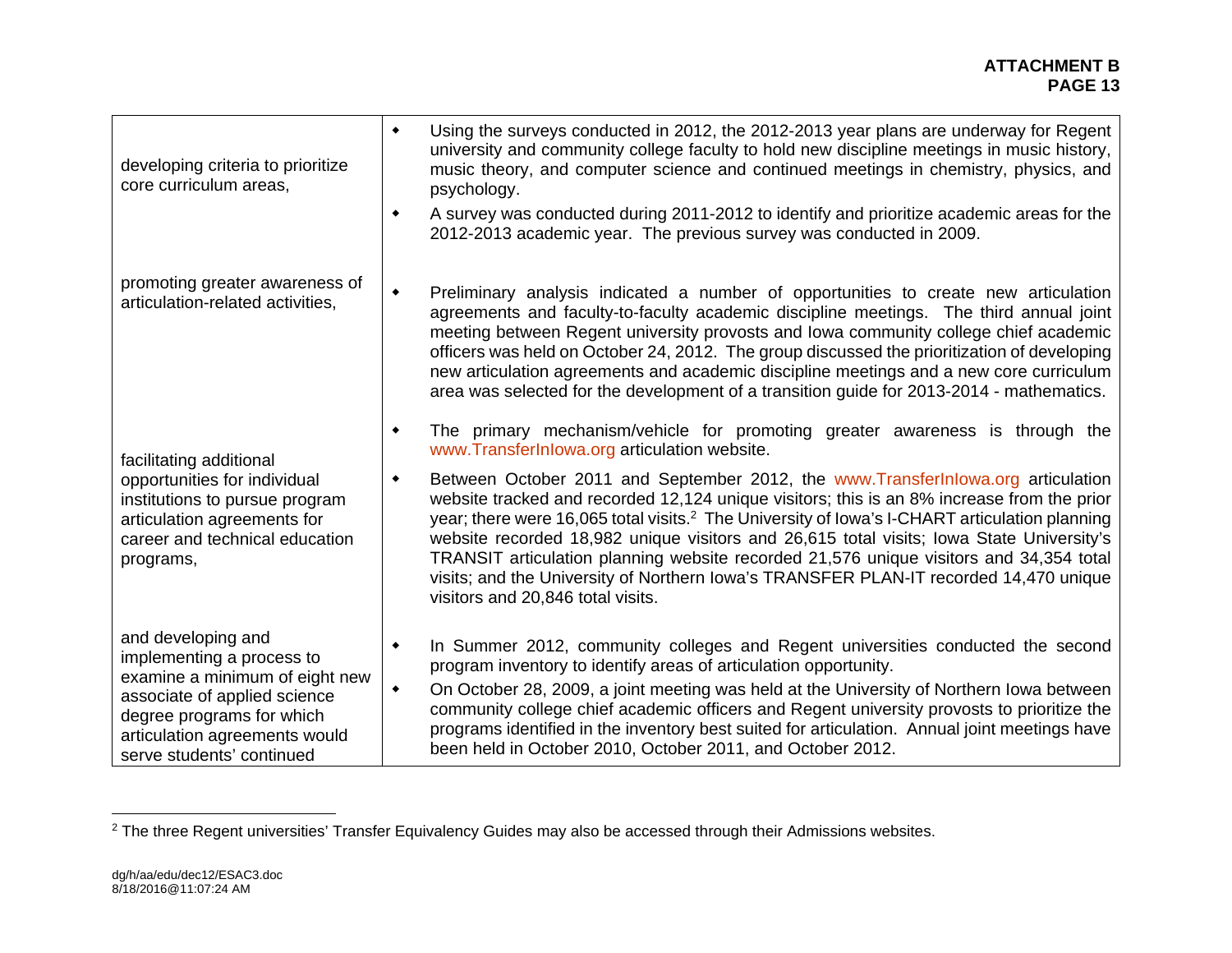#### **ATTACHMENT B PAGE 14 PAGE 14**

| academic success in those<br>degree programs.                                                  | $\Rightarrow$ Year 1 programs included Mathematics, Early Childhood Education and Marketing.<br>Faculty from these areas met on February 12, 2010 at the DMACC Newton campus.<br>$\Rightarrow$ Year 2 (2010-2011) discipline meetings included general biology, microbiology,<br>anatomy and physiology, writing (English), and criminology/criminal justice areas.<br>$\Rightarrow$ Year 3 (2011-12) discipline meetings included chemistry, physics, psychology, and<br>marketing.<br>$\Rightarrow$ Year 4 (2012-13) new discipline meetings will include music theory, music history,<br>and computer science and continued discipline meetings as necessary.                                                                                    |
|------------------------------------------------------------------------------------------------|-----------------------------------------------------------------------------------------------------------------------------------------------------------------------------------------------------------------------------------------------------------------------------------------------------------------------------------------------------------------------------------------------------------------------------------------------------------------------------------------------------------------------------------------------------------------------------------------------------------------------------------------------------------------------------------------------------------------------------------------------------|
|                                                                                                | Individual institutions have continued efforts to articulate programs, which are identified in<br>٠<br>Attachments C and D.                                                                                                                                                                                                                                                                                                                                                                                                                                                                                                                                                                                                                         |
|                                                                                                | In Summer 2010, the community college Career and Technical deans prioritized a list of<br>٠<br>Associate of Applied Science program areas for planning of faculty meetings to discuss<br>articulation. Iowa State University took the lead to examine the top two identified priority<br>areas - Agriculture and Veterinary Technology. In November 2012, the Career and<br>Technical dean selected the following program areas as priority topics for future face-to-<br>- Network<br>Administration;<br>CAD/Design;<br>meetings<br>Criminal<br>Justice;<br>face<br>Robotics/Automation; and Wind/Renewable Energy.<br>Individual institutional efforts to articulate Associate of Applied Science programs are<br>۰<br>identified in the addenda. |
| §32. In consultation with the<br>state board for community<br>colleges established pursuant to | The Associate of Arts degree articulation agreement was originally signed on December 2,<br>$\blacklozenge$<br>1981. The most recent affirmation was on April 13, 2012. The next scheduled reaffirmation<br>will occur on April 12, 2013. The agreement includes the following elements:                                                                                                                                                                                                                                                                                                                                                                                                                                                            |
| §260C.3, establish and enter into<br>a collective statewide articulation                       | Minimum of 60 credit hours of courses designed and acceptable for transfer and may<br>$\Rightarrow$<br>include up to 16 credit hours of career and technical courses.                                                                                                                                                                                                                                                                                                                                                                                                                                                                                                                                                                               |
| agreement with the community<br>colleges established pursuant to                               | General education contains a minimum of 40 credit hours evenly distributed among<br>⇨<br>arts and sciences disciplines.                                                                                                                                                                                                                                                                                                                                                                                                                                                                                                                                                                                                                             |
| chapter 260C, which shall<br>provide for the seamless transfer<br>of academic credits from a   | Remaining 20 semester hours are elective credits including up to 16 semester hours<br>⇨<br>of career and technical credit.                                                                                                                                                                                                                                                                                                                                                                                                                                                                                                                                                                                                                          |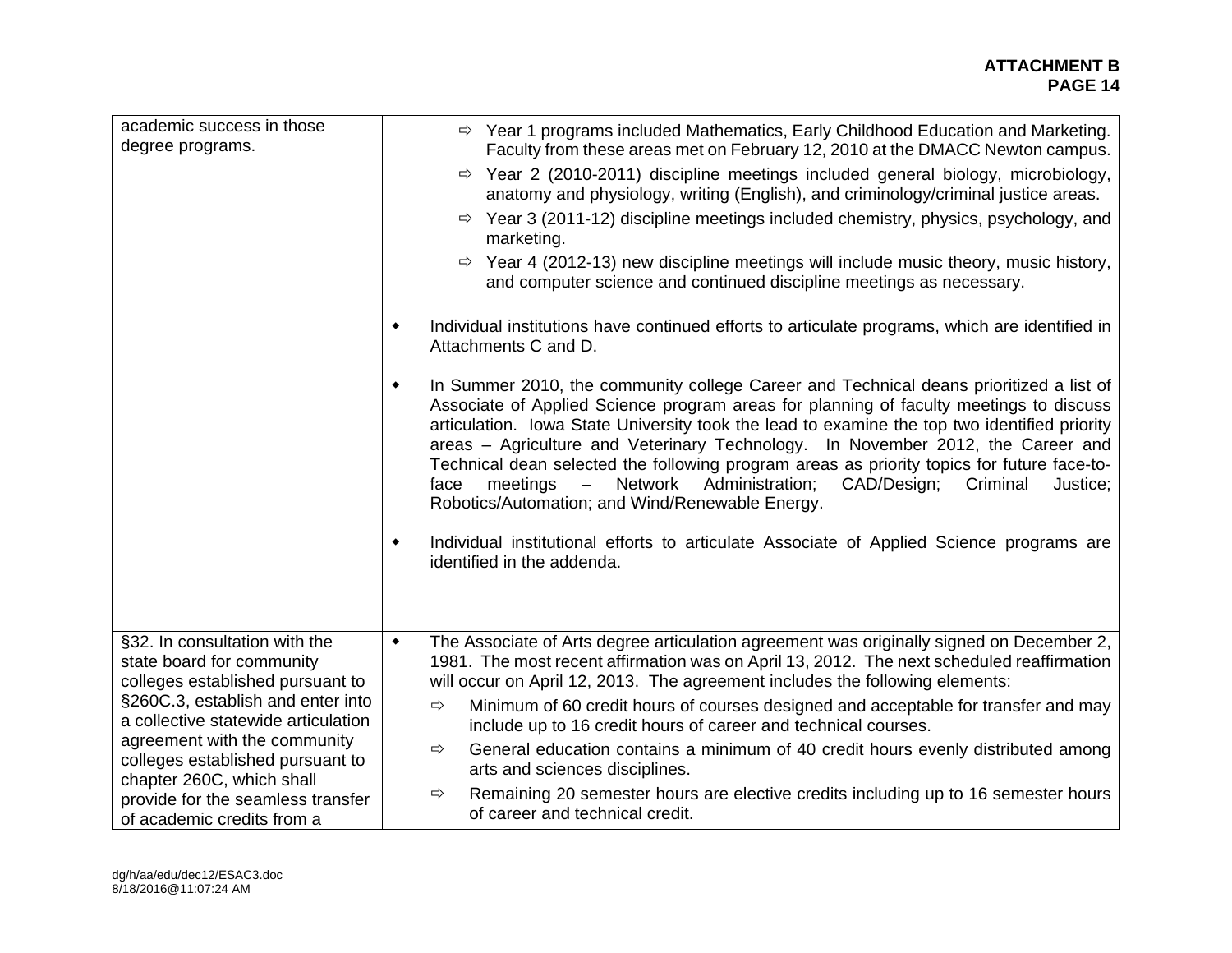| completed associate of arts or<br>associate of science degree<br>program offered by a community<br>college to a baccalaureate<br>degree program offered by an<br>institution of higher education<br>governed by the board.                                                                                                                                   | ⇨<br>Foreign language proficiency must be met at each Regent university.<br>A minimum 2.0 grade point average is required.<br>⇨<br>Students who meet the above requirements and transfer with an Associate of Arts<br>⇨<br>degree will have met all general education requirements at the Regent universities.<br>Satisfaction of above requirements allows enrollment with junior status at a Regent<br>⇨<br>university.<br>Admittance of students who do not complete an Associate of Arts degree requires<br>⇨<br>course by course evaluation.<br>The Associate of Arts degree articulation agreement is reviewed and reaffirmed<br>⇨<br>annually.<br>The Associate of Science degree articulation agreement was originally signed on April 18,<br>٠<br>2008. The most recent reaffirmation was on April 13, 2012. The next scheduled<br>reaffirmation will occur on April 12, 2013. The agreement includes the following elements:<br>The requirements for the Associate of Science degree are the same as for the<br>⇨<br>Associate of Arts degree with the following exceptions:<br>Distribution of hours includes 20 credit hours of mathematics and science.<br>Additional general education courses may be required at the Regent universities. |
|--------------------------------------------------------------------------------------------------------------------------------------------------------------------------------------------------------------------------------------------------------------------------------------------------------------------------------------------------------------|----------------------------------------------------------------------------------------------------------------------------------------------------------------------------------------------------------------------------------------------------------------------------------------------------------------------------------------------------------------------------------------------------------------------------------------------------------------------------------------------------------------------------------------------------------------------------------------------------------------------------------------------------------------------------------------------------------------------------------------------------------------------------------------------------------------------------------------------------------------------------------------------------------------------------------------------------------------------------------------------------------------------------------------------------------------------------------------------------------------------------------------------------------------------------------------------------------------------------------------------------------|
| The board shall also do the following:                                                                                                                                                                                                                                                                                                                       |                                                                                                                                                                                                                                                                                                                                                                                                                                                                                                                                                                                                                                                                                                                                                                                                                                                                                                                                                                                                                                                                                                                                                                                                                                                          |
| a. Require each of the<br>institutions of higher education<br>governed by the board to identify<br>a transfer and articulation contact<br>office or person, publicize<br>transfer and articulation<br>information and the contact office<br>or person, and submit the<br>contact information to the board<br>for publication on its articulation<br>website. | A transfer and articulation contact person to assist in resolving issues related to the<br>$\blacklozenge$<br>acceptance and/or application of transfer credit has been identified for each two-year and<br>four-year public institution.<br>$\bullet$<br>Contact person information was submitted by the Regent university presidents to the Board<br>of Regents, State of Iowa, for inclusion on the www.TransferInlowa.org articulation website.<br>The current list of transfer and articulation contacts has been posted to the<br>$\blacklozenge$<br>www.TransferInlowa.org articulation website.<br>The Articulation Website Evaluation Team developed a description of the responsibilities of<br>٠<br>the contact person and distributed it to all contact persons.                                                                                                                                                                                                                                                                                                                                                                                                                                                                             |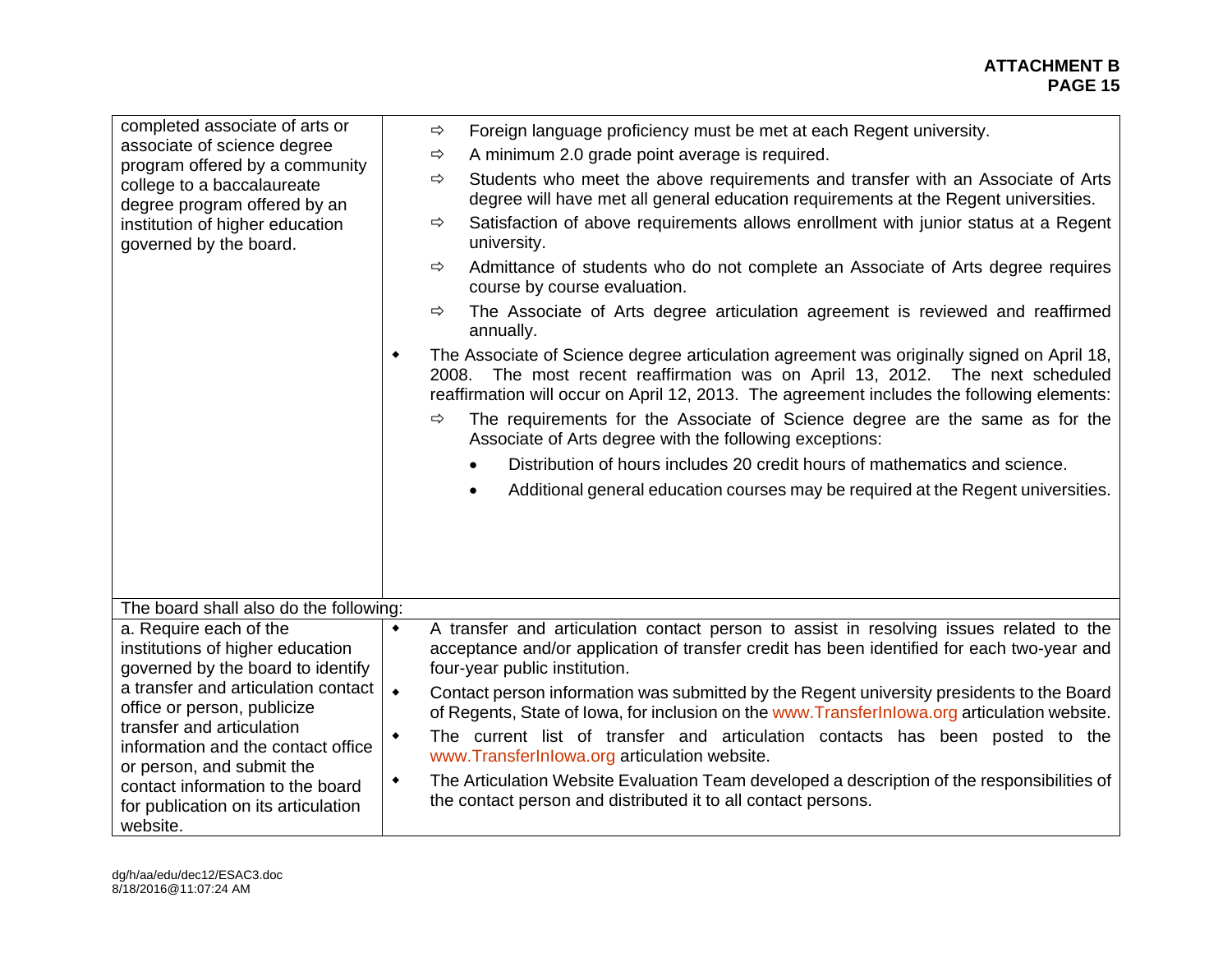#### **ATTACHMENT B PAGE 16 PAGE 16**

| b. Develop, in collaboration with<br>the boards of directors of the<br>community colleges, a<br>systematic process for<br>expanding academic disciplines<br>and meetings between the<br>community college faculty and<br>faculty of the institutions of<br>higher education governed by<br>the board.                                 | $\blacklozenge$      | The Liaison Advisory Committee for Transfer Students (LACTS) developed a systematic<br>process for expanding academic discipline meetings and it was approved by the community<br>college chief academic officers and the Regent university provosts. Key elements of this<br>process include the following:<br>Surveys are conducted every third year to discover and identify academic<br>$\Rightarrow$<br>opportunities with promise for articulation.<br>Establishment of multi-year calendars for planning and leveraging of other existing<br>⇨<br>meeting opportunities.<br>Collaborative planning by representatives from the community colleges and Regent<br>⇨<br>universities.<br>Best practices meeting design, with flexibility of meeting format and activities to meet<br>⇨<br>varying needs of disciplines, using best practices and resulting in an action plan.<br>Expectation of meeting outcomes and a summary report that indicates agreed upon<br>⇨<br>action items and communication with attendees and other stakeholders.<br>Evaluation of both the process and the meeting for continuous improvement.<br>⇨<br>Eventual institutionalizing of the meeting outcomes.<br>$\Rightarrow$ |
|---------------------------------------------------------------------------------------------------------------------------------------------------------------------------------------------------------------------------------------------------------------------------------------------------------------------------------------|----------------------|----------------------------------------------------------------------------------------------------------------------------------------------------------------------------------------------------------------------------------------------------------------------------------------------------------------------------------------------------------------------------------------------------------------------------------------------------------------------------------------------------------------------------------------------------------------------------------------------------------------------------------------------------------------------------------------------------------------------------------------------------------------------------------------------------------------------------------------------------------------------------------------------------------------------------------------------------------------------------------------------------------------------------------------------------------------------------------------------------------------------------------------------------------------------------------------------------------------|
| The board shall conduct and<br>jointly administer with the boards<br>of directors of the community<br>colleges four program and<br>academic discipline meetings<br>each academic year for the<br>purpose of enhancing alignment<br>between course content and<br>expectations at the community<br>colleges and institutions of higher | ٠<br>$\blacklozenge$ | During 2009-2010, Regent university and community college faculty held academic<br>discipline meeting in mathematics, marketing, and early childhood education. Using the<br>surveys conducted in 2009, the 2010-2011 discipline meetings included general biology,<br>microbiology, anatomy/physiology, writing (English), and criminology/criminal justice. The<br>2011-12 discipline meetings included chemistry, physics, psychology, and marketing.<br>Using the surveys conducted in 2012, the 2012-13 discipline meetings will include music<br>theory, music history, and computer science.<br>Academic areas were identified and prioritized for the 2011-2012 academic year -                                                                                                                                                                                                                                                                                                                                                                                                                                                                                                                        |
|                                                                                                                                                                                                                                                                                                                                       | $\blacklozenge$      | chemistry, physics, and psychology. For the 2012-13 academic year, they include music<br>history, music theory, and computer science.<br>During 2009-2010, Regent university and community college faculty held academic                                                                                                                                                                                                                                                                                                                                                                                                                                                                                                                                                                                                                                                                                                                                                                                                                                                                                                                                                                                       |
| education governed by the state<br>board of regents.                                                                                                                                                                                                                                                                                  |                      | discipline meeting in mathematics, marketing, and early childhood education. Using the<br>surveys conducted in 2009, the 2010-2011 discipline meetings included general biology,                                                                                                                                                                                                                                                                                                                                                                                                                                                                                                                                                                                                                                                                                                                                                                                                                                                                                                                                                                                                                               |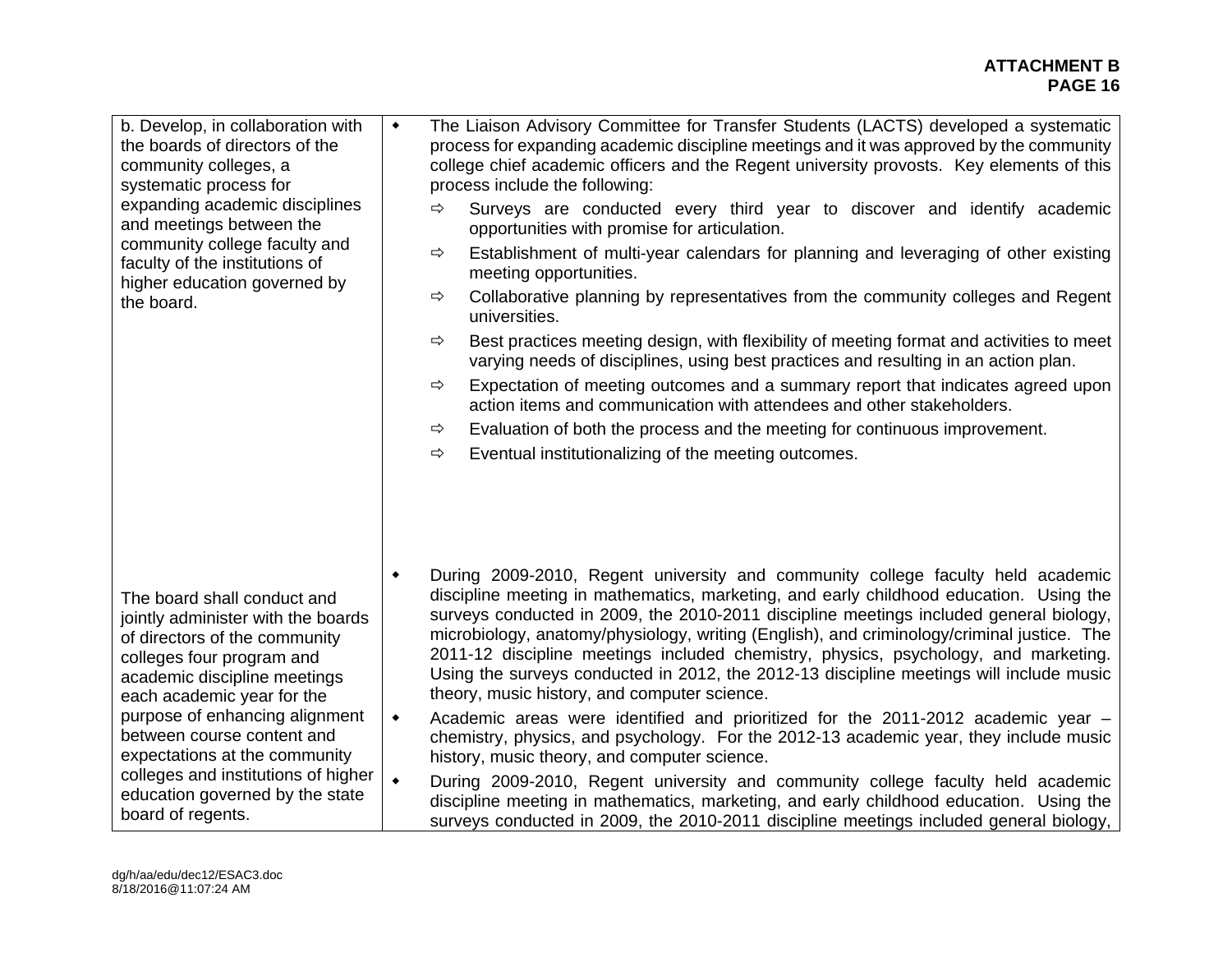#### **ATTACHMENT B PAGE 17 PAGE 17**

| c. Develop criteria to prioritize<br>core curriculum areas and create<br>or review transition guides for the<br>core curriculum areas.                                                                                                                                                                                                                                                                                              | microbiology, anatomy/physiology, writing (English), and criminology/criminal justice. The<br>2011-12 discipline meetings included chemistry, physics, psychology, and marketing.<br>Using the surveys conducted in 2012, the 2012-13 discipline meetings will include music<br>theory, music history, and computer science.<br>The plan for the core curriculum transition guides was presented to the community college<br>$\blacklozenge$<br>chief academic officers and the Regent university provosts in October 2010. The plan was<br>approved and Biology was selected as the first area for discussion. The next core<br>curriculum area was selected at the joint meeting on October 26, 2011 - Chemistry.<br>Communications was selected as the core curriculum area for 2012-13. The core<br>curriculum area selected at the joint meeting on October 24, 2012 for 2013-2014 was<br>mathematics. |
|-------------------------------------------------------------------------------------------------------------------------------------------------------------------------------------------------------------------------------------------------------------------------------------------------------------------------------------------------------------------------------------------------------------------------------------|-------------------------------------------------------------------------------------------------------------------------------------------------------------------------------------------------------------------------------------------------------------------------------------------------------------------------------------------------------------------------------------------------------------------------------------------------------------------------------------------------------------------------------------------------------------------------------------------------------------------------------------------------------------------------------------------------------------------------------------------------------------------------------------------------------------------------------------------------------------------------------------------------------------|
| d. Include on its articulation<br>website course equivalency and<br>transition guides for each of the<br>institutions of higher education<br>governed by the board.                                                                                                                                                                                                                                                                 | The plan for including the transition guides on www.TransferInlowa.org articulation website<br>$\blacklozenge$<br>was developed. The transition guide and course equivalency guides will be included in the<br>Transfer Advising tab of the website.<br>Course equivalency guides are available on www.TransferInlowa.org articulation website.<br>$\blacklozenge$                                                                                                                                                                                                                                                                                                                                                                                                                                                                                                                                          |
| e. Jointly, with the boards of<br>directors of the community<br>colleges, select academic depts.<br>in which to articulate first-year<br>and second-year courses<br>through faculty-to-faculty<br>meetings in accordance with<br>paragraph "b". However, course-<br>to-course equivalencies need not<br>occur in an academic discipline<br>when the board and the<br>community colleges jointly<br>determine that course content is | Community colleges and Regent universities conducted a program inventory to identify<br>$\blacklozenge$<br>areas of articulation opportunity.<br>Joint meetings between community college chief academic officers and Regent university<br>$\blacklozenge$<br>provosts have resulted in prioritizing programs identified in the inventory best suited for<br>articulation. Year 1 programs included Mathematics, Early Childhood Education and<br>Year 2 programs included general biology, microbiology, anatomy and<br>Marketing.<br>physiology, writing (English), and criminology/criminal justice. Year 3 programs included<br>chemistry, physics, psychology, and marketing. Year 4 programs will include music theory,<br>music history, and computer science.                                                                                                                                       |
| incompatible.<br>f. Promote greater awareness of<br>articulation-related activities.                                                                                                                                                                                                                                                                                                                                                | The primary mechanism/vehicle for promoting greater awareness is through the<br>$\blacklozenge$<br>www.TransferInlowa.org articulation website.                                                                                                                                                                                                                                                                                                                                                                                                                                                                                                                                                                                                                                                                                                                                                             |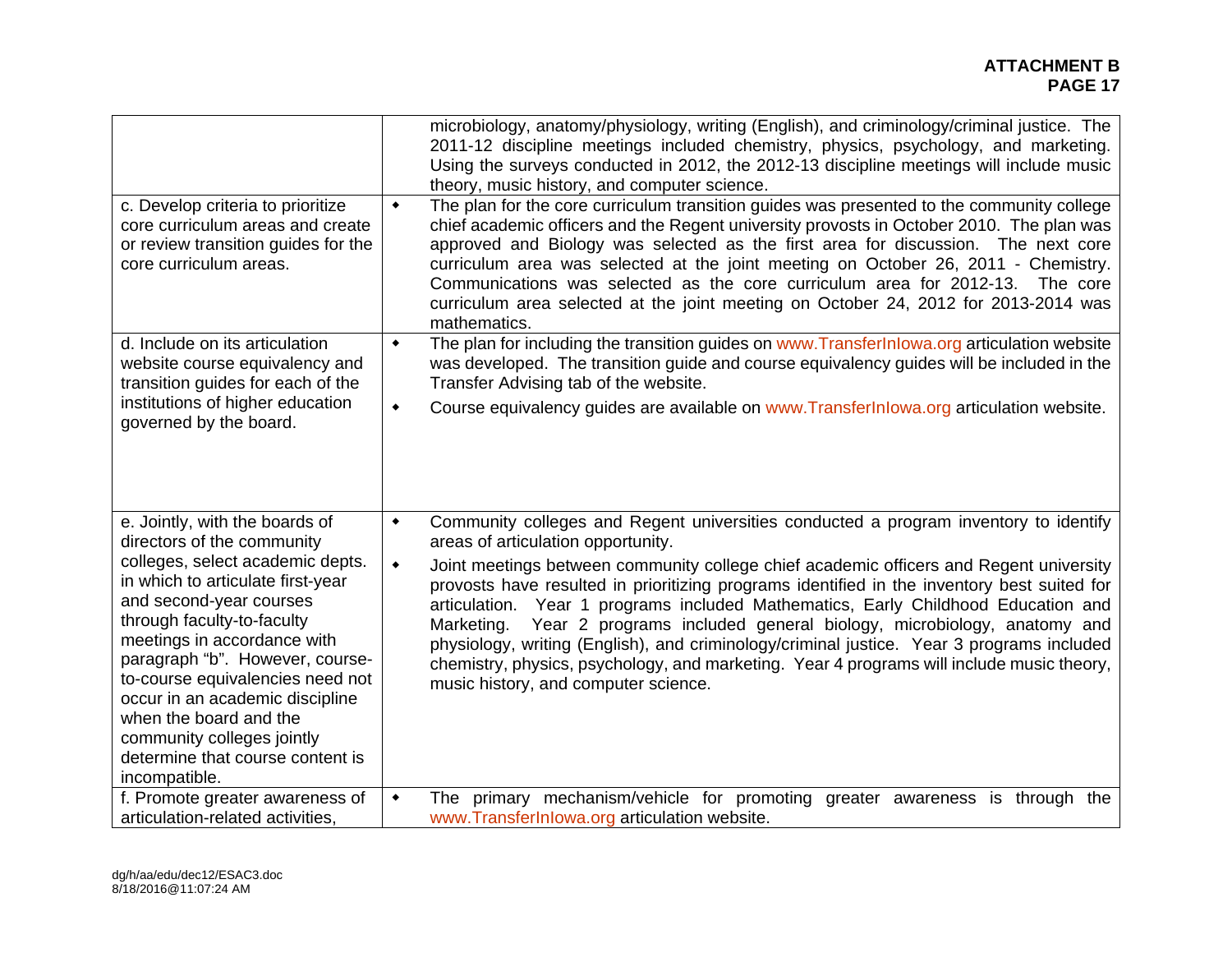| including the articulation website<br>maintained by the board and<br>articulation agreements in which<br>the institutions participate.<br>g. Facilitate additional<br>opportunities for individual<br>institutions to pursue program<br>articulation agreements for<br>community college career and<br>technical education programs<br>and programs of study offered by<br>the institutions of higher<br>education governed by the<br>board. | Community colleges and Regent universities conducted a program inventory to identify<br>٠<br>areas of articulation opportunity.<br>Joint meetings between community college chief academic officers and Regent university<br>٠<br>provosts resulted in prioritizing the programs identified in the inventory best suited for<br>articulation. Year 1 programs included Mathematics, Early Childhood Education and<br>Year 2 programs included general biology, microbiology, anatomy and<br>Marketing.<br>physiology, writing (English), and criminology/criminal justice. Year 3 programs included<br>chemistry, physics, psychology, and marketing. Year 4 programs will include music history,<br>music theory, and computer science. |
|----------------------------------------------------------------------------------------------------------------------------------------------------------------------------------------------------------------------------------------------------------------------------------------------------------------------------------------------------------------------------------------------------------------------------------------------|------------------------------------------------------------------------------------------------------------------------------------------------------------------------------------------------------------------------------------------------------------------------------------------------------------------------------------------------------------------------------------------------------------------------------------------------------------------------------------------------------------------------------------------------------------------------------------------------------------------------------------------------------------------------------------------------------------------------------------------|
| h. Develop and implement by<br>January 1, 2012, a process to<br>examine a minimum of eight new<br>community college associate of<br>applied science degree programs<br>for which articulation agreements<br>between the community colleges<br>and the institutions of higher<br>education governed by the board<br>would serve students' continued<br>academic success in those<br>degree programs.                                          | A two-year strategic plan to complete this process will be developed with a target date of<br>٠<br>June 2013. The strategic plan will include further prioritization of Associate of Applied<br>Science programs for articulation and define best practices for individual institutions to<br>pursue articulation for career and technical programs.<br>A process to examine associate of applied science degree programs for which articulation<br>agreements might be developed was created by the Liaison Advisory Committee on<br>Transfer Students in 2010 and approved at a joint meeting of the community college chief<br>academic officers and the university provosts in October 2010.                                         |
| i. Prepare, jointly with the<br>department of education and the<br>liaison advisory committee on<br>transfer students, and submit by<br>January 1 annually to the general                                                                                                                                                                                                                                                                    | Herewith submitted.<br>$\bullet$                                                                                                                                                                                                                                                                                                                                                                                                                                                                                                                                                                                                                                                                                                         |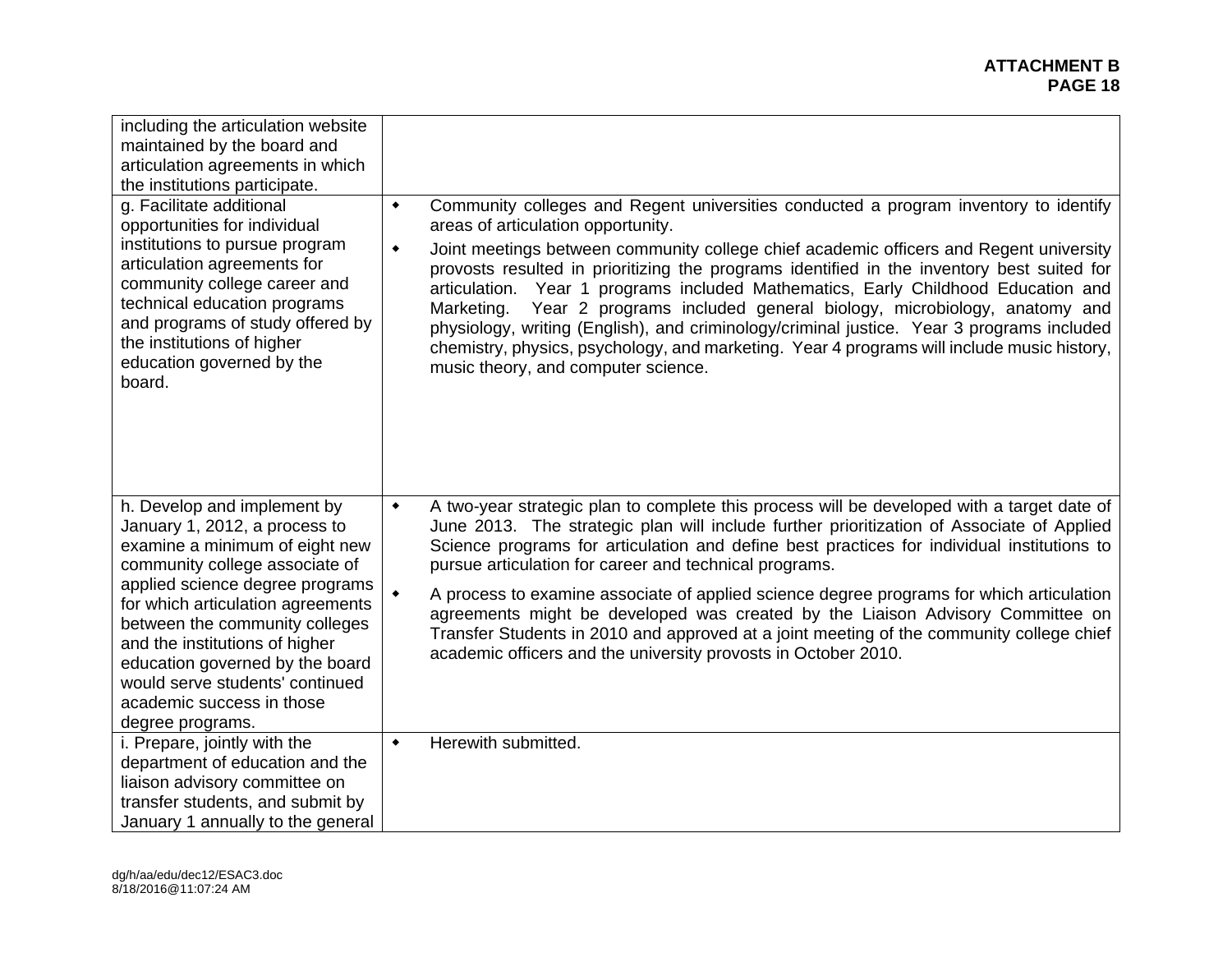| assembly, an update on the          |  |
|-------------------------------------|--|
| articulation efforts and activities |  |
| implemented by the community        |  |
| colleges and the institutions of    |  |
| higher education governed by        |  |
| the board.                          |  |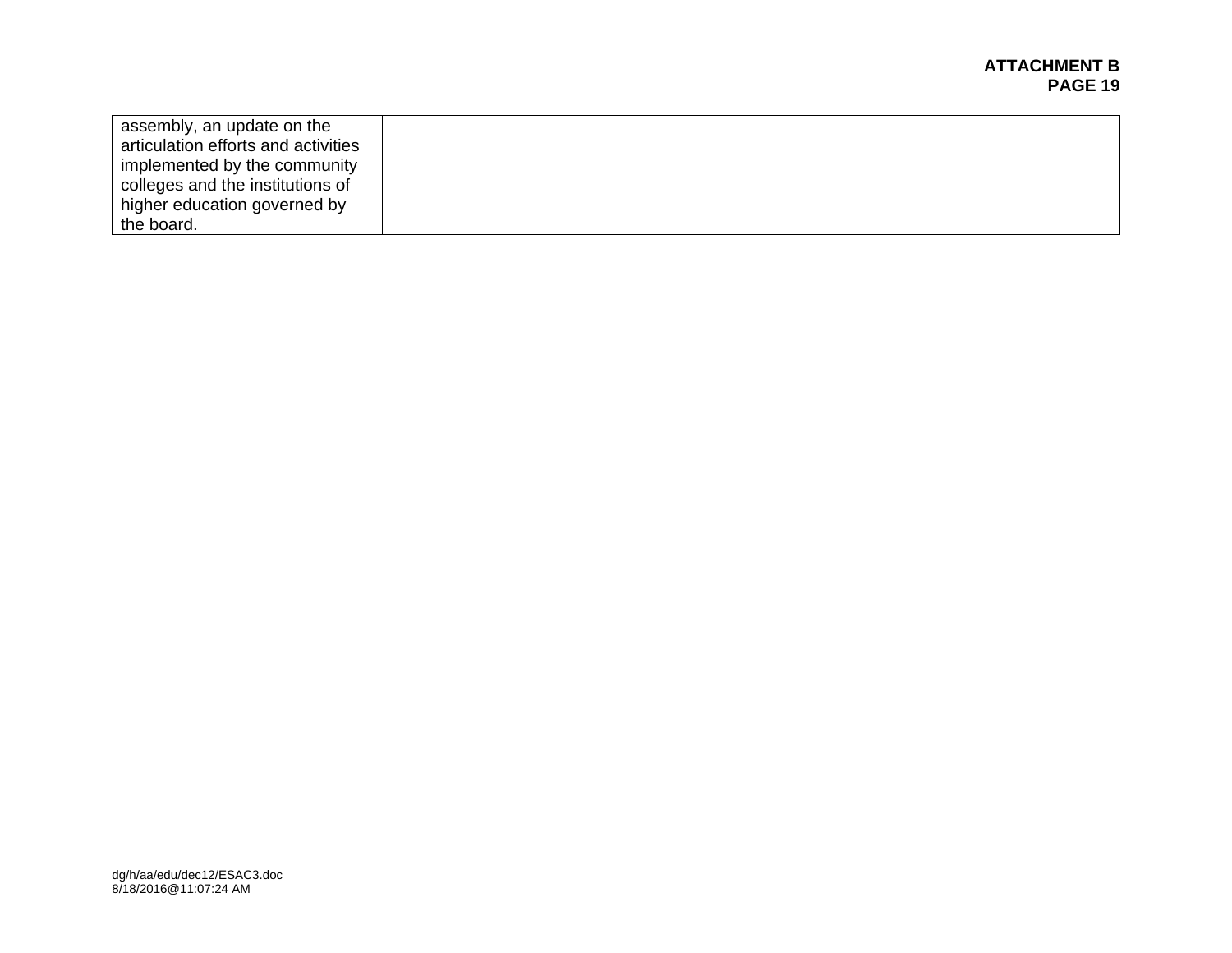ARTICULATION/TRANSFER EFFORTS CONDUCTED BETWEEN OCTOBER 2011 – SEPTEMBER 2012

## **UNIVERSITY OF IOWA**

Our continued commitment is to help students and community college advisors navigate the transfer process and to provide dependable, accurate resources that assist both the student and advisor. We provide a broad range of training, advising, programs, ongoing support and guidance.

The University of Iowa enrolled 1,258 new, undergraduate degree-seeking transfer students in Fall 2012 including 706 from Iowa community colleges.

Transfer Articulation and Success Initiatives:

## 2 Plus 2

The University of Iowa offers a 2 Plus 2 Guaranteed Graduation Plan for Iowa community college students. It is similar to the Four Year Guaranteed Graduation Plan for incoming first-year students. The purpose of the 2 Plus 2 Plan is to encourage long range planning, ease student transition, and improve access, success, and degree completion. Nearly 1100 students, including over 375 currently in Iowa community colleges, have registered for the 2 Plus 2 Program.

There is no cost to be in the program. Students meet graduation checkpoints for select majors during their first two years at the community college and their final two years at the UI.

Benefits of the 2+2 Program include:

- Guaranteed graduation in four years
- Access to 2 Plus 2 advisors
- Access to an updated degree evaluation on the UI Admissions web portal (Admission Profile)
- Access to early orientation/registration
- UI email address
- University ID
- Access to UI Libraries
- Student discounts to university athletic & cultural events
- Regular newsletters with important university announcements
- Discounted memberships to campus recreation and wellness facilities
- Access to the Pomerantz Career Center including internship information, career exploration and guidance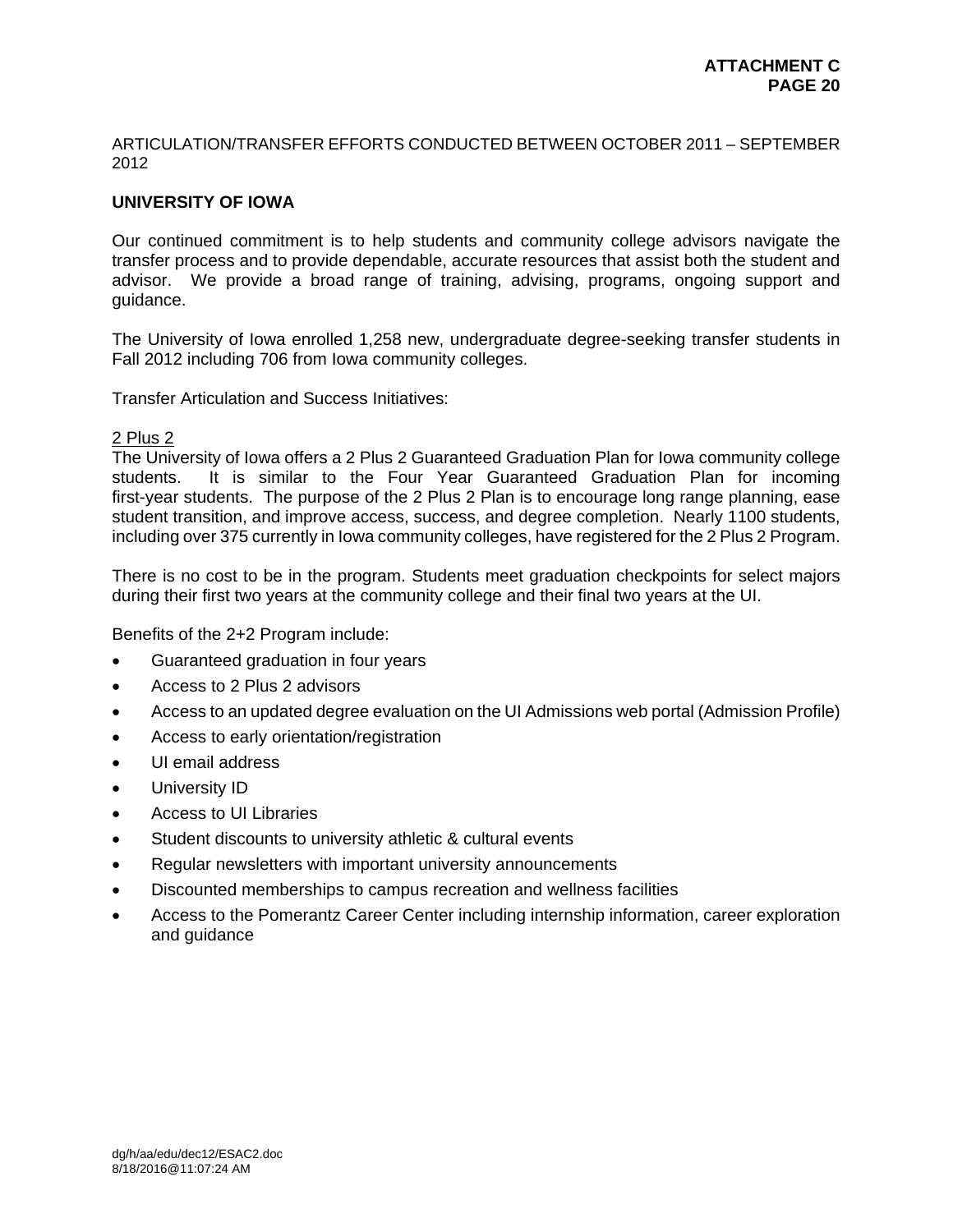The following majors have been added to the Guaranteed Graduation Plan during the past year:

- Ethics and Public Policy
- Geoscience
- International Studies
- Recreation and Sport Business
- Theatre Arts

# LACTS

Participate in the Liaison Advisory Committee on Transfer Students (LACTS). LACTS has six voting members including three representatives from the community colleges and a representative from each of the public universities. It is an ongoing advisory committee that has an active role in facilitating transfer.

# Articulation Conferences

Participate in Annual Statewide Regents Articulation Conferences including most recently Marketing, Physics, Psychology, and the LACTS Annual Articulation Conference to reaffirm the state wide articulation agreements between the Iowa community colleges and Regent universities.

# Online Transfer Articulation Tools

The university works hard to maintain up to date transfer articulation websites and advising aids, including:

- Transfer Course Equivalency Guide: http://isis5.uiowa.edu/isis/courses/transfer.page Transfer course equivalencies for commonly transferred courses.
- I-Chart: https://www.maui.uiowa.edu/maui/pub/admissions/ichart/ichart.page Transfer planning resource provided so Iowa Community College students can explore how their classes transfer into majors at The University of Iowa.
- On-line advising aids and transfer pathways for students wanting to begin the coursework at an Iowa community college. Provides important advice on what courses to take prior to transferring, prerequisites, general education requirements, competitive admission, etc.
- Articulation agreements between The University of Iowa and Iowa's community colleges are detailed in *The Public Connection: A Report on the Statewide Articulation Agreements between Iowa's Community Colleges and the Regent Universities*.

# Iowa Community College Arts and Science Dean's Meetings

Attend quarterly meetings with the Iowa Community College Arts and Science Administrators. Discuss issues that affect transfer students, the Regent institutions and the Iowa Community Colleges (September, November, February, April).

# Campus Programs

Host a variety of on-campus programs to assist students preparing to transfer:

- **•** Transfer Visit Day Programs (four each Spring, three each Fall)
- Multicultural Visit Day (November)
- Tippie College of Business Transfer Preview Day (December)
- Explore Engineering (October, December, January, February, March, April) Advisor Training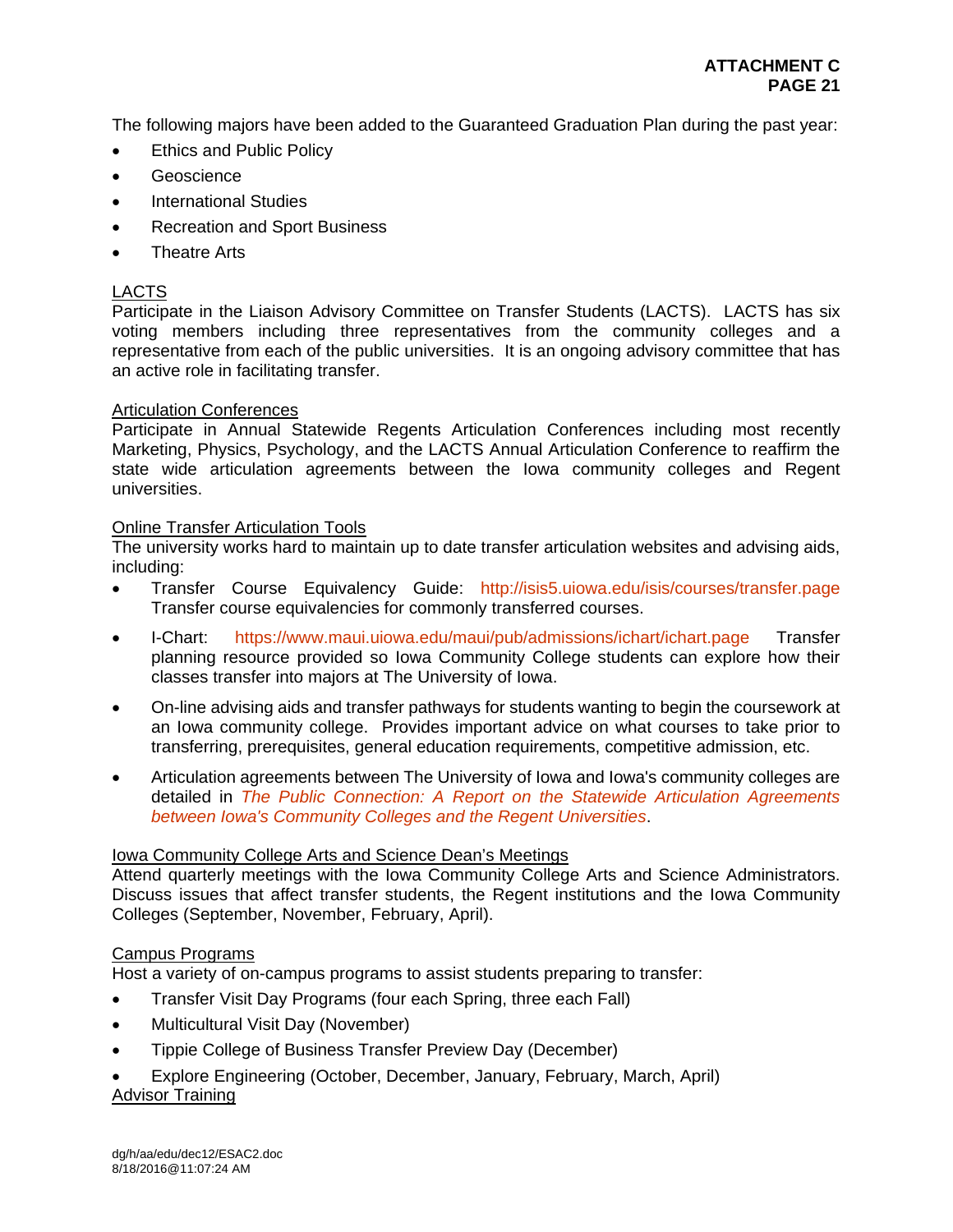Host on and off campus training sessions throughout the state for community college advisors. Provide the tools and knowledge necessary to effectively advise their students. The University of Iowa On Campus Transfer Advisor Workshop is scheduled for February 15, 2013.

#### Transfer Listserv

Host a state wide transfer advisor listserv to provide an easy means of communication between university and community college personnel.

#### Iowa Update

Distribute updates via the *Iowa Update* Newsletter to community college staff three times per year. *Iowa Update* is produced by The University of Iowa Office of Admissions for high school and community college educators. There is also an online edition. Community college advisors can request weekly updates to supplement the printed *Iowa Update*. Electronic updates can be shared via e-mail or RSS feed.

#### Academic Performance Reports

Distribute GPA reports each semester to each Iowa community college that shows how their students are performing at the University of Iowa compared to other Iowa community college transfer students and native University of Iowa students.

#### **Transfer Travel**

Visit every Iowa Community College each semester. Meet with faculty, staff and students to discuss university programs, policies, requirements and resources available to students.

#### Student Advising

Advise students one on one regarding course selection, university policy and admission procedures prior to admission via phone, on campus appointments, off campus appointments, email, and instant messaging conversations.

#### Social Media

Provide social media as venue through which prospective transfer students and parents can ask questions and make meaningful connections before and after they arrive on campus. Students receive important information and they make connections which makes them more likely to persist once they enroll.

#### Living Learning Communities

The University of Iowa offers transfer students the opportunity to live in a living-learning community with other students who share common academic goals or interests.

#### Transfer Transition Course

The university offers a Transfer Transition Course that is designed to increase retention, ease the transition to the University, and help those students feel comfortable in their new environment.

#### Welcome Events for Transfer Students

The university offered a series of Welcome Week activities sponsored by the Office of Admissions, Center for Student Involvement & Leadership, College of Liberal Arts and Sciences, Main Library, and the Study, Workshops & Tutoring. These events were designed to assist transfer students make the many academic and social transitions, to more fully introduce them to campus, and to enhance their opportunities for success upon transfer. They included: a College of Liberal Arts and Sciences Open House, an invitation to the President's Block Party, Campus Information Booths, Student Job Fair, Student Organization Fair, Community of Color Reception,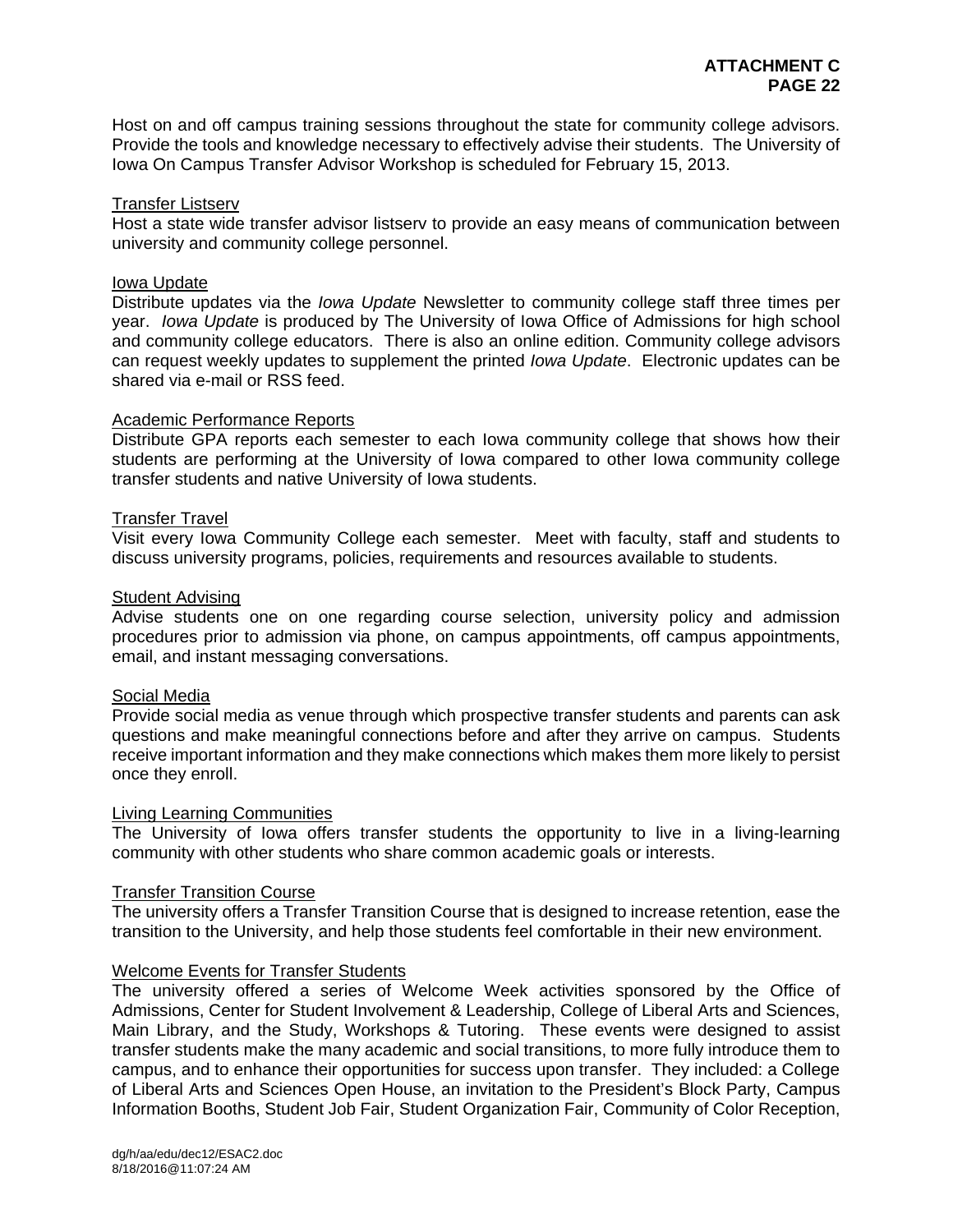Navigating Academic Resources session, and Beyond the Books: Exploring Library Resources & Services session.

#### Transfer Think Tank

A group from across the university who has an interest in the transfer student experience meet to discuss existing areas of transfer student support and resources on campus and explore what additional efforts may be beneficial for this population.

#### Honors Articulation

Develop Honors Articulation Agreements. The purpose of these agreements is to formalize an understanding of cooperation and collaboration between the University of Iowa Honors Program and Honors programs at the individual community colleges in Iowa. These agreements display a shared commitment to increasing opportunities for students to access to, and success in, higher education. They also clarify transfer policies and procedures, which assure articulation between programs. The institutions seek to assist students in making a seamless transfer from the associate to the baccalaureate degree, specifically with respect to Honors students. Signed agreements have been developed with Scott Community College and Des Moines Area Community College. Other agreements are being developed.

Articulation Agreement between Indian Hills Community College and the University of Iowa: Associate of Science in Engineering to Bachelor of Science in Engineering

This agreement provides students who have earned an Associate of Science in Engineering the opportunity to complete a Bachelor of Science in Engineering at Iowa. Any IHCC student who has earned an Associate of Science in Engineering is guaranteed that Iowa will accept designated freshman and sophomore credit hours and general education credits required for the Engineering degree. Iowa will apply such to the Bachelors of Science in Engineering degree in a manner consistent with the treatment of native students.

# Division of Continuing Education

The UI Division of Continuing Ed also has a long history of working with the Iowa Community Colleges.

- RN to BSN satellite branches at various Iowa Community Colleges
- Joint appointments with Western Iowa Tech CC and North Iowa Area CC

The Division of Continuing Education has developed partnerships with all of the public community colleges in Iowa. These partnerships provide opportunities for students to complete an associate's degree from their local community college, and then take University of Iowa course work online to earn a bachelor's degree.

Four degree programs are currently available:

- Bachelor of Business Administration
- Bachelor of Applied Studies (BAS)
- Bachelor of Liberal Studies (BLS)
- RN-BSN

Students may choose from five different tracks:

- Entrepreneurial Management
- **•** General Studies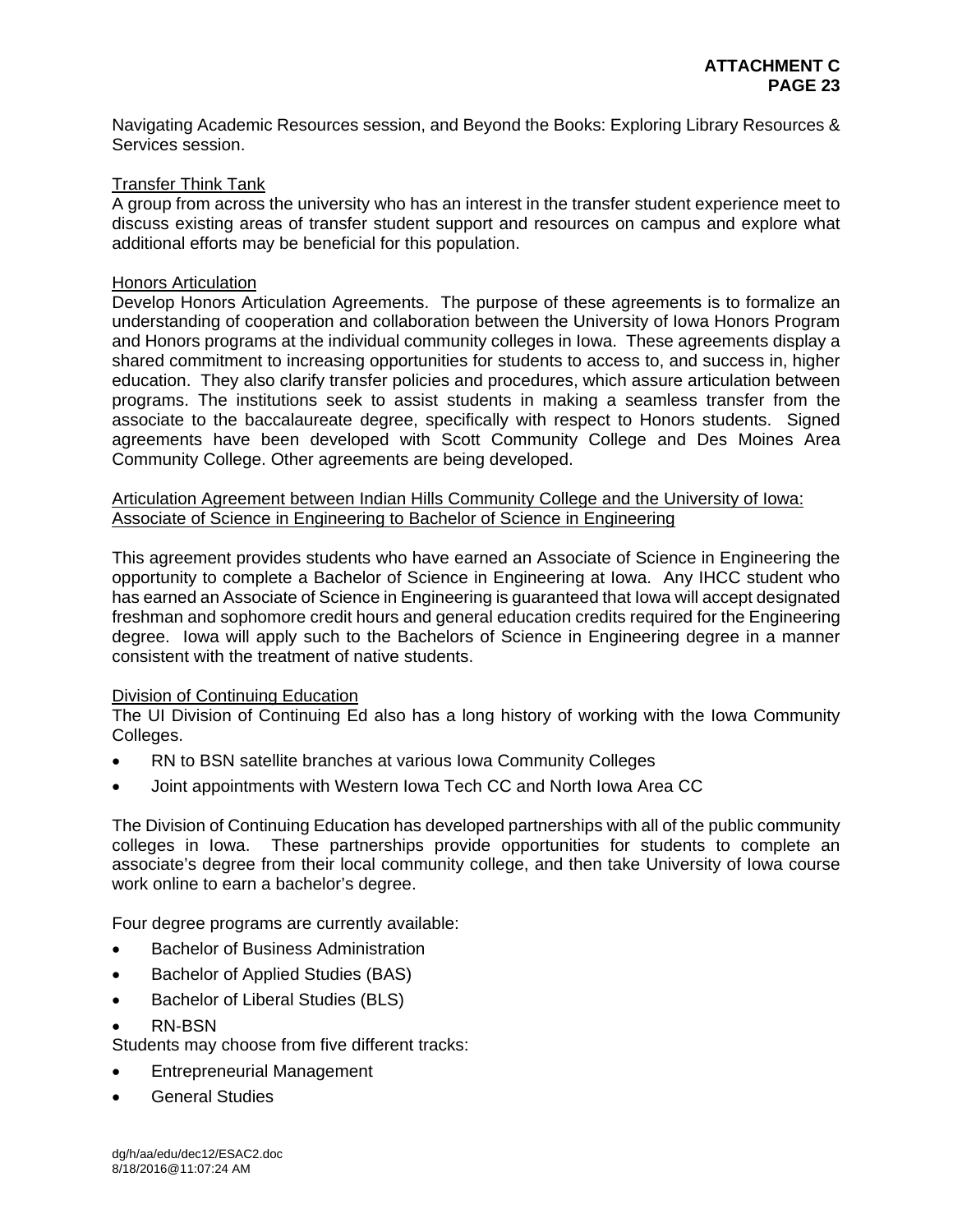- **•** Human Relations
- Nonprofit Management
- Political Science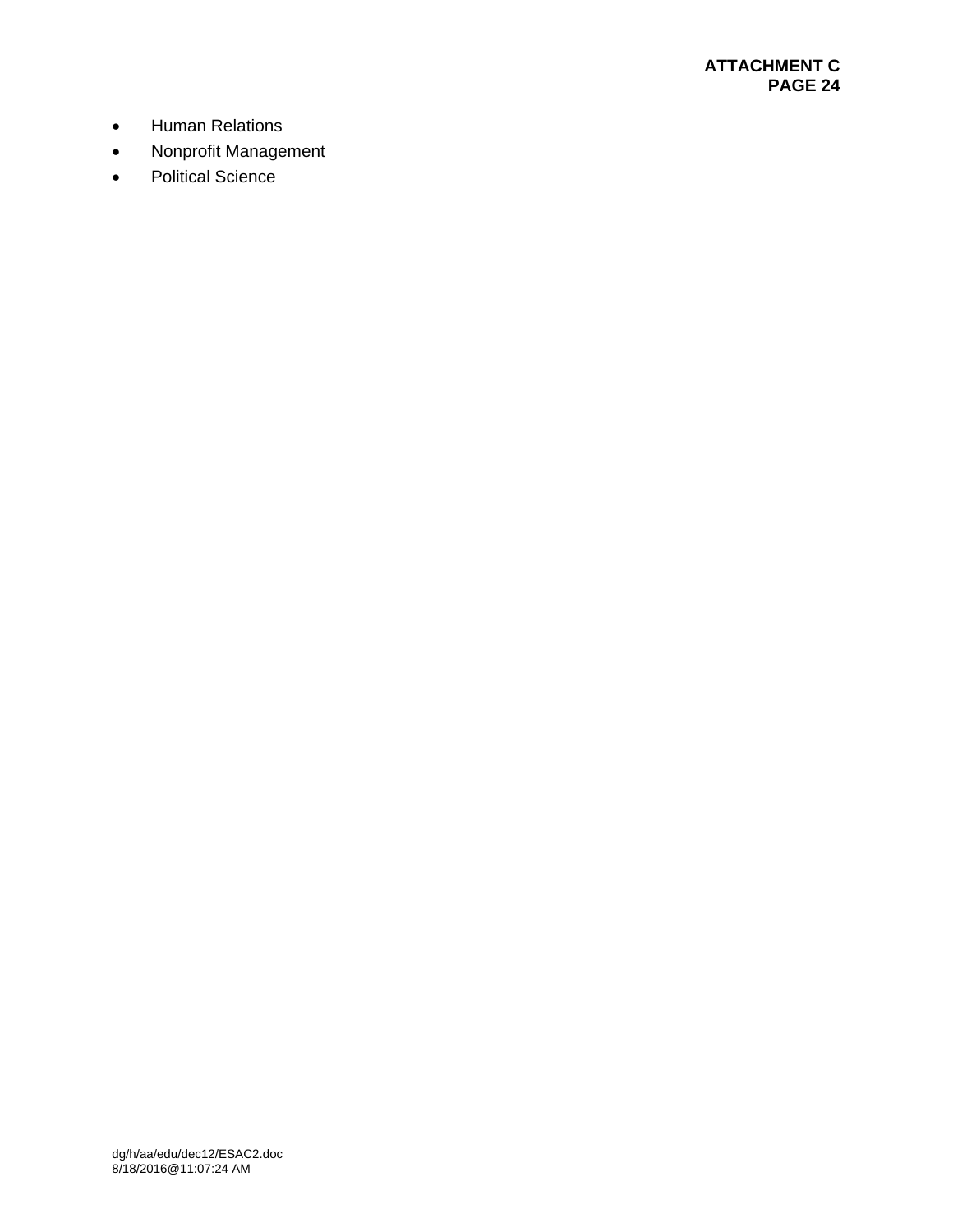# **IOWA STATE UNIVERSITY**

## **Enrollment**

Iowa State enrolled 1841 new fall 2012 transfer undergraduates – the seventh straight year of transfer enrollment growth and the largest transfer class on record at Iowa State University. Of the 1841 new transfer students, a record 1,111 came from Iowa's community colleges. Nearly one of every four undergraduates enrolled at Iowa State is a transfer student. This fall Iowa State has 5,943 undergraduate transfer students enrolled. Iowa State's transfer enrollment growth is the result of Iowa State's ongoing commitment to transfer students. This investment of time, resource, and energy into the transfer enterprise has resulted in Iowa State being recognized by U.S. News and World Report as a top destination for transfer students.

# **Summary of Transfer and Articulation Activities**

Iowa State continues to participate in a full complement of annual and on-going partnership, articulation and outreach activities designed to strengthen our relationship with Iowa's community colleges and support as seamless a transfer as possible for our students.

Examples include:

- The Admissions Partnership Program (APP) www.admissions.iastate.edu/partnership/
- Hundreds of individual program and course articulation agreements with Iowa's community colleges
- Numerous on-going ISU and Iowa community college faculty-to-faculty collaborations and conversations resulting in articulation agreements, transfer plans, transfer activities, and student success
- Visits to every Iowa community college campus multiple times annually by transfer admissions counselors
- Regular communication with and advising to transfer students who have inquired about, applied for, and/or accepted admission
- Campus visit opportunities designed exclusively for transfer students
- Campus visit opportunities designed for multicultural transfer students with a special focus on multicultural opportunities and resources available at Iowa State University
- Living learning communities exclusively for or open to transfer students in various majors
- Maintenance of up-to-date transfer and articulation Web sites, including the following:
	- o Transfer In Iowa at www.transferiniowa.org/
	- o TRANSIT, Iowa State's on-line transfer articulation system transit.iastate.edu/
	- o Course equivalency guides and transfer plans can be found at www.admissions.iastate.edu/equiv/index.php or on www.transferiniowa.org/
- Participation in the Liaison Advisory Committee on Transfer Students (LACTS)
- Participation in the quarterly Iowa Community Colleges Arts and Sciences Administrators meetings
- Provided leadership to the 2012 Annual Statewide Articulation Conference and various statewide articulation meetings sponsored by the Iowa regent universities and Iowa community colleges
- Provided CC update program and transfer student academic performance reports to Iowa CC partners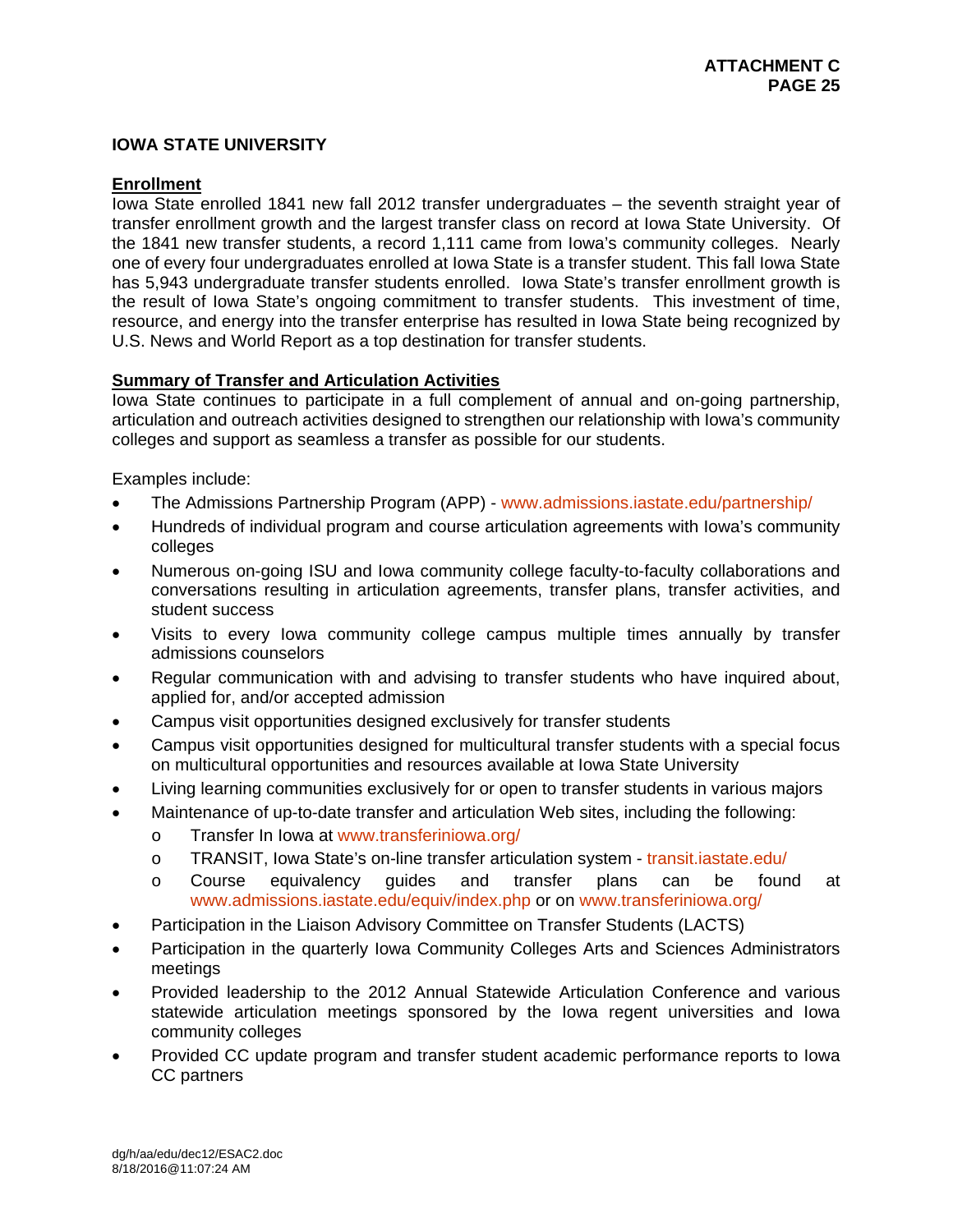- Ongoing articulation efforts led by the Iowa State University Articulation Coordination Council, which is chaired by the Associate Provost for Undergraduate Programs. This Council meets regularly to identify opportunities for new and improved articulation
- *TRANSFER*mation, a two-day transition program designed for new entering transfer students to help prepare them for successful transfer and integration into the Iowa State University family. *TRANSFER*mation engages nearly 500 new transfer students
- Conducted transfer student assessment to learn more about serving the transfer student population before and after matriculation at Iowa State
- Continued initiatives to identify and develop transfer student leaders
- Hosted the *Iowa Community College Iowa State University Presidents Summit and Academic Leaders Roundtable* in November 2011. This meeting provided an opportunity for the presidents and key academic leaders to review and discuss Iowa State University's early credit report. This report includes academic performance and time-to-degree data and information for students who earn college credit while in high school. This meeting also provided a forum for discussion of future collaborative opportunities.

In addition to this list of on-going transfer activities, the following are highlights of transfer and articulation initiatives during the time period October 2011 through September 2012.

# **Reverse Credit Transfer Agreement**

Iowa State continued to provide leadership in the further development of the Reverse Credit Transfer Agreement between Iowa's Public Universities and Community Colleges. The Reverse Credit Transfer Agreement is a partnership developed by the Board of Regents and Iowa's public universities in close collaboration with Iowa's community colleges to facilitate the transfer of credits back to one of Iowa's community colleges for the purpose of providing an opportunity for students to attain a degree, diploma or certification. Information about this Agreement can be found at www.transferiniowa.org/reverse\_credit\_transfer.php.

This past year, the University Registrars worked through the logistics of information exchange for this program and initial lists and transcripts of program participants were shared among the three public universities and Iowa community colleges. Iowa State University has approximately 400 students participating in this program, beginning with the spring 2012 cohort.

#### **Iowa State University's Admissions Partnership Program (APP)**

Iowa State's Admissions Partnership Program (APP) celebrates six years of providing a more seamless transfer experience for Iowa's community college students.

Highlights include:

- Since program inception in fall 2006, a total of 2155 students, including 311 US minority students and 32 international students, have participated in APP representing all 15 community colleges.
- As of September 30, 2012, there are over 500 active participants in APP. Since fall 2006, a total of 921 APP participants have matriculated to Iowa State University.
- APP assessment generally indicates a positive impact on retention. The first year retention rate of transfer students who participated in APP as compared to non-APP transfers from Iowa community colleges is higher for the fall 2007-2011 cohorts. See Appendix A for *Retention and Grade Point Average Comparison of APP and non-APP Transfer Students*.
	- Fall 2007: 59 APP students (88% one year retention rate) compared to 889 non-APP IA CC students (77%)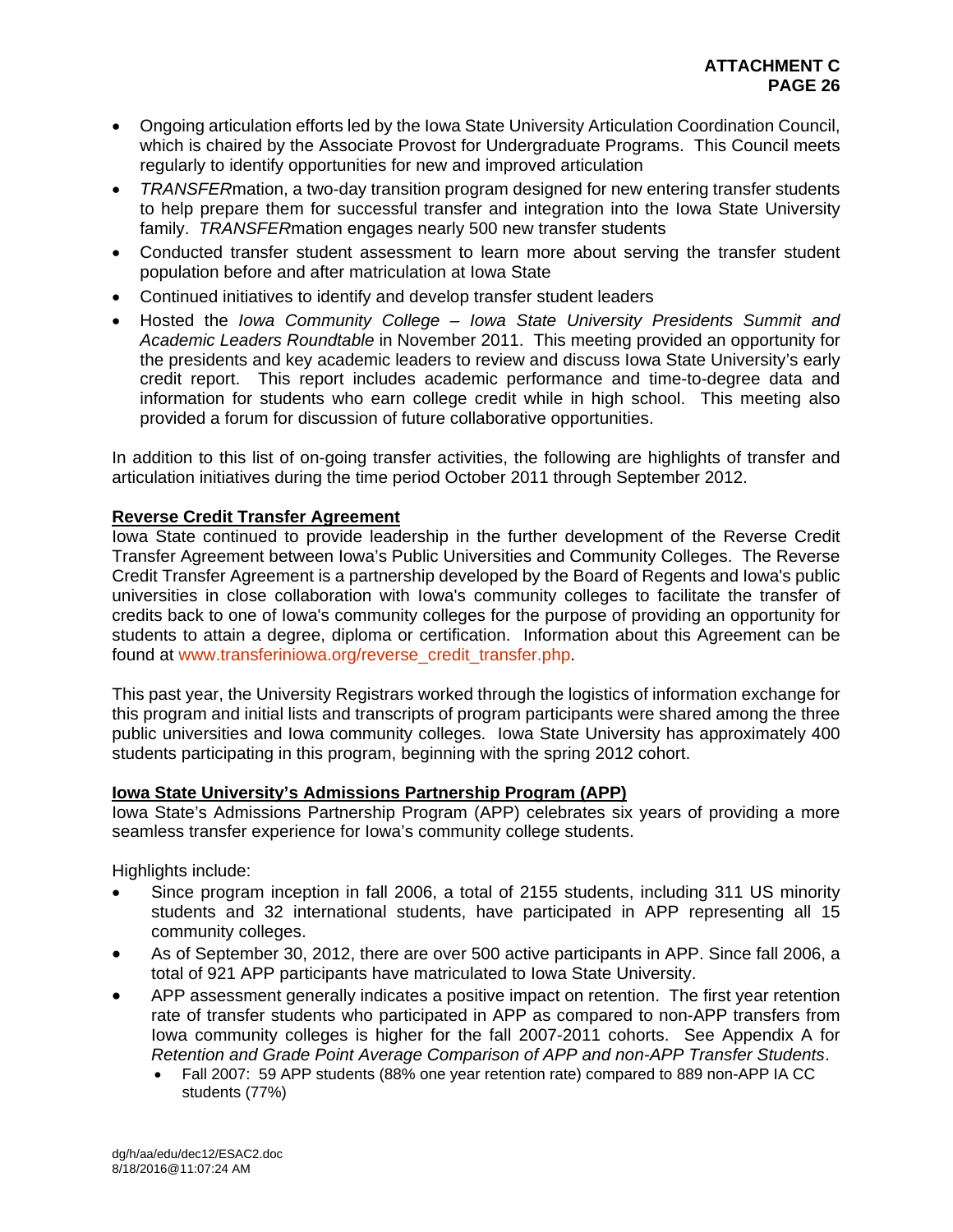- Fall 2008: 79 APP students (85% one year retention rate) compared to 866 non-APP IA CC students (79%)
- Fall 2009: 136 APP students (92% one year retention rate) compared to 846 non-APP IA CC students (79%)
- Fall 2010: 137 APP students (86% one year retention rate) compared to 864 non-APP IA CC students (76%)
- Fall 2011: 135 APP students (82% one year retention rate) compared to 864 non-APP IA CC students (79%)
- Approximately 70 APP students are living in Iowa State residence halls this fall. Our APP admissions process provides for early acceptance into APP for those students wanting to live in Iowa State housing.

Benefits include:

- Guaranteed admission to Iowa State provided requirements are met
- Personal academic advising and mentoring
- Degree planning to ensure timely graduation, including individual advising and receipt of a real-time degree audit showing how credits will transfer and apply to ISU major
- Free transcript exchange between the community college and Iowa State
- Special early orientation invitation
- Option to lock-in bachelor's degree requirements with the same status as a student who enrolls as a first year student direct from high school
- Guaranteed Iowa State housing at student rates
- Student discount prices for cultural and athletic events with paid activity fee
- An Iowa State Student ID (ISUCard) and e-mail account
- Exclusive transfer newsletters with career planning tips and information about campus news and events
- Access to libraries, learning communities, career exploration opportunities, clubs, and recreational facilities

# **Articulation Web Sites**

Transfer students have access to numerous on-line planning resources, some of which include: www.transferiniowa.org

https://transit.iastate.edu/

www.admissions.iastate.edu/partnership/

www.admissions.iastate.edu/equiv

www.admissions.iastate.edu/transfer/transfer\_plans.php

and many more Web resources at the college and departmental levels.

# **Articulation Meetings**

Iowa State University provided leadership to the planning and delivery of four academic discipline meetings during 2011-2012. Two- and four-year public college/university faculty and staff statewide participated in these meetings.

## **Agriculture Statewide Articulation Meeting**

On June 26, 2012, Iowa State University's College of Agriculture and Life Sciences (CALS) hosted its second annual Statewide Agricultural Sciences Articulation and Partnership Workshop, at the FFA Enrichment Center on DMACC's campus, bringing together post-secondary faculty and administrators who deal with agriculture and natural resources. The curricular focus for the 2012 workshop included Agronomy, Horticulture, Animal Science, Natural Resources, and Agricultural Business. Goals included improving curricula, enhancing articulation, and building strong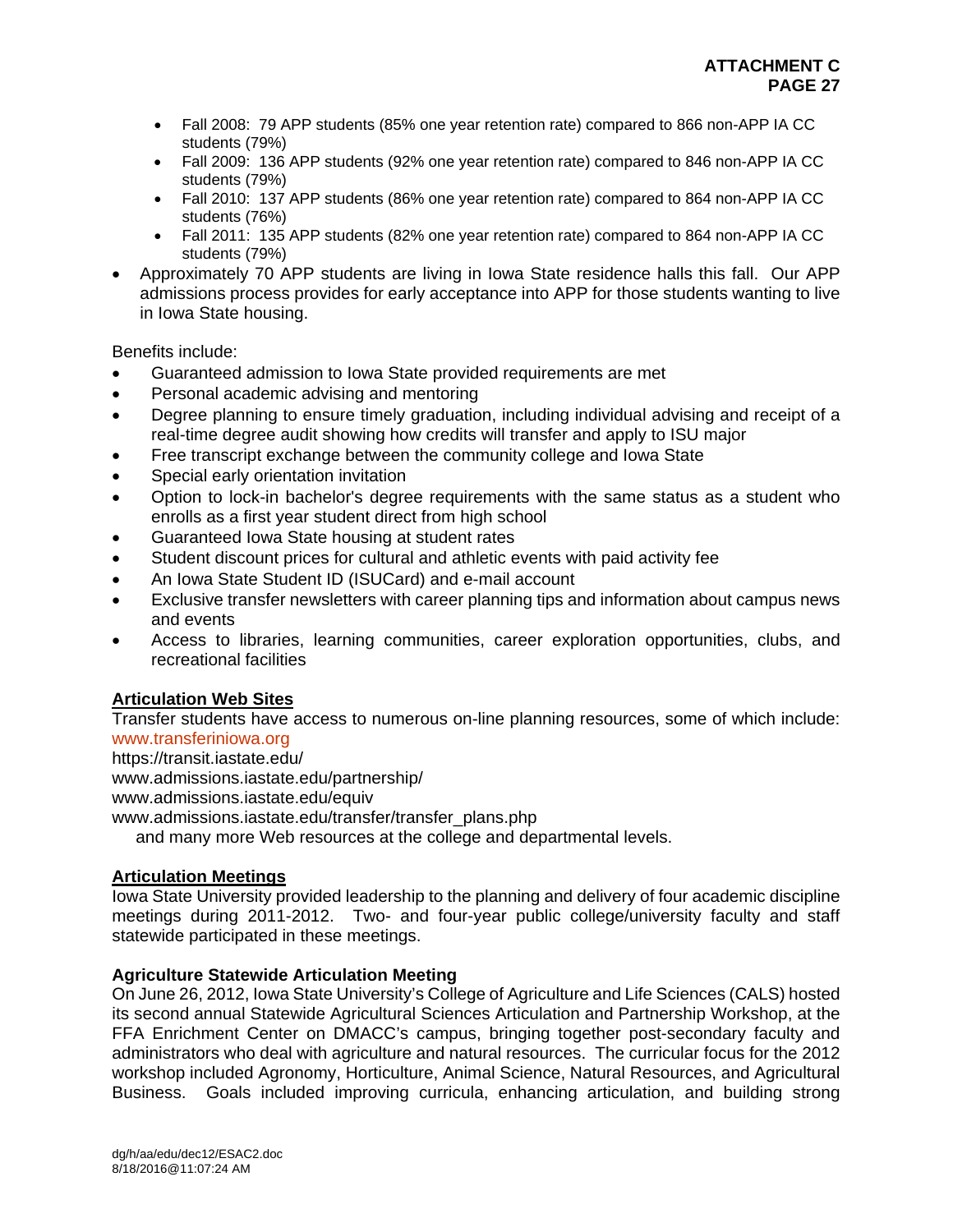partnerships among Iowa's post-secondary agriculture and natural resources faculty and administrators to help us prepare science and technology talent for Iowa's agriculture and natural resources industry.

Specific objectives for this meeting included:

- Improving articulation and transition processes for agriculture and natural resources students who begin their education at a community college
- Sharing lessons learned related to curriculum
- Reviewing the community college course numbering system

Courses reviewed included:

- Economics 230 and 235
- Horticulture 221 and 240
- Agronomy 114 and 154
- Animal Science 101 and 114
- Natural Resources 120

The planning committee for this event, comprised of two- and four-year agriculture education leaders, has a goal to create an exemplary model of a highly effective, integrated, state-wide system of science and technology education in the fields of agriculture and natural resource sciences.

#### **Arts and Sciences Administrators Annual Articulation Meeting**

Each spring Iowa community college and university faculty and administrators from the arts and sciences convene to focus on articulation issues related to agreed upon academic disciplines. This year's annual meeting was held on February 10, 2012 at the DMACC Newton Campus and focused on Chemistry, Physics, Psychology and Marketing. ISU faculty and administrators participated in each of these meetings. ISU transfer admissions provided leadership in the coordination of the spring 2012 articulation conference and ISU faculty led the planning and delivery of the discipline meetings in Chemistry, Physics, and Psychology. The Physics and Chemistry faculty have plans to meet again to further discuss curricular alignment, student success, and potential future collaborations. In addition, the Chemistry faculty discussed the development of a Chemistry transition guide, which will be the second transition guide developed and will be modeled after the Biological Sciences transition guide. These guides provide the public, including students and their families and faculty at the public colleges and universities, with information about required competencies and outcomes for successful transition from one biology course to another. Upon completion, this guide will be available at transferiniowa.org.

#### **Articulation Agreement Highlights**

Articulation agreements between Iowa State's academic departments and Iowa's community colleges continue to evolve and expand. A few examples of new, continued or enhanced articulation agreements/initiatives include:

**Enhanced transfer plans (ISU & DMACC) –** This effort involved all six Iowa State University undergraduate colleges. These plans include not only specific course information, but also advising notes. Enhanced transfer plans were developed for the following programs:

Agricultural & Bio-systems Engineering (Engineering) Agricultural Business (Agriculture & Life Sciences) Animal Ecology (Agriculture & Life Sciences)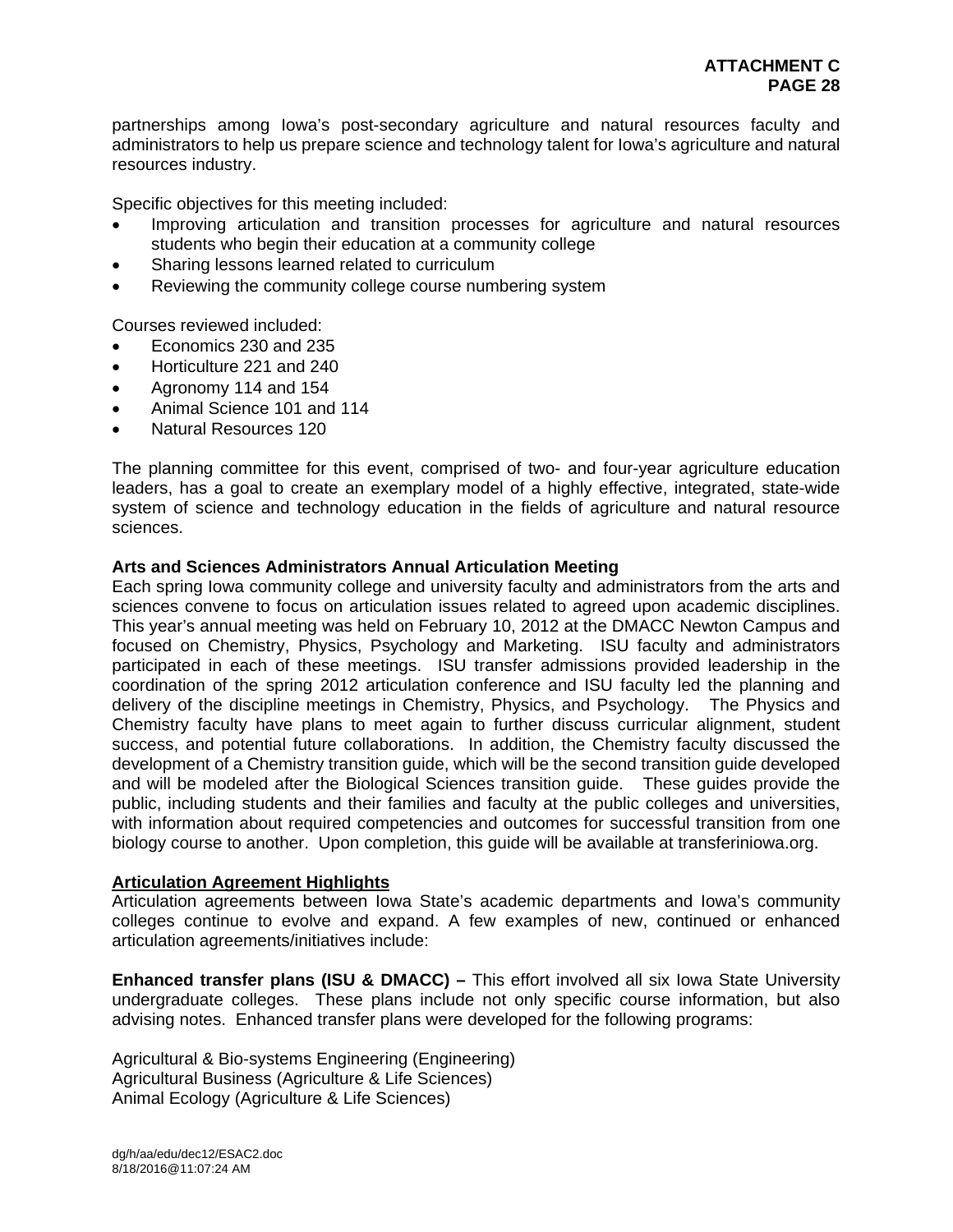Apparel Merchandising (Human Sciences) Biology (Agriculture & Life Sciences) Biology (Liberal Arts & Sciences) Business majors (Business) Child, Adult & Family Services (Human Sciences) Community and Regional Planning (Design – under development) Computer Science (Liberal Arts & Sciences) Early Childhood Education (Human Sciences) History (Liberal Arts & Sciences) Kinesiology – Community and Public Health option (Human Sciences) Kinesiology – Exercise Science option (Human Sciences) Kinesiology – PE teacher licensure option (Human Sciences) Political Science (Liberal Arts & Sciences) Psychology (Liberal Arts & Sciences) Pre-engineering (all majors – students complete the Engineering Basic Program at DMACC; this is a 1+3) Undecided (LAS)

**Business –** Articulation discussion are underway among MIS (Management Information Systems) two- and four-year faculty. One objective of these discussions is to boost technology skills to better serve industry.

**Criminology and Criminal Justice –** The CJ faculty continue discussions with various community colleges to build articulation agreements. These discussions launched in September 2011 after the statewide meeting on Criminology and Criminal Justice. Articulation discussions include program-to-program agreements and also course-to-course(s) agreements.

**Design –** Integrated Studio Arts (ISA), Community and Regional Planning (CRP), and the Bachelor of Design (B. Des) are pursuing various agreements with multiple community colleges such as DMACC, Indian Hills, WITCC, and Southwest.

**Engineering –** The College of Engineering has established with DMACC (and is currently working with other interested community colleges) a pre-engineering template – or a 1+3 articulation agreement for Engineering students. This agreement specifies for the student which courses to complete at the community college in year one before transferring to Iowa State. Students can take ISU's Engineering Basic Program at DMACC, 32 credit hours that make up the entire first year program, regardless of the engineering discipline. When students successfully complete these 32 credits, they will meet the requirements to transfer to ISU as a sophomore in Engineering. In addition, ISU Engineering articulated Engr 160 with IWCC.

**Engineering SEEC Project -** The Student Enrollment and Engagement through Connections (SEEC) grant period expired. Due to the success of this project between DMACC and ISU's College of Engineering, there was agreement to continue, and expand as appropriate and feasible, the collaborations and initiatives developed and implemented under the SEEC project originally funded by the National Science Foundation's STEM Talent Expansion Program. E-APP (Engineering Admissions Partnership Program) offers services such as peer mentoring and participation in the Engineering career exploration fair and learning villages. E-APP has been extended to IWCC and KCC, with great interest in expanding to additional CCs as well.

**ITEC program –** Industrial Technology and Agricultural Systems Technology has been discussed as a potential opportunity for further articulation providing a pathway for technological degree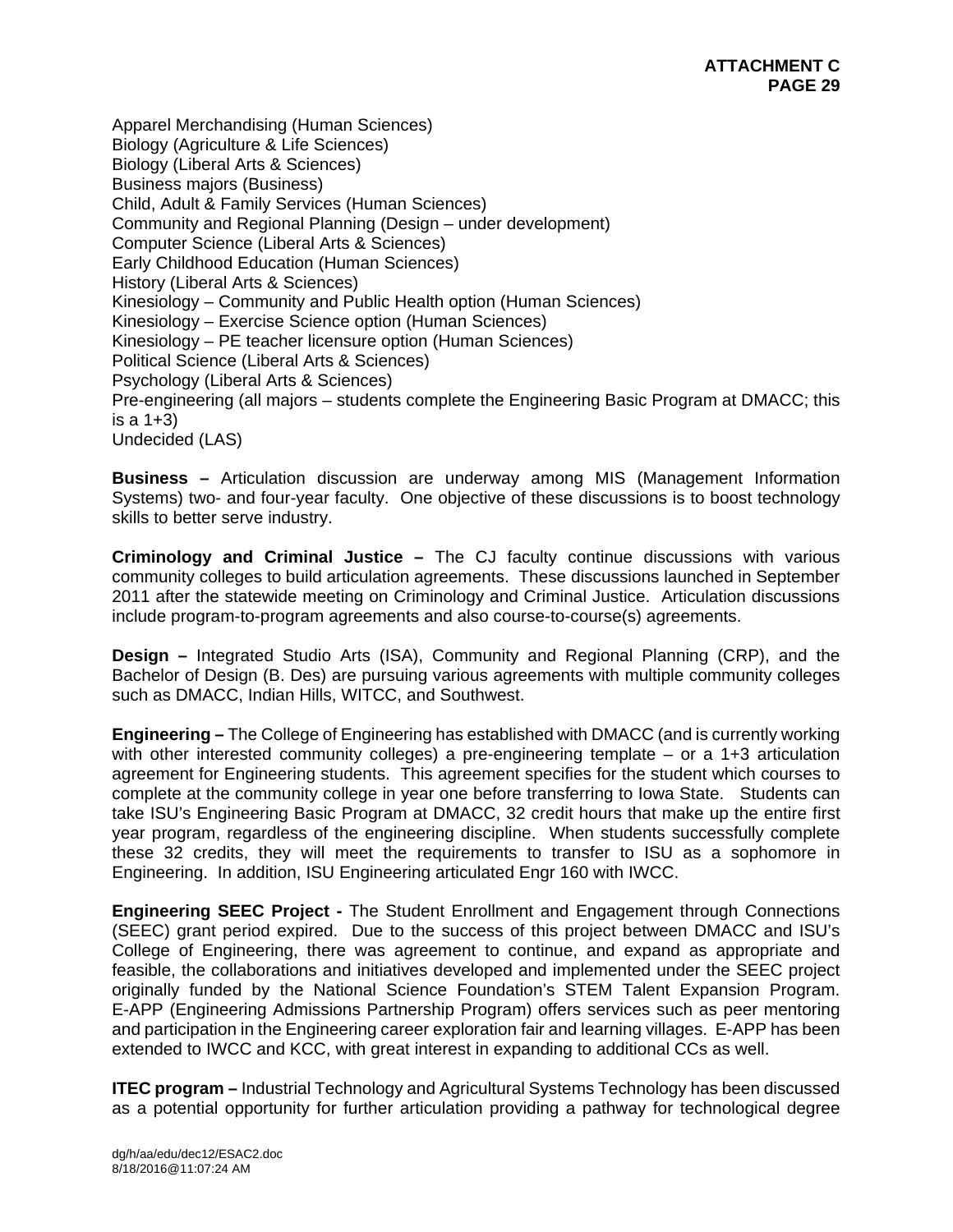interests. Articulation talks are underway with DMACC and NIACC. ITEC articulation plans include:

1. Conduct two workshops with Iowa community colleges

2. Increase community college transfer student enrollment in the ITEC program

3. By 2013, establish ISU's ITEC program as a best choice by community college graduates in related technologies for furthering their education.

In addition, ITEC worked with DMACC to build a stronger 2+2 articulation agreement with DMACC's Tool & Die program. The revised and accepted plan allows DMACC Tool & Die students to transfer an additional ten credits, previously not allowed.

**Mathematics –** The Mathematics Department continues to make progress working with faculty at Iowa's community colleges and public universities to improve math assessment and student success. In June 2012, Mathematics faculty across the state attended a conference on precalculus and calculus course competencies and instruction. Other issues of interest to high school, community college and public university mathematics faculty were also discussed. Meeting objectives included: (1) agreeing on content for pre-calculus, (2) identifying methods for improving pre-calculus and calculus instruction with the goal being to ease the transition for students from high school to college-level mathematics. The ISU Mathematics Department has initiated a redesign of its pre-calculus courses. This process includes forming a Pre-calculus Advisory Council comprised of representatives from stakeholder departments on campus, the Iowa Department of Education, Iowa community colleges, and Iowa Area Education agencies and high schools.

In addition, Iowa State, along with UNI and University of Iowa, has implemented a new Math assessment – ALEKS. The ALEKS assessment covers a broad spectrum of pre-calculus material. Transfer students needing to take math at Iowa State to meet degree requirements are required to take the ALEKS assessment, although this assessment does not supersede existing articulation. ALEKS is serving as an advisory tool to help transfer students be successful in Math courses at ISU.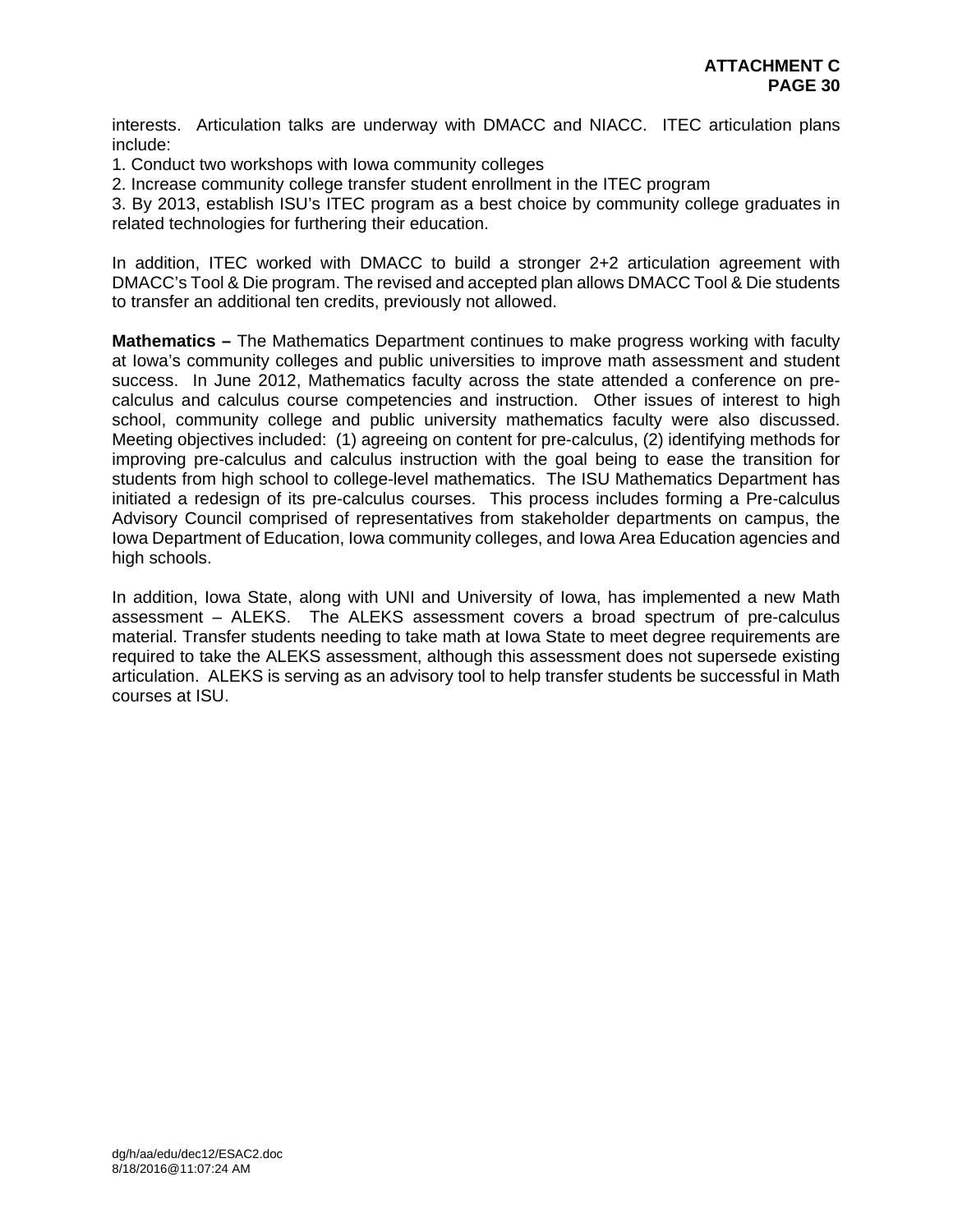# **Appendix A**

# Enrollment Research Team Report

Retention and Grade Point Average Comparison of APP and non-APP Transfer Students

|                  |  |  | Table 1. Comparison of APP and Non APP Transfer Students Retention Rates and Grade Point Averages: |  |
|------------------|--|--|----------------------------------------------------------------------------------------------------|--|
| Fall 2007 Cohort |  |  |                                                                                                    |  |

|                                         | <b>APP Transfer</b><br><b>Students</b><br>$(N=59)$ | Non-APP IACC<br>Transfers (N=889) | All IACC<br>Transfers<br>$(N=948)$ |
|-----------------------------------------|----------------------------------------------------|-----------------------------------|------------------------------------|
| Incoming Transfer School GPA            | 2.98                                               | 3.02                              | 3.02                               |
| <b>Incoming Transfer School Credits</b> | 53.2                                               | 57.6                              | 57.3                               |
| <b>First Semester GPA</b>               | 2.35                                               | 2.45                              | 2.44                               |
| One Year Cum GPA                        | 2.45                                               | 2.48                              | 2.48                               |
| <b>First Semester Retention Rate</b>    | 95%                                                | 91%                               | 91%                                |
| One Year Retention Rate                 | 88%                                                | 77%                               | 78%                                |
| Two Year Retention Rate                 | 75%                                                | 70%                               | 70%                                |
| <b>Three Year Graduation Rate</b>       | 46%                                                | 46%                               | 46%                                |
| <b>Four Year Graduation Rate</b>        | 63%                                                | 59%                               | 60%                                |

Note: There were no statistically significant differences between the groups for this year

|                  | Table 2. Comparison of APP and Non APP Transfer Students Retention Rates and Grade Point Averages: |  |  |  |  |  |  |
|------------------|----------------------------------------------------------------------------------------------------|--|--|--|--|--|--|
| Fall 2008 Cohort |                                                                                                    |  |  |  |  |  |  |

|                                         | <b>APP Transfer</b><br><b>Students</b><br>$(N=79)$ | Non-APP IACC<br>Transfers (N=866) | All IACC<br><b>Transfers</b><br>$(N=945)$ |
|-----------------------------------------|----------------------------------------------------|-----------------------------------|-------------------------------------------|
| Incoming Transfer School GPA*           | 3.10                                               | 2.95                              | 2.96                                      |
| <b>Incoming Transfer School Credits</b> | 58.2                                               | 56.4                              | 56.6                                      |
| <b>First Semester GPA</b>               | 2.52                                               | 2.40                              | 2.41                                      |
| One Year Cum GPA                        | 2.63                                               | 2.49                              | 2.50                                      |
| <b>First Semester Retention Rate</b>    | 91%                                                | 91%                               | 91%                                       |
| One Year Retention Rate                 | 85%                                                | 78%                               | 79%                                       |
| Two Year Retention Rate                 | 75%                                                | 70%                               | 70%                                       |
| Three Year Graduation Rate              | 47%                                                | 44%                               | 44%                                       |
| <b>Four Year Graduation Rate</b>        | 63%                                                | 58%                               | 58%                                       |

\* Significantly different from Non-APP Transfer sample at p <.0.5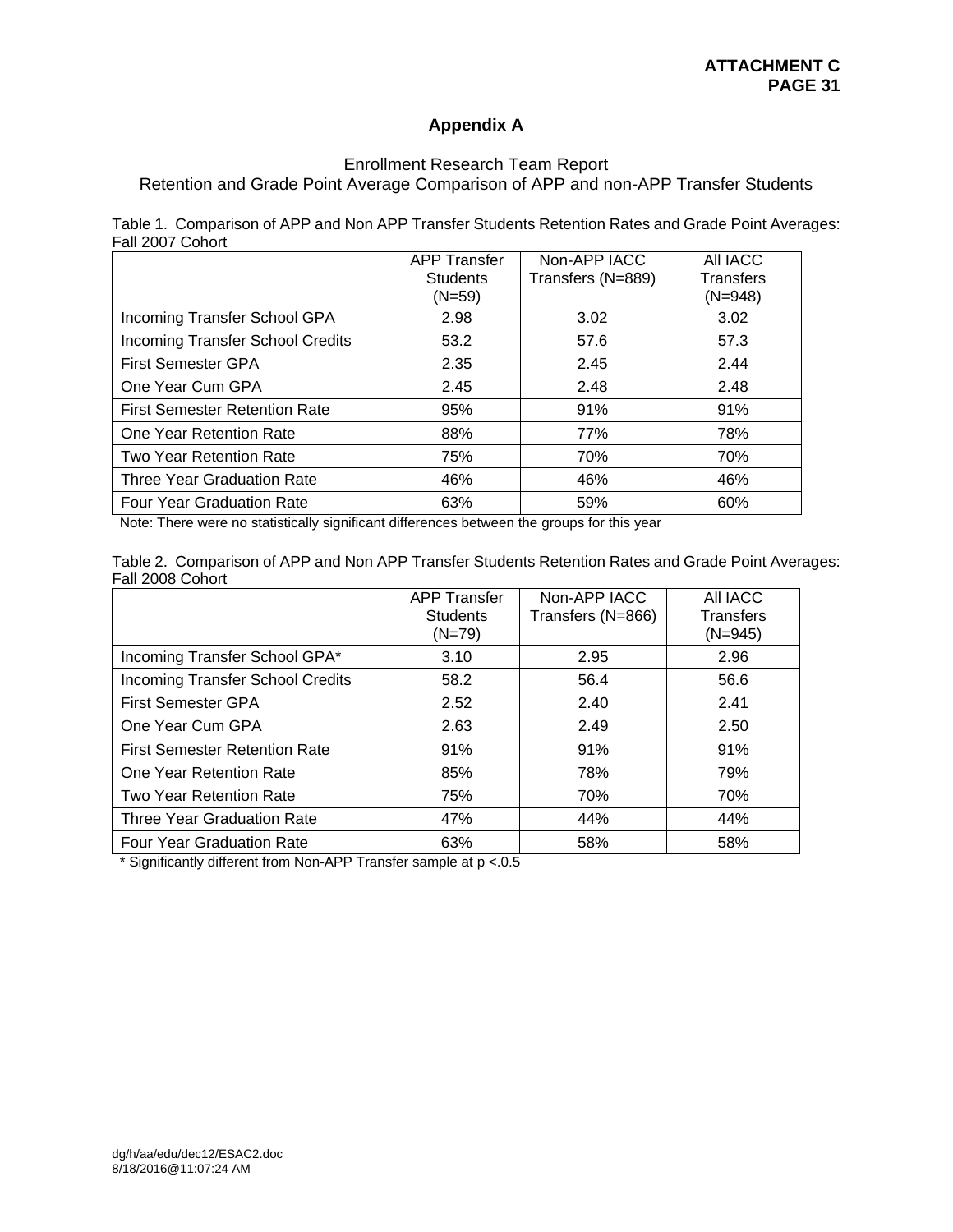Table 3. Comparison of APP and Non APP Transfer Students Retention Rates and Grade Point Averages: Fall 2009 Cohort

|                                         | <b>APP Transfer</b><br><b>Students</b><br>$(N=136)$ | Non-APP IACC<br>Transfers (N=846) | All IACC<br><b>Transfers</b><br>$(N=982)$ |
|-----------------------------------------|-----------------------------------------------------|-----------------------------------|-------------------------------------------|
| Incoming Transfer School GPA*           | 3.06                                                | 2.94                              | 2.95                                      |
| <b>Incoming Transfer School Credits</b> | 56.5                                                | 57.3                              | 57.2                                      |
| First Semester GPA*                     | 2.49                                                | 2.30                              | 2.33                                      |
| One Year Cum GPA*                       | 2.58                                                | 2.40                              | 2.43                                      |
| First Semester Retention Rate*          | 96%                                                 | 90%                               | 91%                                       |
| One Year Retention Rate*                | 92%                                                 | 79%                               | 81%                                       |
| Two Year Retention Rate*                | 81%                                                 | 71%                               | 72%                                       |
| Three Year Graduation Rate*             | 54%                                                 | 42%                               | 44%                                       |
| <b>Four Year Graduation Rate</b>        |                                                     |                                   |                                           |

\* Significantly different from Non-APP Transfer sample at p <.05

Table 4. Comparison of APP and Non APP Transfer Students Retention Rates and Grade Point Averages: Fall 2010 Cohort

|                                         | <b>APP Transfer</b> | Non-APP IACC      | All IACC         |
|-----------------------------------------|---------------------|-------------------|------------------|
|                                         | <b>Students</b>     | Transfers (N=864) | <b>Transfers</b> |
|                                         | (N=137)             |                   | $(N=1001)$       |
| Incoming Transfer School GPA            | 3.04                | 2.97              | 2.98             |
| <b>Incoming Transfer School Credits</b> | 57.4                | 56.8              | 56.9             |
| <b>First Semester GPA</b>               | 2.51                | 2.34              | 2.36             |
| One Year Cum GPA*                       | 2.65                | 2.44              | 2.47             |
| <b>First Semester Retention Rate</b>    | 93%                 | 91%               | 91%              |
| One Year Retention Rate*                | 86%                 | 76%               | 78%              |
| Two Year Retention Rate*                | 80%                 | 69%               | 70%              |
| Three Year Graduation Rate              |                     |                   |                  |
| Four Year Graduation Rate               |                     |                   |                  |

\* Significantly different from Non-APP Transfer sample at p <.0.5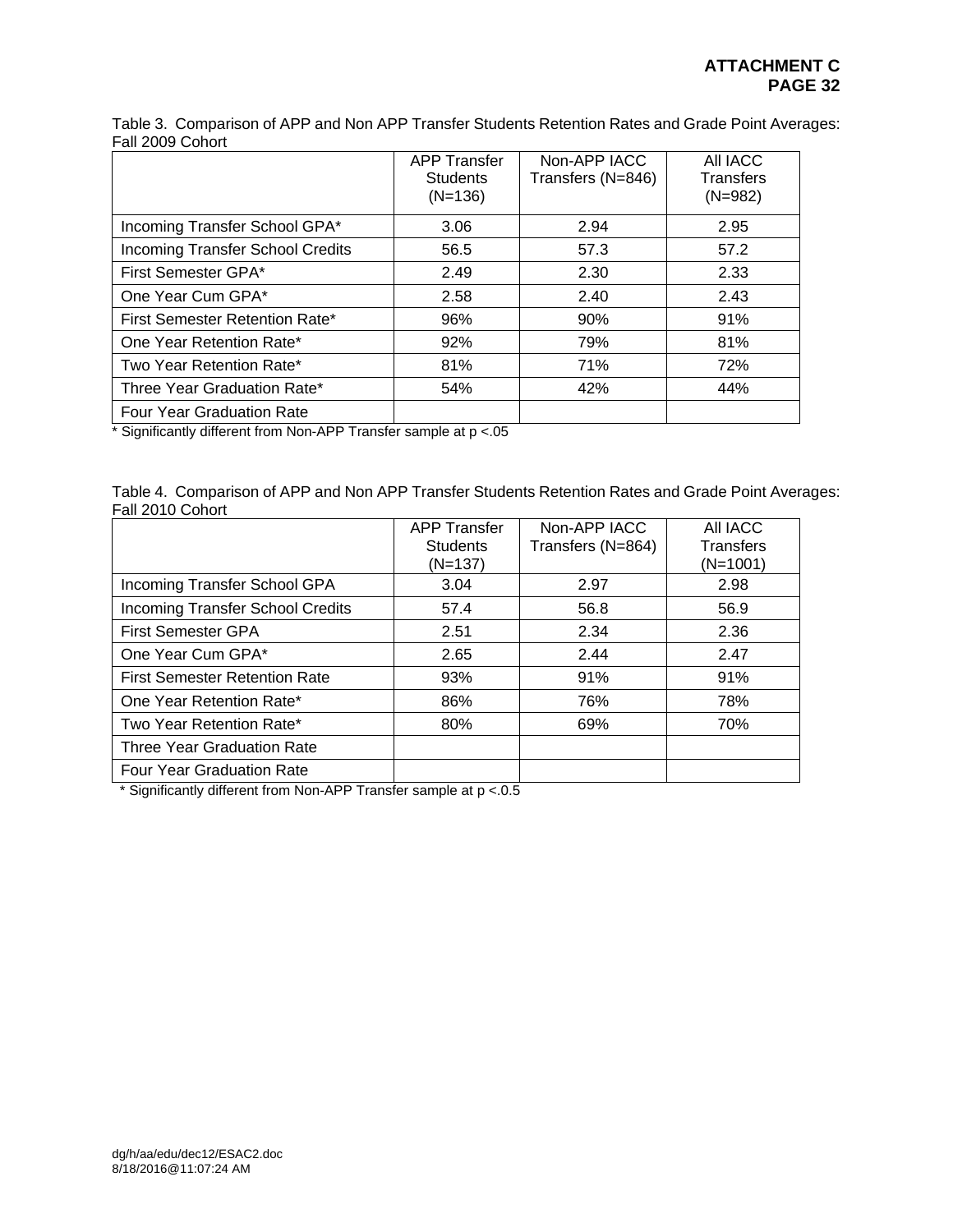Table 5. Comparison of APP and Non APP Transfer Students Retention Rates and Grade Point Averages:

Fall 2011 Cohort

|                                      | <b>APP Transfer</b><br><b>Students</b><br>$(N=135)$ | Non-APP IACC<br>Transfers (N=915) | All IACC<br><b>Transfers</b><br>$(N=1050)$ |
|--------------------------------------|-----------------------------------------------------|-----------------------------------|--------------------------------------------|
| Incoming Transfer School GPA         | 3.04                                                | 2.96                              | 2.97                                       |
| Incoming Transfer School Credits     | 58.2                                                | 58.5                              | 58.5                                       |
| <b>First Semester GPA</b>            | 2.50                                                | 2.41                              | 2.42                                       |
| One Year Cum GPA                     | 2.61                                                | 2.51                              | 2.52                                       |
| <b>First Semester Retention Rate</b> | 93%                                                 | 91%                               | 92%                                        |
| One Year Retention Rate              | 82%                                                 | 79%                               | 80%                                        |

Note: There were no statistically significant differences between the groups for this year

Table 6. Comparison of APP and Non APP Transfer Students Retention Rates and Grade Point Averages: Fall 2012 Cohort

|                                      | <b>APP Transfer</b> | Non-APP IACC      | AII IACC         |
|--------------------------------------|---------------------|-------------------|------------------|
|                                      | <b>Students</b>     | Transfers (N=954) | <b>Transfers</b> |
|                                      | $(N=157)$           |                   | $(N=1111)$       |
| Incoming Transfer School GPA*        | 3.09                | 2.98              | 2.99             |
| Incoming Transfer School Credits     | 57.6                | 57.2              | 57.2             |
| <b>First Semester GPA</b>            |                     |                   |                  |
| One Year Cum GPA                     |                     |                   |                  |
| <b>First Semester Retention Rate</b> |                     |                   |                  |
| One Year Retention Rate              |                     |                   |                  |

\* Significantly different from Non-APP Transfer sample at p <.0.5

Notes: Tables located at:

J:\research\Enrollment Research Team\Transfer student data\APP tables 092812.xls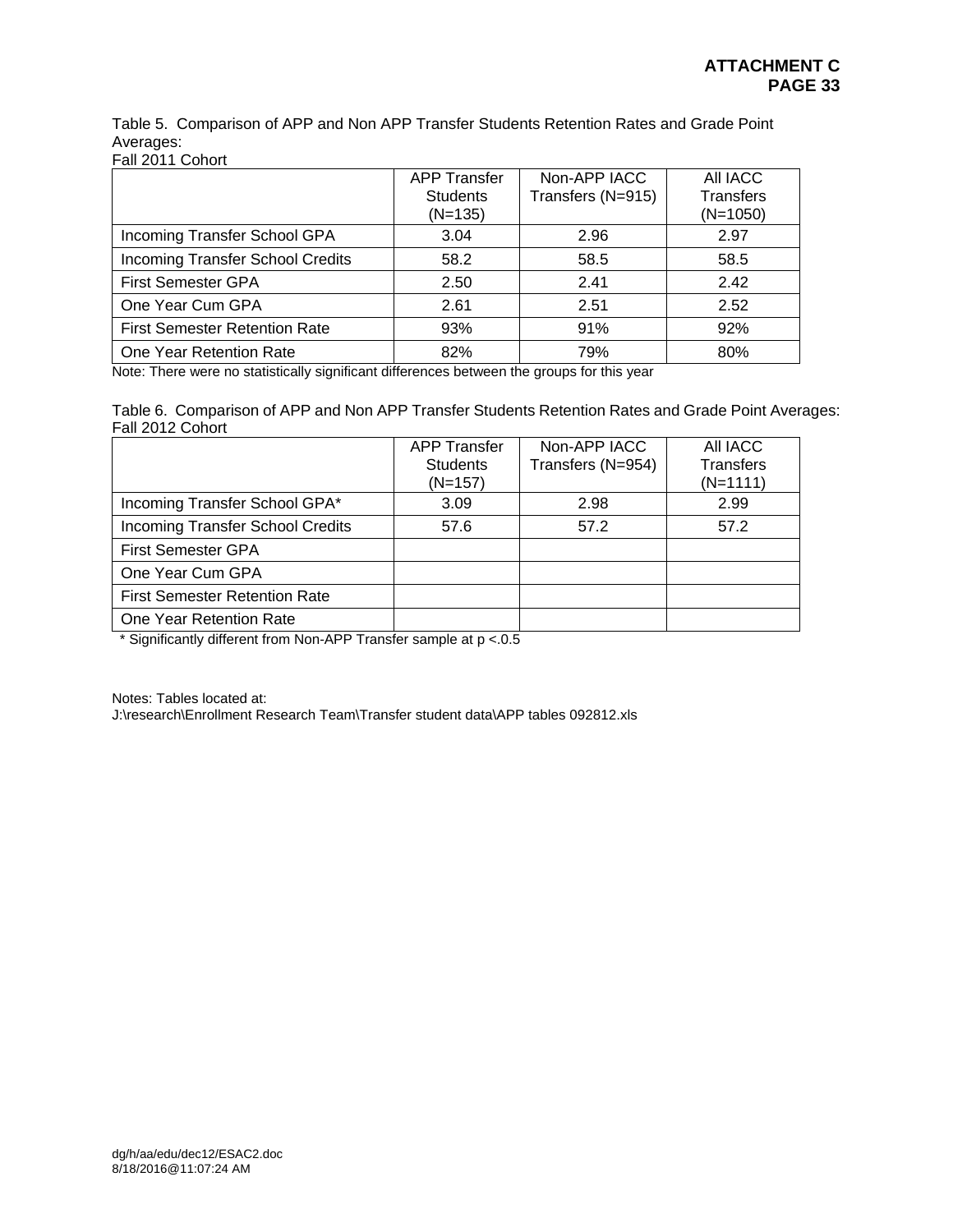## **UNIVERSITY OF NORTHERN IOWA**

The University of Northern Iowa continues its commitment to working with the Iowa community colleges to ensure a smooth transition of students between our institutions. We provide an array of resources and guidance to accomplish enrollment goals. UNI enrolled 985 new transfers in Fall 2012 compared to 1,082 in Fall 2011. This includes 698 students from Iowa community colleges.

Transfer initiatives include:

- UNI faculty and Admissions staff participated in the statewide Annual Articulation Conference on February 13, 2012 in Newton. Regent and community college faculty met to discuss issues in Chemistry, Physics, Marketing and Psychology (Introductory Psychology, Developmental Psychology and Educational Psychology.)
- UNI faculty led the development of the Iowa Chemistry Transition Guide. Numerous faculty from the community colleges and Regents universities contributed to this new tool to assist faculty, advisers and students in planning for successful transfer.
- Staff participated in the annual Regents Articulation Conference in April to review and reaffirm the eight statewide articulation agreements. A revision was approved for the "Awarding and Transferring College Credit for Educational Experiences in the Armed Services" agreement.
- The Director of Admissions is a member of the Liaison Advisory Committee on Transfer Students (LACTS) as well as the Regents Committee on Educational Relations (RCER).
- The Senior Associate Director of Admissions attends quarterly meetings with the Iowa Community College Arts and Science Administrators.
- Admissions staff attended multiple visit programs at Hawkeye Community College (Experience Hawkeye Days) and Kirkwood Community College (TGIF) to discuss transferability of courses to prospective students.
- UNI's Transfer Coordinator visits each Iowa community college district each year.
- Admissions staff participated in transfer college fairs at the following community colleges: Eastern Iowa Community College District—Clinton, Scott and Muscatine campuses, Des Moines Area Community College-Ankeny and Urban, Kirkwood Community College, Southwestern Iowa Community College, Iowa Western Community College, Western Iowa Tech and Community College, Indian Hills Community College, Hawkeye Community College, Ellsworth Community College, Northeast Iowa Community College.
- UNI's Transfer Coordinator attended a LGBT specific college fair to reach out to transfer students.
- Both a Transfer Viewbook and a Transfer Academic Viewbook were developed to meet information needs of transfers. Social media was integrated into transfer communication plans with use of Facebook, Twitter and YouTube.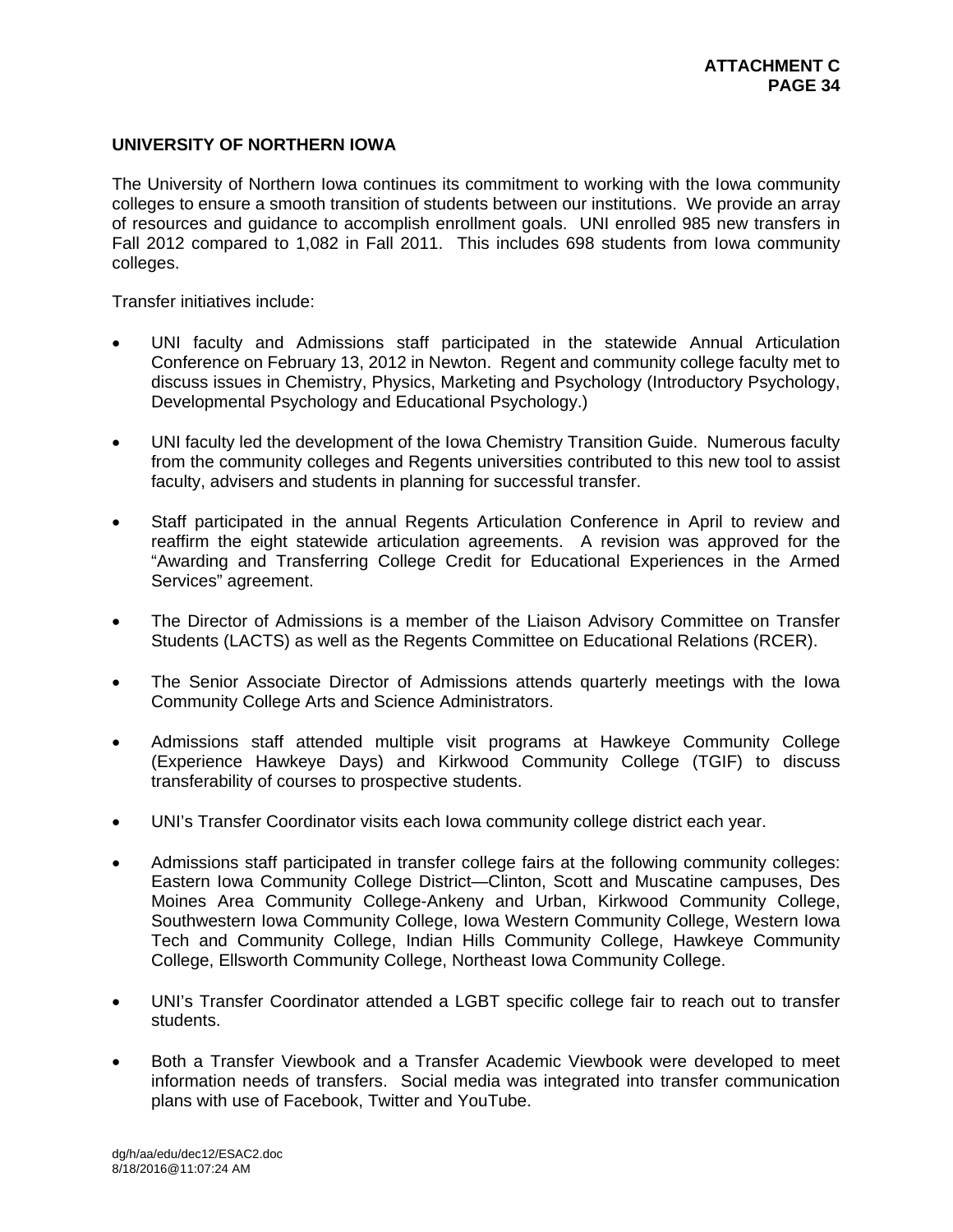- Transfer articulation websites are maintained with current transfer equivalency and other pertinent information:
	- o Transfer College Course Equivalency List: www.uni.edu/admissions/transfer/equivalency.html.
	- o Transfer Plan-It resource for community college students to use in planning for transfer to UNI and exploring their fit to UNI majors: https://access.uni.edu/cgibin/transfer/transferPlanIt.cgi.
- The Department of Technology has been engaged in updating the 200+ programmatic articulation agreements between majors in that department and programs in the community colleges. As of September 2012, 63 revised agreements are awaiting final signatures from five community colleges. An additional 95 agreements are in draft form and awaiting community college feedback before finalizing. In addition, four new agreements are ready for final signatures: Construction Management with Hawkeye Community College, Electrical Engineering Technology with Indian Hills Community College and two separate Electrical Engineering Technology agreements with Eastern Iowa Community College District.
- The Office of Admissions hosts multiple on-campus transfer visit opportunities including Panther Peek Days, Saturday Visit Days and individual visit times throughout the year. Members of the Admission staff provide in-depth advising during individual visits that help transfer students know exactly what they need to complete a UNI degree in their desired major. In February 2012, transfer students were included in UNI Up Close, a visit day specifically for admitted students.
- Transfer students are now included in the Student Admission Ambassadors group and are available to provide tours to incoming transfers, serve on student panels for transfer visit days and other types of recruitment efforts. Likewise, transfers are now part of the Student Telecounseling Admission Representatives (STARS) and make phone calls to answer transfer student questions to ease their transition to UNI.
- International students from Hawkeye Community College, Kirkwood Community College, Des Moines Area Community College, Marshalltown Community College and Indian Hills Community College were hosted for a campus visit day in April 2012 designed to meet their needs.
- New Student Programs hosts mandatory Transfer Orientation programs throughout the year. They also host a "Welcome Transfers" lunch at the beginning of each semester to supplement the Transfer Orientation experience with an opportunity to talk with faculty and staff after the start of classes.
- An e-newsletter is distributed to community college advisers each semester. This communication provides current information on UNI transfer processes and tips for advising students considering UNI majors.
- UNI was involved in the development of the Reverse Transfer Credit Agreement between the community colleges and Regents universities that facilitates the transfer of university credits back to the community college to facilitate student completion of their associate degree, diploma or certification. The Registrars from all three Regents universities continue to work on the transcript delivery process to the community colleges.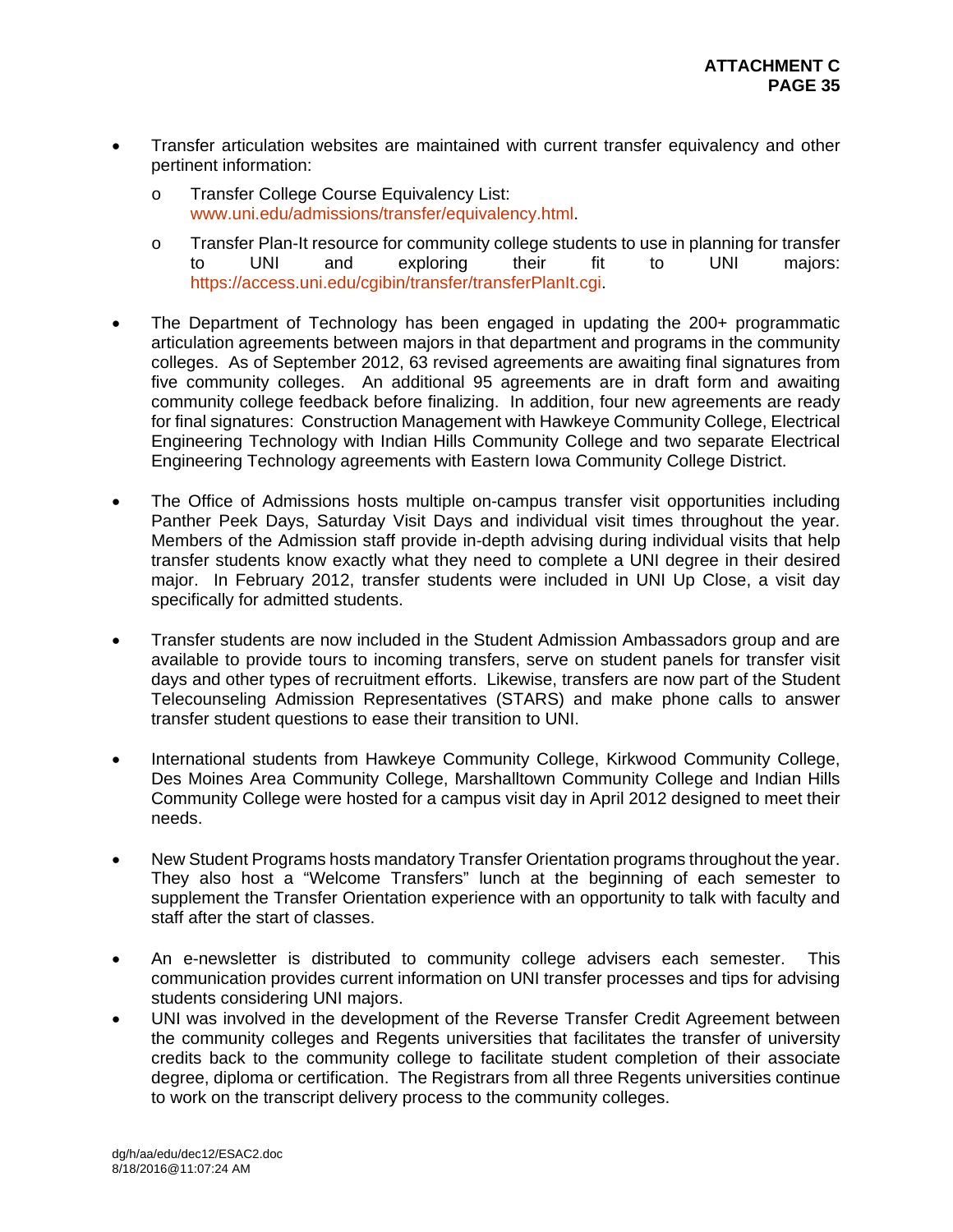- UNI's Department of Technology hosted an Information Day for community college advisers and high school counselors on March 2, 2012. Attendees learned about the academic programs available in this department.
- UNI hosted a Science, Technology, Engineering and Mathematics (STEM) Conference on July 25, 2012 for area high school counselors and community college faculty and advisers. The agenda included an overview of UNI STEM department expectations for transfer and first-year students and career opportunities available. The conference increased attendees' understanding about what students need to learn and do to prepare themselves to pursue majors in STEM disciplines at UNI. About 40 people attended the meeting which was made possible by the Iowa EPSCoR grant from the National Science Foundation (NSF).

## **Admission Partnership Program**

UNI has Admission Partnership Program (APP) agreements with all Iowa community college districts. APP has a goal of providing early and ongoing advising to prospective transfer students while they were still at their respective community colleges. This early identification and provision of services is designed to ensure a smooth transition to UNI with the most effective application of the student's transfer credits to their UNI degree objective, ultimately resulting in a timelier graduation for the student. Students may participate with all of UNI's 90+ majors.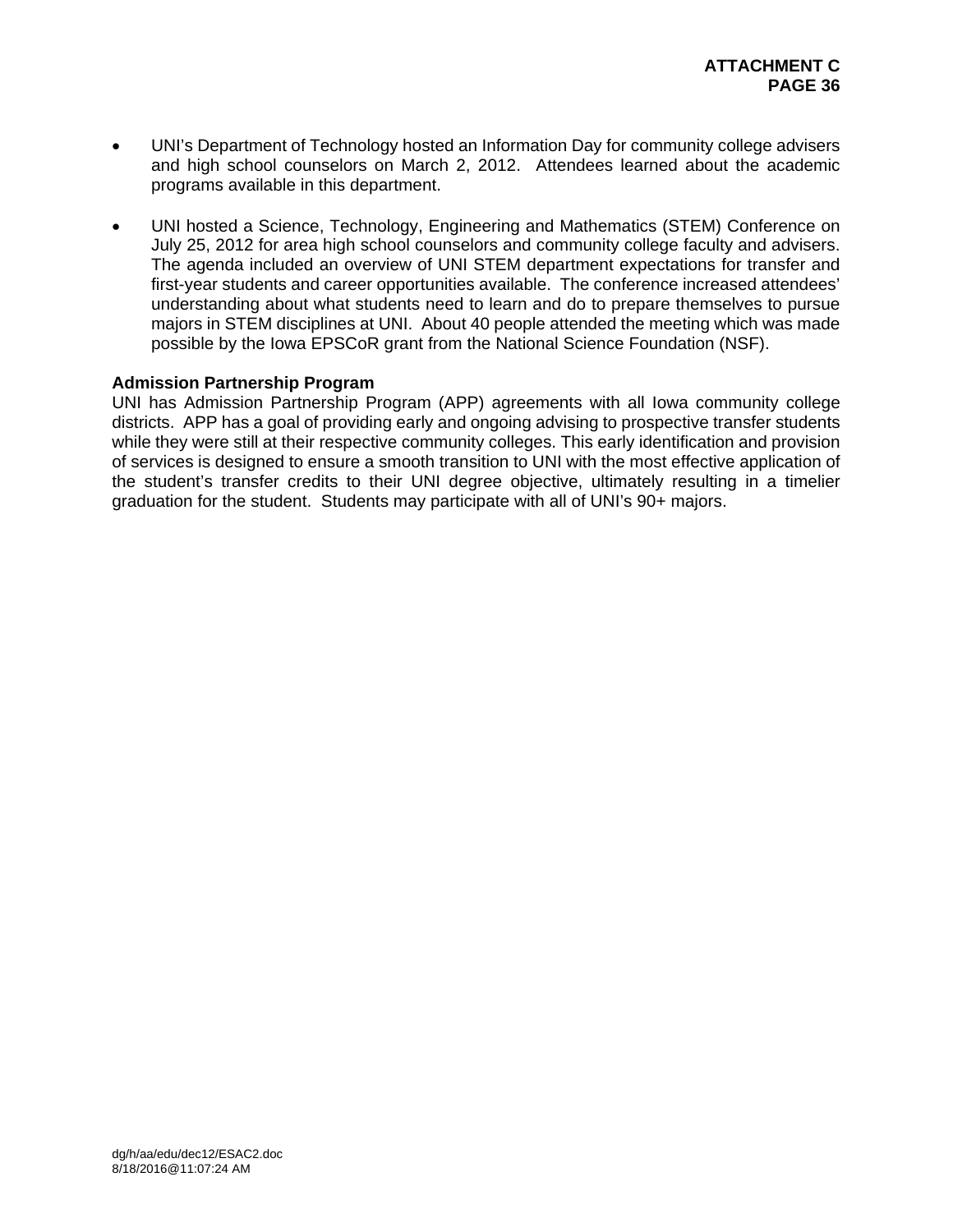# **IOWA COMMUNITY COLLEGES**

## **Iowa Western Community College**

- Participated in the statewide transfer articulation conference at DMACC-Newton in February 2012; Marketing, Psychology, and Chemistry.
- Participated in the statewide Ag articulation faculty to faculty meeting at DMACC-Ankeny in June 2012.
- Participated in the development of the Chemistry Transition Guide.
- Sign Language Interpreting program has articulated several courses with the University of Iowa.
- Media Studies program discussed program and course articulation possibilities with UNI's new Media Leadership program (May 2012).
- Graphic Communication program discussed articulation possibilities with UNI (March 2012).
- Design Technology program discussed program and course articulation possibilities with the Industrial Technology (Manufacturing Option) program at ISU.
- Aviation Maintenance, Construction, Diesel, Design, Electronic, Sustainable Energy, Automotive, and Robotics Technology programs discussed program articulation possibilities to University of Iowa's Technology Management program in the Department of Industrial Technology.
- Electronic Engineering Technology program discussed program articulation possibilities with UNI's Electrical Engineering Technology program in the Department of Industrial Technology.
- Education and Early Childhood Education programs continue discussion with ISU to seek articulation agreements.
- Discussed articulation of Engineering Orientation and Engineering I courses with ISU.
- Discussed articulation of Physics I and II courses with ISU, UI, and UNI.
- Attended ISU's Spring 2012 APP Forum.
- Attended Future of Nursing Summit (November 2011).
- Attended RN to BSN Task Force Iowa Action Coalition (July 2012).
- College Transfer Fairs Council Bluffs; attended by ISU, U of I, and UNI each fall and spring semester.
- Host site for the Southwest Iowa Regents Resource Center.

# **Hawkeye Community College**

- Faculty from Chemistry, Psychology and Physics disciplines attended statewide articulation meetings at DMACC (Newton) in February 2012.
- Articulation agreement in Education Programs between Hawkeye Community College and University of Iowa (waiting signing).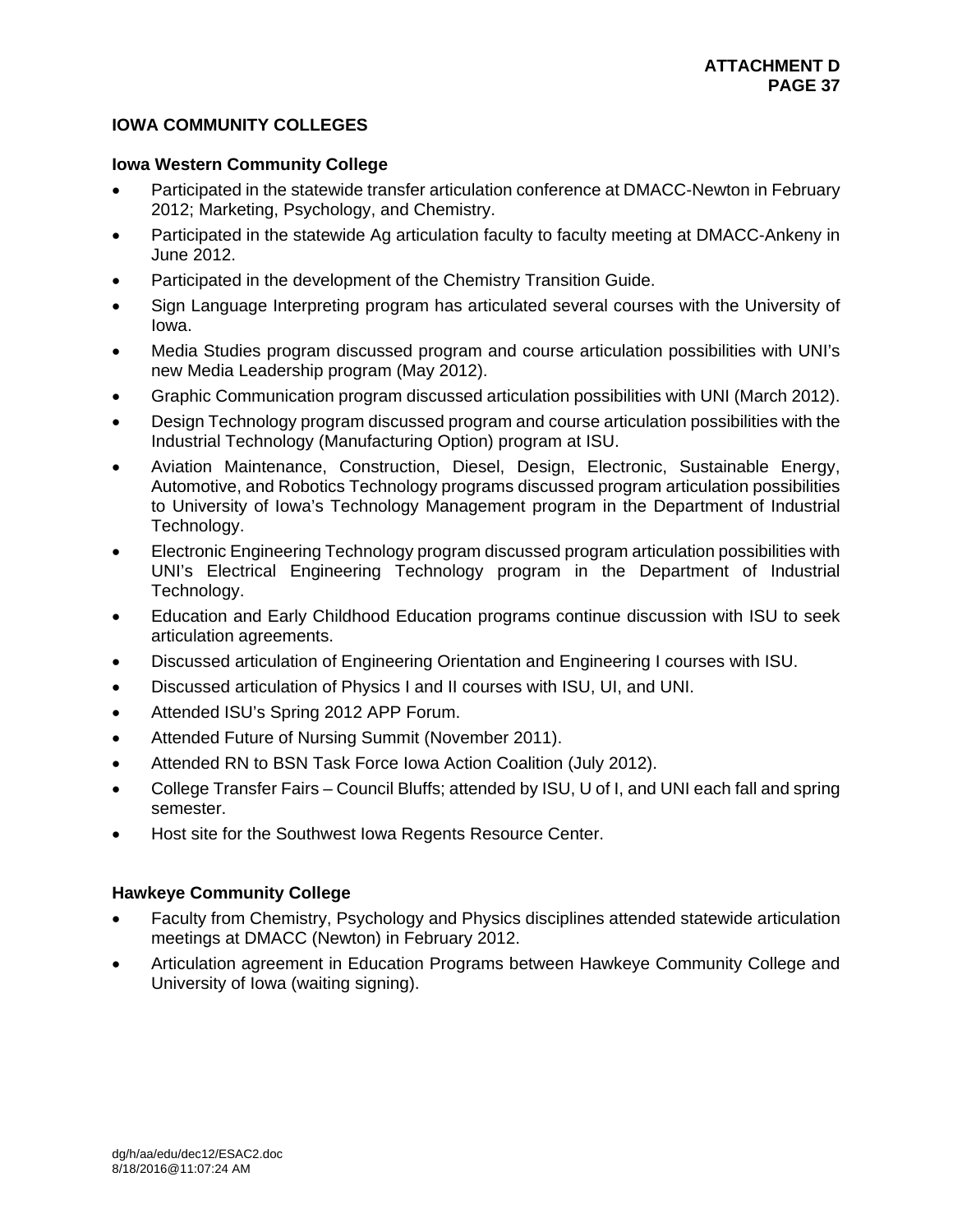- The following courses are new transfer-level courses that are approved and articulated by the Regent representatives through CurricUNET:
	- o SDV-108: The College Experience
	- o MAT-151: Math Reasoning for Teachers I
	- o MAT-747: Technical Math II
	- o PEH-111: Personal Wellness
- Two academic deans, the college Registrar and the Director of Research and Planning attended the LACTS meeting held at DMACC (Newton) on Friday, April 13, 2012.
- Discussion with the University of Iowa related to programs that transfer to Iowa's Bachelor of Applied Studies program.
- Participated in ISU's Iowa Community College meeting.
- In October 2011, attended a joint meeting of the Provosts and Chief Academic Officers of the community colleges at University of Northern Iowa.
- In November 2011, the Academic Leadership at Hawkeye Community College met with the Dean of Industrial Technology Department at University of Northern Iowa to discuss articulation plans into the Industrial Technology program.
- Hawkeye Community College holds Experience Hawkeye Campus Visit Days throughout the academic year. Transfer representatives from the Regent institutions come to talk with students on transfer opportunities.
- In Fall 2012, the college held a Fall Fest, with Transfer Representative from three Regent schools attending and talking with students.
- Industrial Technology Visit day event-UNI Industrial technology representative informed students of the industrial technology articulation agreement between Hawkeye and UNI.
- Our Admissions representative for under-represented populations did a joint minority recruitment presentation at a national conference with the UNI counterpart February 2012.

# **Iowa Central Community College**

- Iowa State University Iowa Community College Summit.
- Discussion with Iowa State University regarding transfer opportunities to the College of Design for a degree in Community and Region Planning.
- Registrars Video Conference.
- Articulation agreement with the University of Iowa and Iowa Central Community College for selected bachelor's degrees through distance learning.
- Attended University of Northern Iowa advisors workshop.
- Discussion with University of Iowa regarding transfer into Mass Media and Journalism department.
- Attended state wide articulation agreement.
- Faculty participated in developing the Physics and Chemistry Transition Guides.
- TRIO/Academic Advisors take students to one transfer visit day a semester at each of the Regent universities.
- Articulation agreement with University of Northern Iowa for transfer of credits from the Iowa Central Graphics Technology program into the UNI Graphics Design curriculum.

# **Southwestern Community College Articulation Activities**

dg/h/aa/edu/dec12/ESAC2.doc 8/18/2016@11:07:24 AM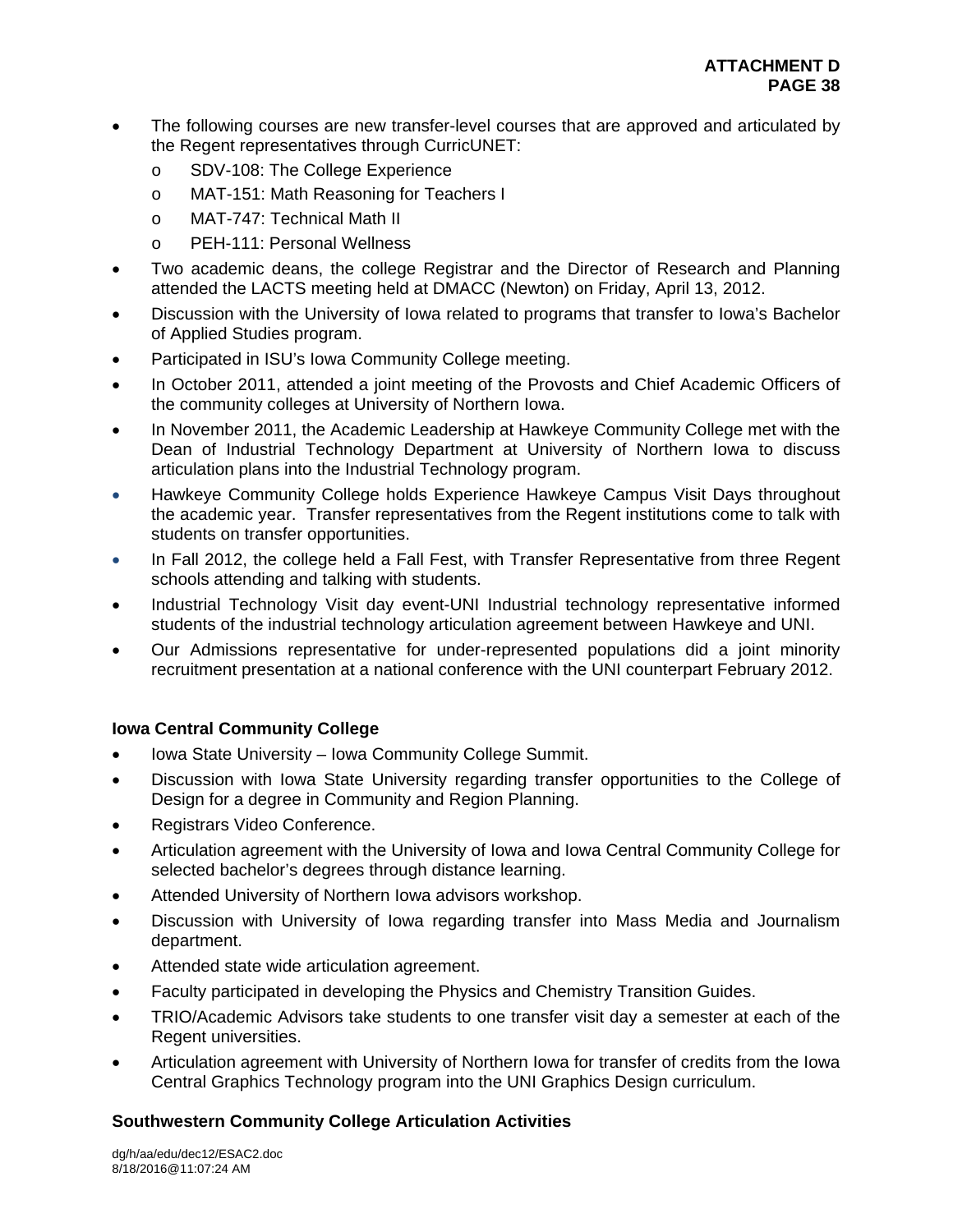- Southwestern Community College faculty and staff participated in the statewide articulation conference at DMACC in Newton in February 2012 with all three Regent schools. Discipline specific articulation topics included: psychology.
- April 2012, SWCC faculty and staff traveled to ISU to discuss articulation within the College of fine arts and design, particularly integrated studio arts.
- December 2012, SWCC personnel participated in criminal justice articulation discussions with ISU regarding the criminal justice programs and transferability of SWCC courses.
- SWCC participated in Iowa State University's Community College Leaders' Summit in November 2011.
- SWCC faculty and staff participated in the statewide faculty to faculty agriculture articulation meeting at DMACC in June 2012 which was held in conjunction with the Iowa Agriculture Education Association conference.
- SWCC agriculture faculty worked with Iowa State University faculty on the development of SWCC's Introduction to Horticulture class to ensure seamless transfer.
- March 2012, SWCC carpentry and building trades and electrical technology instructors attended the Industrial Technology conference at the University of Northern Iowa. SWCC is currently in conversation with UNI regarding an articulation agreement in the Construction Management program.
- In the spring 2012, SWCC electrical technology instructors are working with UNI faculty on an articulation agreement in the Bachelor of Technology program.
- SWCC hosts an annual college transfer fair which is attended by Iowa State University, University of Iowa and the University of Northern Iowa.

# **Kirkwood Community College**

- In January 2012, advisors, admission counselors and student development specialists traveled to the University of Iowa and met w/ retention and specific program representatives to discuss stronger communication efforts.
- In February 2012, advisors and student development specialists traveled to Iowa State for a Partnership Program meeting.
- In March 2012, advisors traveled to the University of Iowa and met w/ advisors from the colleges of nursing, business, and education as well as admission staff.
- In March 2012, advisors traveled to Upper Iowa University for an articulation conference.
- In July advisor's traveled to UNI for a STEM conference.
- On June 26, 2012, three faculty and one administrator participated in an Iowa Agriculture Articulation work session held during the Iowa Association of Agriculture Educators Conference in Ankeny. The following discipline areas within agriculture were the focus of the work session – Agriculture Business, Agronomy, Animal Science, Horticulture and Natural Resources. Representatives from Iowa's community colleges, private colleges, and Iowa State University College of Agriculture reviewed common course competencies, common course alignment, trends, and issues within the subject matter.
- Four representatives attended the ISU Admissions Partnership Program meeting in Ames, October 2011.
- Two faculty and the dean met with the Theatre faculty from the University of Iowa to discuss articulation and curriculum alignment.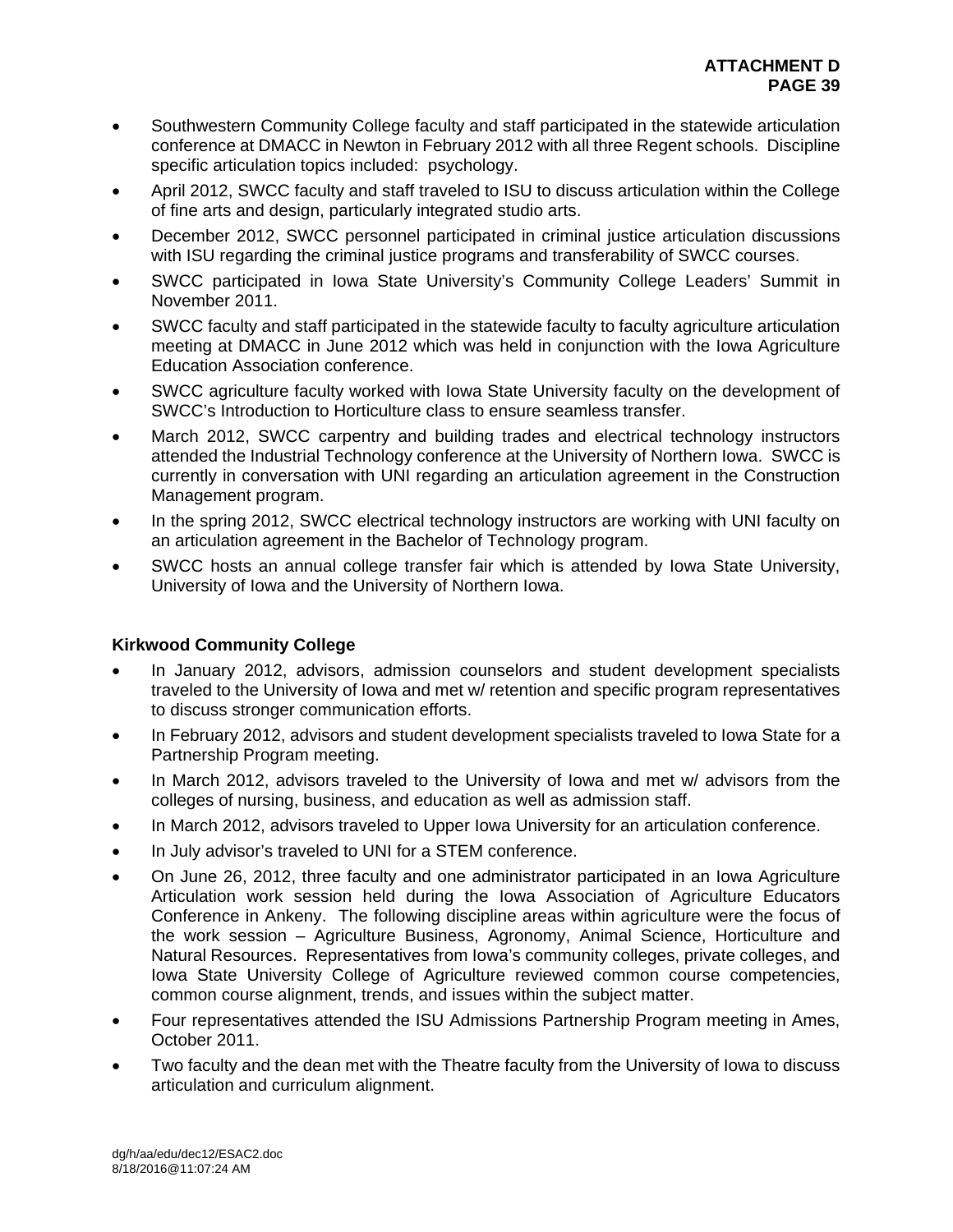- The theatre faculty member is the Regional Chair of KCACTF and meets regularly with the Theatre faculty from Iowa State, who are also members of our region, to discuss curriculum issues.
- Faculty and students accepted an invitation extended by Eric Lange and the Theatre Department at UNI, to bring a group of Kirkwood students to hear award-winning playwright Tony Kushner speak at the Gallagher-Bluedorn Performing Arts Center on September 12, 2012. As part of this invitation, they discussed curriculum and the role of guest artists in enhancing course offerings.
- The concert band faculty member exchanged email with Alan Huckleberry at U of I School of Music asking his advice on Piano Proficiency exam materials and a Piano Lab, with the idea of aligning the requirements so our students are better prepared to pass the University's required exams.
- The concert band faculty member also exchanged emails with Robin Guy at UNI School of Music on the same topics of piano proficiency and curriculum alignment.
- Kirkwood participates in the statewide agreement with the BAS program and the AAS degree programs.
- The articulation agreement with UNI's Technology Management BA program and the following areas – Agricultural Tech; Auto Tech; CAD/MET; CNC; Construction Management; EET; IMT; Telecommunications; Water Environmental Tech; Welding; and Fire Science Career Option was reviewed.
- CAD/MET and CNC discussed the articulation to the BS Manufacturing Technology program at UNI.
- EET articulates with the Electrical and Information Engineering Technology BS program at UNI.
- Kirkwood is in discussion with UNI regarding an articulation agreement between the Construction Management AAS and UNI's Construction Management program.
- Meeting with UNI re articulation of all Industrial Tech programs to Technology Management. – March 2012.
- Meeting with Iowa State to articulate Architectural Tech to their Community and Regional Planning degree – July 2012.
- The Math/Science faculty and administrators met with the UNI, Palmer Chiropractic College, Clarke, and Upper Iowa about what Kirkwood offers in regard to the first two years of their bachelor's degree programs, and each of the institutions want to "sign off" on a plan of study.
- Walden University, Capella University, and Allen College are exploring and determining an articulation agreement for their RN-BSN and RN-MSN programs.
- The Nursing Program is a member of the Institute of Medicine RN to BSN Action Coalition, with the goals to: 1) determine a consistent curriculum to be implemented at all Iowa community colleges in Iowa, and 2) establish a seamless articulation agreement with four year institutions in Iowa to facilitate BSN completion.
- Mount Mercy University School of Nursing and Kirkwood Community College are exploring and determining an articulation agreement for their RN-MSN program.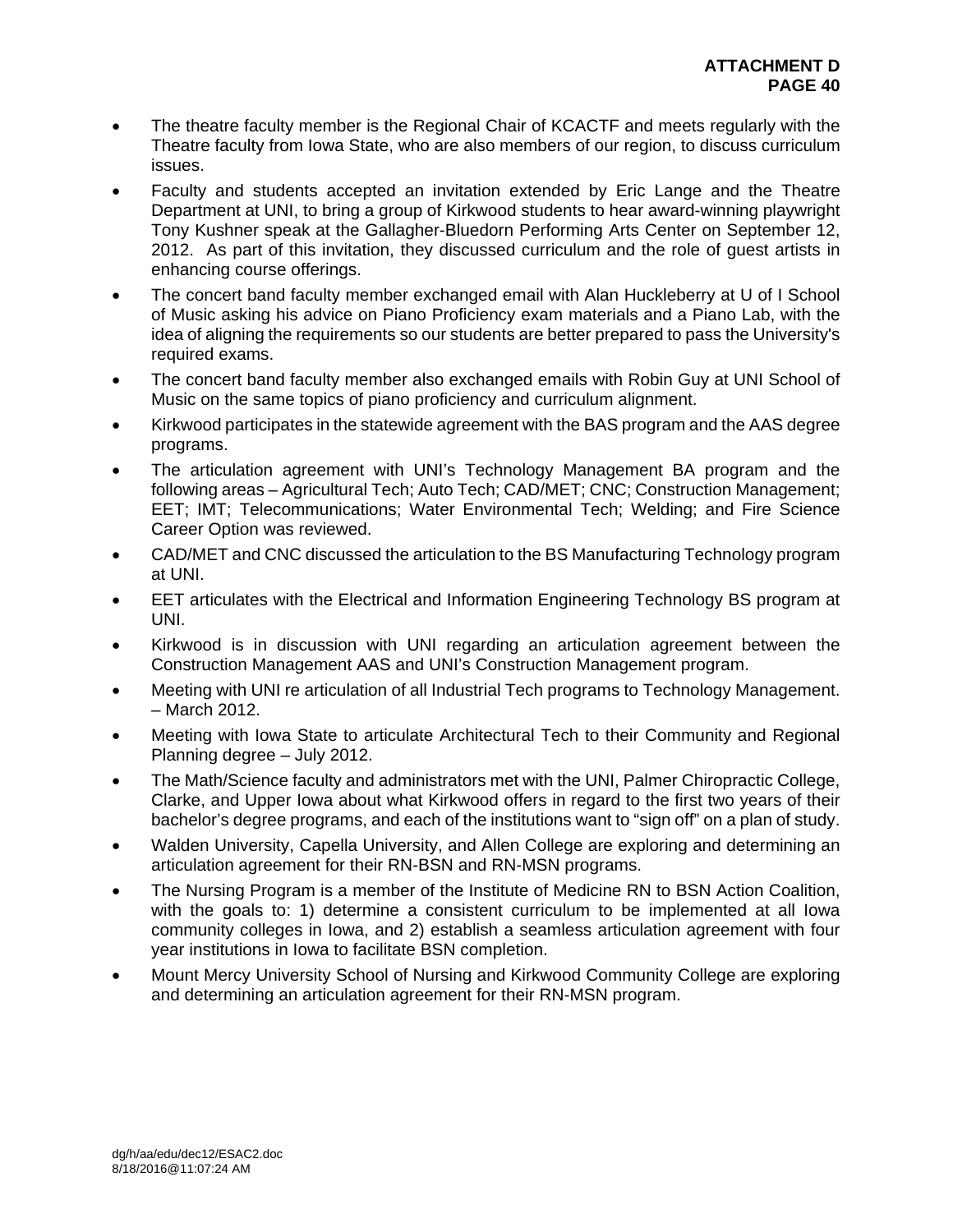## **Western Iowa Technical College**

- Hosted Iowa State University College of Design
- Hosted 2 Transfer Days
- Participated in LACTS meeting
- Participated in Criminal Justice articulation

## **Eastern Iowa Community College**

- New Articulation agreement: UNI Electrical Engineering Technology BS & Renewable Energy AAS, UNI Electrical Engineering Technology BS & Electromechanical Systems AAS.
- Updated Articulation Agreement: UNI Technology Management BS & AAS programs of Manufacturing Technology, Mechanical Design Technology, Technical Studies, Mechatronics Technology, Graphic Arts Technology, Technical Drafting & CAD, Manufacturing Maintenance, CNC Machining, Electromechanical Systems, Welding, Heating Ventilation and Air Conditioning, Renewable Energy Systems, Logistics & Supply Chain Management, Automotive Technology, Automotive Collision Repair, Health, Safety and Environmental Technology, Diesel Technology, Information Technology-Networking, Information Technology- Software.
- Participated in ISU's Fall 2011 Articulation Update Conference.
- Participated in UNI's December 2011 Informational Meeting on Education.
- ISU, U of Iowa, and UNI representatives participated in College Transfer Fairs each fall and spring semester held at the EICC's.
- Participated in the statewide academic meeting in February 2012 of Chemistry, Physics and Psychology.
- Participated in UNI's conference on STEM majors.
- Visited by University of Iowa representatives who provided information on community college transfer to the business degree program.
- Participated in LACTS annual meeting.

# **Des Moines Area Community College**

- Advisors attend transfer advisor workshops at UNI, ISU, and UI.
- Attend statewide articulation conference.
- ISU Discover Engineering Days (3 separate events) Ankeny.
- ECE articulation created with Upper Iowa University, Drake University, and ISU.
- College Transfer Fair-Ankeny Campus attended by UNI, ISU, and UI each fall & spring term.
- DMACC sends new course and program information to UNI, ISU, and UI annually.
- Math faculty participated in discussion with ISU regarding remedial math courses for underprepared students.
- Articulation agreement with ISU for Sports Management.
- Articulation agreement with ISU on Interpretation.
- Discussion with ISU Engineering faculty concerning basic Engineering Program.
- Articulation and transfer agreement discussion with Grinnell College.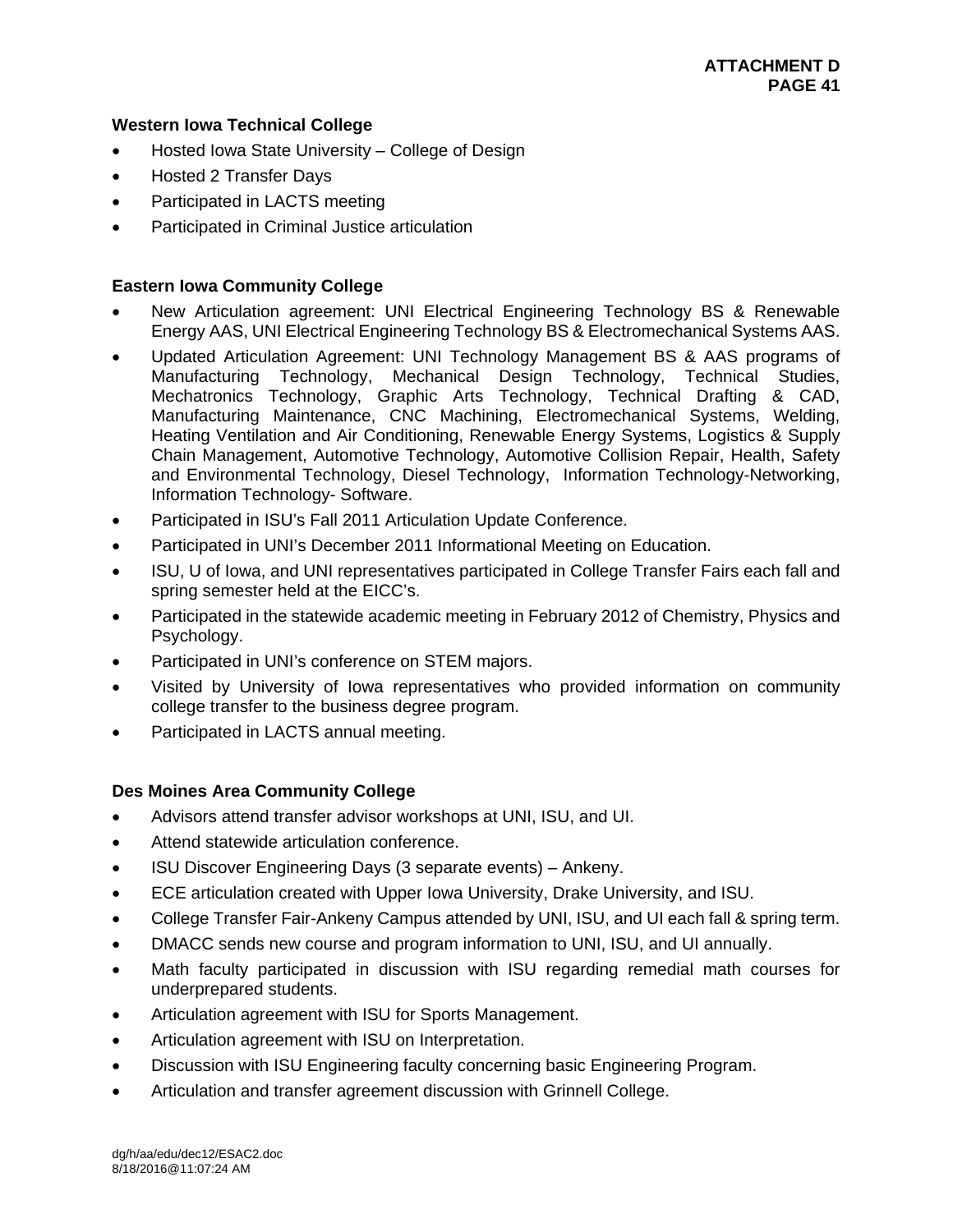- General articulation agreement with Savannah College of Art and Design (SCAD) in Savannah, Georgia.
- Community/Public Health articulation agreement with ISU's Department of Kinesiology.
- 2 + 2 Exercise Science program with Iowa State University.
- Air Force ROTC agreement with Iowa State University.

# **Indian Hills Community College**

- UNI Bachelor of Arts Degree: Technology Education—Teaching
- IHCC Associate of General Studies, Industrial Technology Education
- UNI Bachelor of Arts Degree: Technology Management, Department of Industrial Technology IHCC A.A.S. Programs: Construction Management Technology, Electrical and Renewable Energy Technology, Electronic Engineering Technology, Geospatial Technology, Laser/ electro-Optics Technology, Machine Technology, Robotics/Automation Technology, Social Marketing and Technical Graphics, Agricultural/Biofuels Process Technology, Automotive Collision Technology, Automotive Technology, Aviation Maintenance Technology, Digital Forensics, Computer Networks & Security, Computer Software Development, Diesel Power Systems Technology, Mechanical Design Technology, Landscape and Turf grass Technology, Sustainable Agriculture & Entrepreneurship
- UNI Bachelor of Science Degree: Electrical Engineering Technology, Department of Industrial Technology
- IHCC A.A.S. Program: Electronic Engineering Technology
- IHCC and the University of Iowa College of Engineering have been working on an articulation plan for Engineering students.
- IHCC and Iowa State University College of Engineering have started conversations to develop a transfer plan for engineering students.
- IHCC and the University of Iowa Division of Performing Arts are working on articulation plans in the areas of drama, art, and music.
- IHCC and Iowa State University College of Design met to work on a transfer plan.
- IHCC and Iowa State University Department of Psychology updated the transfer degree audit worksheets.
- Faculty, Academic Advisors, and Administrators attended the Statewide Articulation Conference in February 2012.
- Criminal Justice faculty participated in the statewide criminal justice discipline meeting.
- Hosted the annual IHCC transfer day in October 2011.
- Facilitated student transfer trips to University of Iowa, Iowa State University and University of Northern Iowa.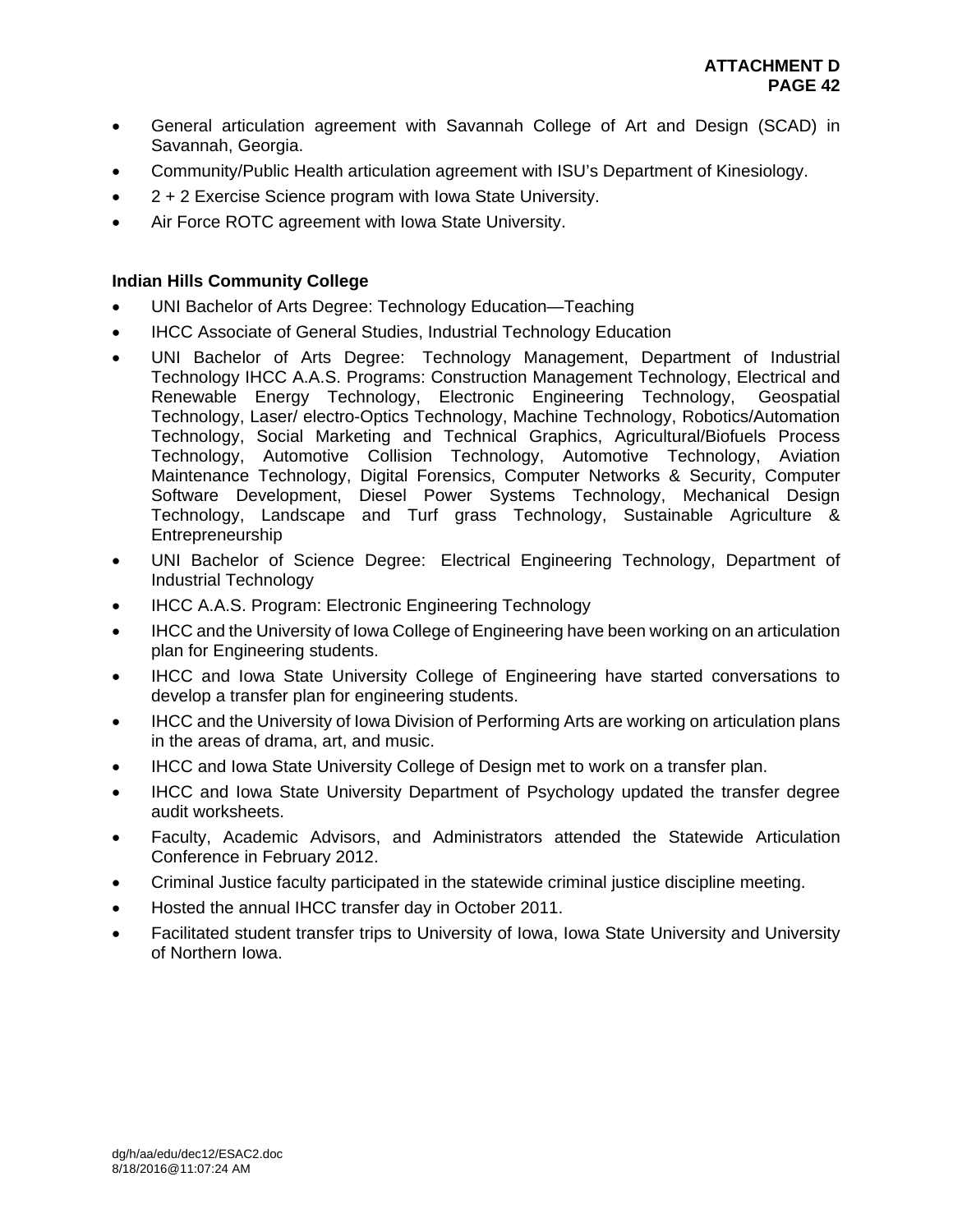# **Northwest Community College**

- Participated in the LACTS meeting (November, 2011)
- Participated in the statewide transfer articulation conference (February 2012) Marketing, Psychology, and Chemistry.
- Attended Future of Nursing Summit (November 2011).
- Attended RN to BSN Task Force Iowa Action Coalition (July 2012).
- Updated articulation agreements with ISU, UI, and UNI (Summer 2012)
- College Transfer Fairs Sheldon, Iowa; attended by ISU, UI, and UNI each fall semester.

# **Iowa Lakes Community College**

- Participated in the Chemistry Transfer Guide.
- Attended articulation and transfer conferences/meetings with the regents.
- Participated in the transfer conference regarding web design with the regents.
- Discussing articulation of Engineering Tech degree with ISU.

# **North Iowa Area Community College**

- Admissions Partnership Program Advisers Forum at Iowa State University February 2012
- Update from the University of Iowa regarding BAS, BLA, BBA degrees
- Attendance at Community College Advisory Meeting at UNI ( programs discussed were Teacher & Elementary Education, including course to course articulations)
- Marketing Articulation Meeting at DMACC-Newton Conference Center on February 10, 2012 with UI, ISU and UNI
- Articulation discussions with UNI for programs in Manufacturing Technology
- Correspondence with UNI, ISU, and UI regarding new course articulation

# **Northeast Iowa Community College**

- Participated in the statewide transfer articulation conference at DMACC-Newton in February 2012; Marketing, Psychology, and Chemistry.
- Participated in the statewide Ag articulation faculty to faculty meeting at DMACC-Ankeny in June 2012.
- Attended ISU's Spring 2012 APP Forum.
- Attended Future of Nursing Summit (November 2011).
- Attended RN to BSN Task Force Iowa Action Coalition (November, 2012, July 2012).
- UNI Technology Management major; Dept. of Industrial Technology & NICC established articulations on following AAS programs: construction technology, electronic technology, automotive technology, computer technology, computer analyst – business and web programming, computer analyst – network administration/tech support, graphic design, and industrial electrician (Jan. 2010).
- UNI; Dept. of Industrial Technology (Lenny Graves, Curt Oldfield, Gena Gesing, and Janelle Miranda, UNI met to discuss articulations of AAS degree transferability to Industrial Technology bachelor's programs. (June 2012).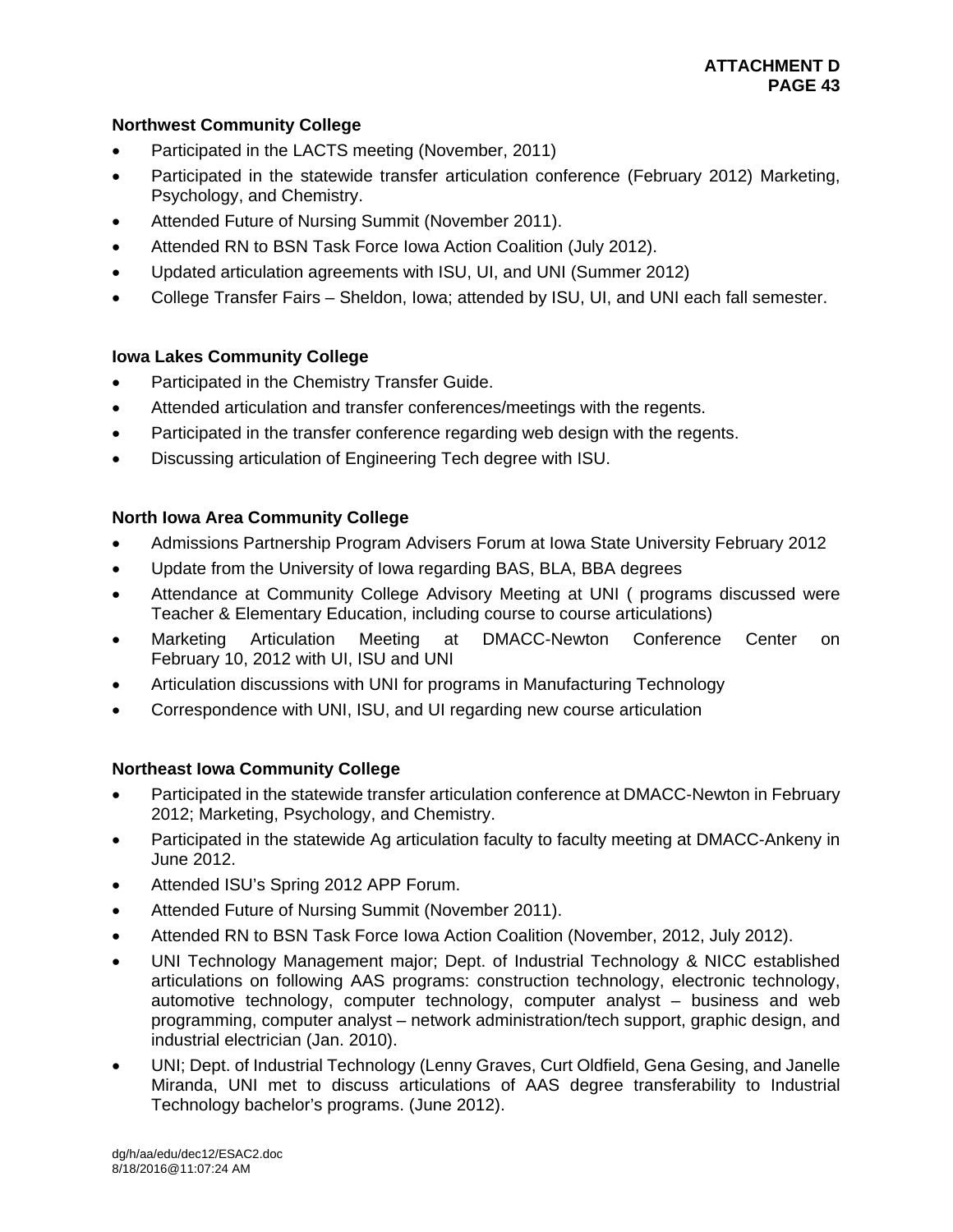- Lenny Graves, Dean of CTE, attended statewide Dean's meeting (LACTS) hosted by DMACC Ankeny Campus. (April 2012).
- UNI Technology Management major; Dept. of Industrial Technology & NICC established articulations on following AAS programs: Electronic Technology, Construction Management, Wind Turbine Repair Technician, Industrial Electrician, Industrial Maintenance Technician, Graphic Design, Computer Analyst, Computer Analyst, Computer Technology, John Deere TECH, Automotive Technology, Gas Utility Construction and Service (July 2012).
- UNI Manufacturing Technology major; Dept. of Industrial Technology & NICC established articulation on the following program: CNC Machinist Technician. Received with official UNI signatures on Sept. 24, 2012 - NICC signatures in progress (Sept. 2012).
- UNI Electrical Engineering Technology major; Dept. of Industrial Technology & NICC established articulation on the following program: Wind Turbine Repair Technician. Received with official UNI signatures on Sept. 24, 2012 – NICC signatures in progress (Sept. 2012).
- UNI Electrical Engineering Technology major; Dept. of Industrial Technology & NICC established articulation on the following program: Electronic Technology. Received with official UNI signatures on Sept. 24, 2012 -NICC signatures in progress (Sept. 2012).
- UNI Electrical Engineering Technology major; Dept. of Industrial Technology & NICC established articulation on the following program: Industrial Electrician. Received with official UNI signatures on Sept. 24, 2012 - NICC signatures in progress (Sept. 2012).
- Dr. Chris Harvey, DVM (NICC) entered into program transfer discussions with Dr. Patrick Halbur, DVM and Professor and Chair of the Dept. of Veterinary Diagnostics and Production Animal Medicine, Iowa State University College of Veterinary Medicine, for AAS graduates of the NICC Veterinary Technology Program (Nov. 2011).

# **Iowa Valley Community College District**

- Faculty and staff participated in Chemistry, Physics and Psychology articulation conference on February 10, 2012.
- IVCCD finished first year in the HHMI grant with ISU where 11 IVCCD students participated in Iowa State summer internship program to gain STEM working experiences with ISU professors.
- MCC continued work with ISU on LSAMP grant implementation in Spring 2012 and with meetings through Spring and continuing through the Summer.
- Several staff discussions and meetings with UNI on STEP grant application and partnerships.
- Held discussions with UNI in Fall 2011 on improving Construction Technology program to program articulation.
- MCC conducted a STEM survey with students in STEM courses for an ISU pilot study.
- Faculty and Staff participated with ISU on First Lego League competitions both at Marshalltown Community College and at ISU.
- ECC has held meetings with ISU on Criminal Justice articulations.
- ECC has held meetings with UNI on articulating several programs in technology including Geospatial Technology.
- Faculty held discussions with UNI and approved a new program to program articulation in Machine Tool Technology and Industrial Maintenance.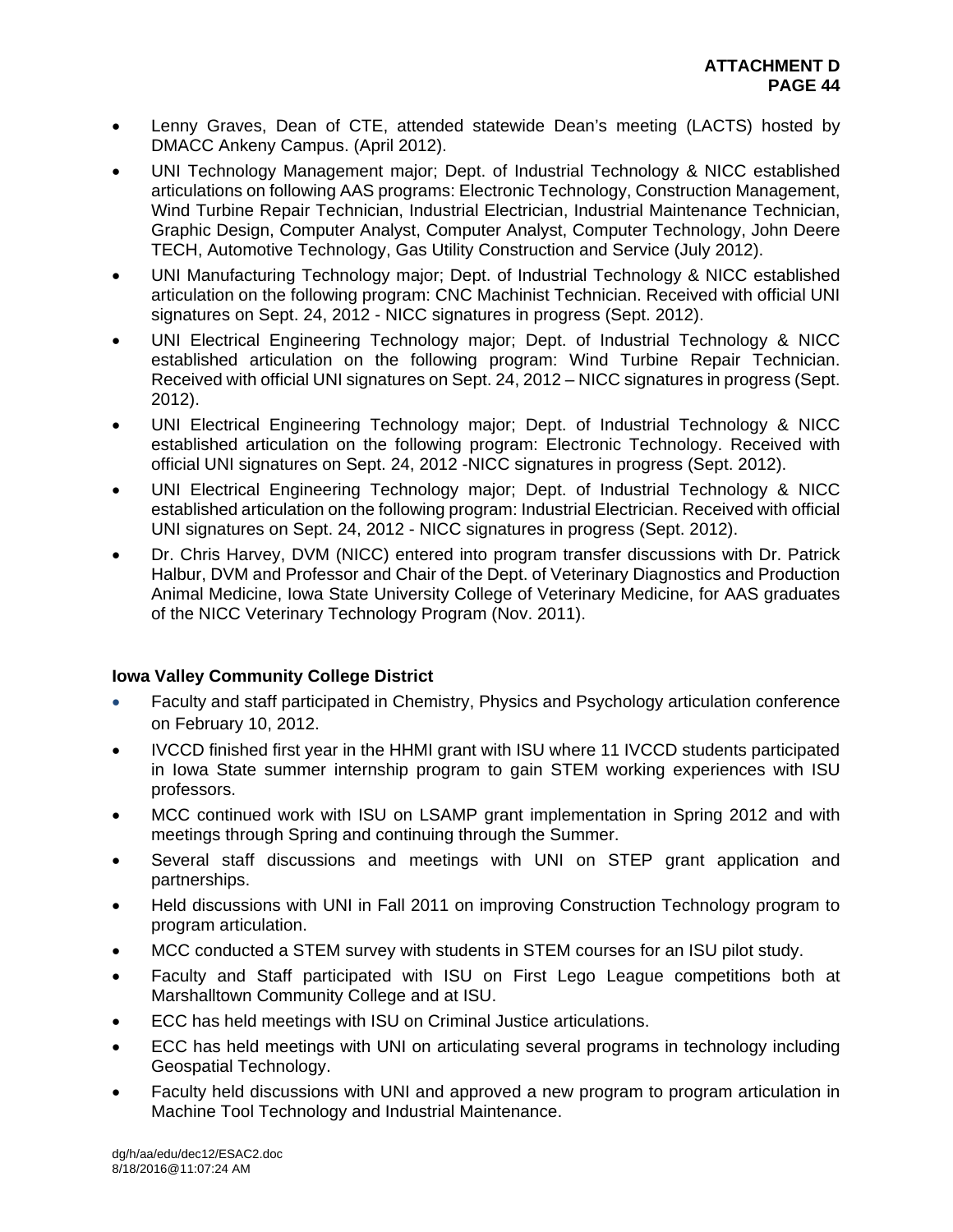- Completed articulation with University of Iowa officials for 4 on-line Bachelor degrees for articulation to improve transfer in these areas – RN to BSN, Bachelor of Applied Studies, Bachelor of Liberal Studies, and Bachelor of Business Administration in March 2012.
- Transfer Fairs held at MCC and ECC included the Regent universities.
- Faculty participated in developing the Chemistry Transition Guide with Regents partners.
- Staff continually send transcripts requested from the Regent universities for APP programs, clarify APP requirements, and promote APP programs for all Regent universities.
- Staff and Faculty use Regent university course equivalences and resources on TransferInIowa.org to help advise students.
- Staff participated in April 2012 LACTS conference to re-approve statewide articulation agreements including updating the military credit agreement.
- Staff attended UNI, Transfer Advisor Symposium "Education" (focus) on 12/6/11.
- Staff attended ISU, Admissions Partnership Program "Advising Forum" on 2/14/12.
- Staff attended ISU, ACT Conference (with multiple breakout sessions) on 2/29/12.
- Staff attended DMACC, Drive-In Conference "Advising Students Financial Aid Appeals" (and other topics) on April 19, 2012.

# **Southeastern Community College**

- SCC, along with the state's community colleges, participated in the annual articulation conference held at DMACC's Newton Campus in February of 2012. Disciplines invited included Physics, Chemistry and Psychology.
- SCC Chemistry faculty member, Dr. Carl Snipes, was part of a group that worked on a statewide transfer guide in Chemistry. This document is in addition to the already approved Biology guide.
- SCC continues to work on developing an Engineering transfer agreement with the University of Iowa. This is a part of the S-STEM initiative.
- SCC participates, along with Iowa's Community Colleges, in updating and approving "The Public Connection" – the Iowa Department of Education's articulation document between the Regent Universities and the fifteen Community Colleges.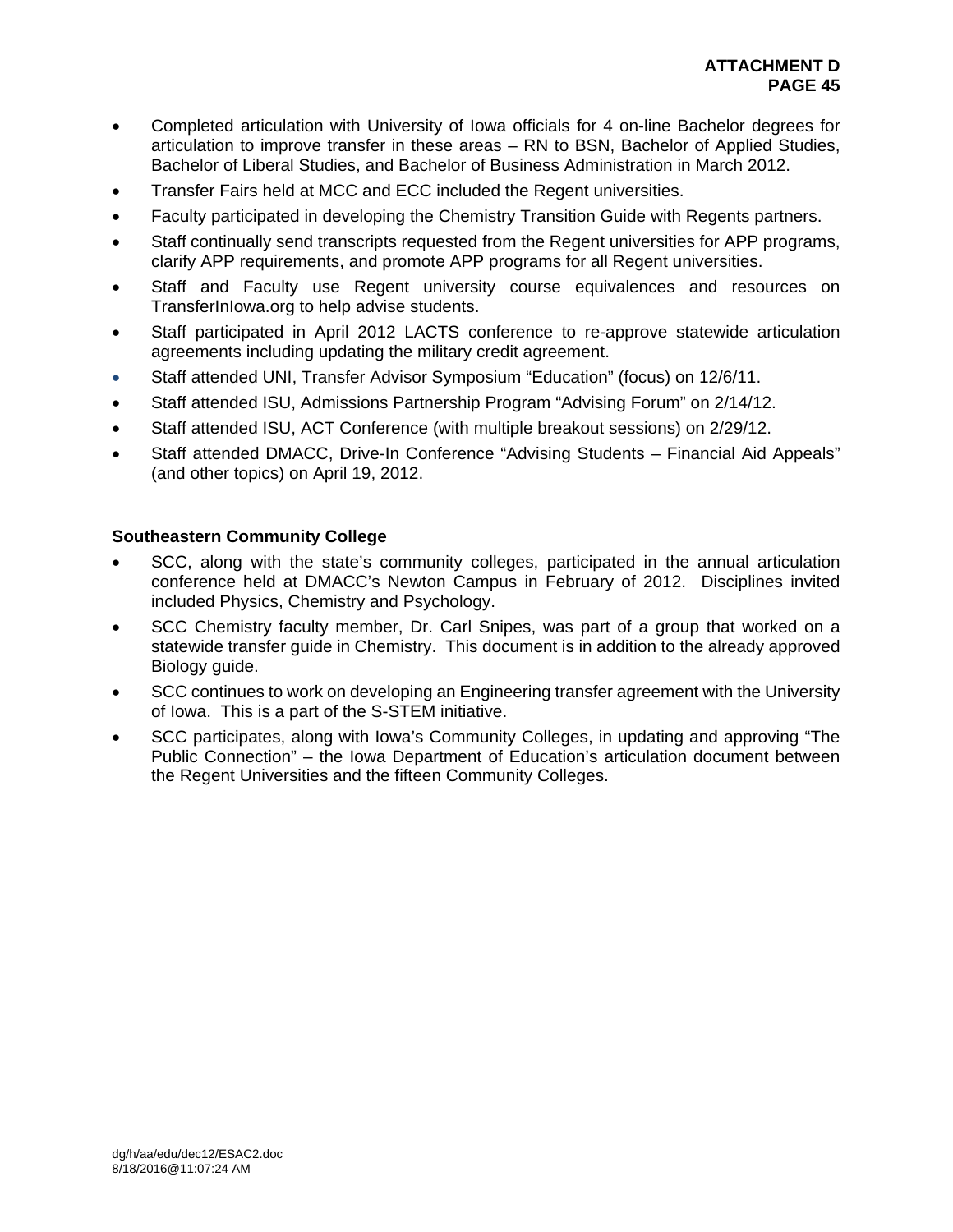#### **SYSTEMATIC PROCESS FOR FACULTY TO FACULTY ACADEMIC DISCIPLINE MEETINGS**

*Approved by the Community College Chief Academic Officers and Regent University Council of Provosts October 8, 2010 (Revised October 5, 2011)* 

HF 815 (a bill for an act relating to articulation agreements between public postsecondary institutions and to the dissemination of articulation information) requires the Board of Regents to "develop, in collaboration with the boards of directors of the community colleges, a systematic process for expanding academic discipline meetings between the community college faculty and the faculty of the institutions of higher education governed by the board." (Effective July 1, 2009)

In response to HF 815, the Liaison Advisory Committee on Transfer Students (LACTS) proposed the following systematic seven step process to enhance and expand faculty to faculty academic discipline meetings in the areas of arts and sciences and career and technical education. The process was created, with the intent, to ensure that:

- Stakeholders are meeting and moving forward on a regular basis
- Results are monitored and reviewed
- Calendar is regularly updated and made available in a central location
- Statewide process is recurrently evaluated and improved for the future
- Processes are proactive and reactive, as appropriate for maximum benefit
- Faculty to faculty communications are ongoing and sustainable
- Process is institutionalized and supported by all Iowa community colleges and public universities

# **STEPS FOR EXPANSION OF FACULTY TO FACULTY ACADEMIC DISCIPLINE MEETINGS:**

- 1. **DECIDE PROGRAM/DISCIPLINE PRIORITIES** To determine priorities, with substantial input from other stakeholders, the Liaison Advisory Committee on Transfer Students (LACTS) will examine workforce development needs, market demand, program alignment issues, number of potential students impacted, and results from articulation inventories and faculty to faculty discipline discussions. LACTS will prepare a list of recommended programs/disciplines on which to focus for the coming 1-2 academic years. LACTS will submit this list for input from the Career & Technical Education (CTE) Deans, the Arts & Sciences (A&S) Deans, and the Regents Committee on Educational Relations (RCER). Then LACTS will submit the list for approval from their governance bodies: the Community College Chief Academic Officers (CAOs), the Community College Presidents, and the Council of Provosts of the Regent universities.
- 2. **CREATE CALENDAR** LACTS will propose a calendar for faculty to faculty meetings, where possible will combine with and/or leverage other statewide meetings of A&S Deans, CTE Deans, Community College CAOs, LACTS, or other groups with an interest in articulation. Community College and Regents academic leadership will approve the calendar. LACTS will publish the calendar on the Board of Regents and Iowa Department of Education websites.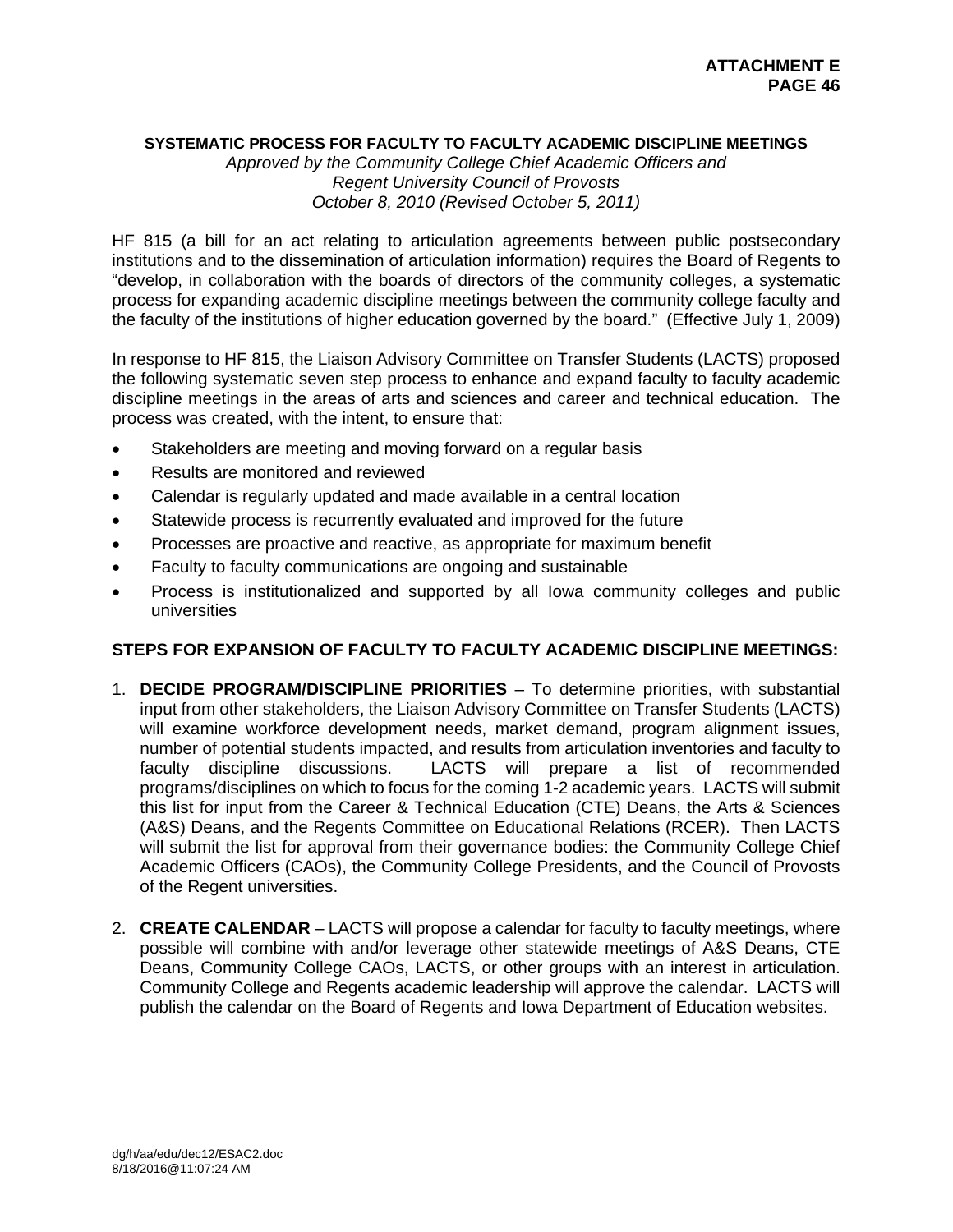- 3. **JOINTLY PLAN THE MEETING** Faculty representatives from Iowa community colleges and public universities shall comprise the planning committee. The faculty planning committee should work together to determine the agenda, identify a knowledgeable facilitator, and establish outcomes. Possible outcomes, for which faculty would be responsible for developing and/or sustaining, may include:
	- Course alignment
	- Transition quides
	- Equivalency guides
	- Articulation agreements, course-to-course or program-to-program
	- New degree pathways
	- AAS and career technical articulation agreements
	- Stronger relationships among faculties from the public universities and the community colleges
	- Continued meetings and progress toward these outcomes

To assist in the planning, LACTS will establish best practice guidelines for planning a discipline meeting and provide a Community College and Regent resource person for each statewide meeting. Administrative and funding support for managing meeting communications, registration, and logistics (fees, location, parking, catering, etc.) will need to be identified for each group involved in planning and delivering an academic discipline meeting.

- 4. **CONDUCT THE MEETING AND CREATE THE FOLLOW UP PLAN** The faculty, with support from LACTS, will conduct the academic discipline meeting and record minutes. The record of the proceedings should include any action items and next steps, along with target dates/deadlines and responsible parties.
- 5. **REPORT ON MEETING OUTCOMES** The faculty planning committee should communicate any future meeting expectations and the plan for monitoring progress on all actionable items to the meeting attendees, LACTS, and other identified stakeholders**.**
- 6. **EVALUATE THE DISCIPLINE MEETING AND EVALUATE THE SYSTEMATIC PROCESS** – LACTS will identify and make available a process by which to evaluate the various faculty to faculty discipline meetings. The evaluative process shall be both informative and simple to use. The faculty planning committee, in cooperation with their LACTS resource persons, will be responsible for administering the evaluation and collecting feedback at their respective meeting.

LACTS will be responsible for creating a method by which to evaluate the systematic process for expanding academic discipline meetings to determine if the process is working and to identify opportunities for improving the process.

7. **SUSTAIN THE PROCESS** – LACTS recognizes that sustaining the process requires the process be "institutionalized." The process needs to be adopted, supported and administered by those at the public community colleges and public universities in the State of Iowa committed to articulation.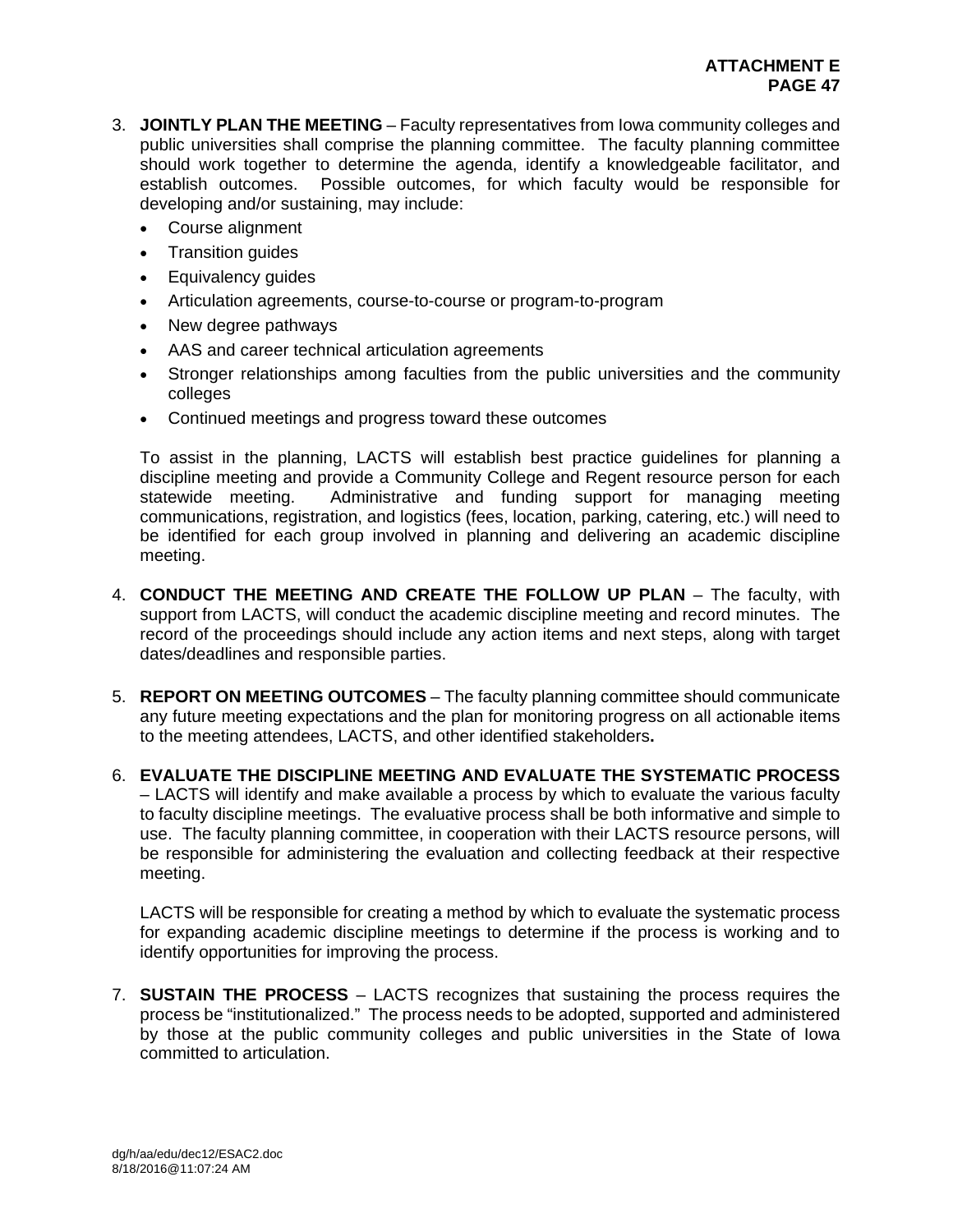## **Liaison Advisory Committee on Transfer Students (LACTS) Articulation Meeting Report Form**

**Disciplines/programs:** Psychology **Courses Discussed:** Educational Psychology, Developmental Psychology, Abnormal Psychology **Date Meeting Held:** February 10, 2012 **Location:** DMACC-Newton Campus **Regent Facilitator(s) with contact information Name**: Veronica Dark **Institution, Department, Position**: Iowa State, Psychology, Professor **Telephone**: 515-294-1688 **Email**: vjdark@isatate.edu **Community College Facilitator(s) with contact information Name**: Carolyn Stephenson **Institution, Department, Position**: Kirkwood CC, Psychology, Associate Professor **Telephone**: 319-398-5899 x5796 **Email**: Carolyn.Stephenson@kirkwood.edu

#### **List at least one outcome for each agenda item:**

Below is a summary of the discussion for the different topics in each session. There were no true action items because both sessions were exchanges of information. The discussion notes, which are summarized below will be circulated to all attendees.

#### **Morning Agenda: Educational Psychology (Ed Psych) and Teacher Certification**

There was a full discussion of the nature of the course at each Regent University and the role that Psy 281/Edu240 plays in teacher certification. Educational psychology as a content are is the domain of different departments at the three Regent universities, so it transfers in differently. The role of Psy 281/Edu 240 in the student's major depends very much on to where the student transfers and into what major: psychology major, elementary education, and secondary education.

At the Community Colleges (CCs) - Ed Psych is taught as Psy 281/Edu 240. Prereq is introductory psychology.

At Iowa State University (ISU)- Ed Psych is a 300-level (junior-level) course taught by the Department of Curriculum & Instruction (College of Human Sciences), but co-listed in the Department of Psychology (College of Liberal Arts & Sciences). So it can be taken as C&I 333 or Psych 333. Psych 333 is generally taken during the junior year; it currently requires a developmental course as a prereq; it does not require admittance to Teacher Ed; it does not require a portfolio; it does not require or include field experience; it meets the learning and the assessment InTASC standards. CC Psy 281/Edu 240 transfers in as Psych 333 but cannot be counted towards ISU's requirement of 45 hours of course work at the 300 or above level. it is a psychology elective in the psychology major.

University of Iowa (UI) - Ed Psych & Measurement (07P:075) is taught in the College of Education, Department of Psychological and Quantitative Foundations. There are no prereqs; it covers learning, assessment and development; the student does not need admittance to Teacher Ed; it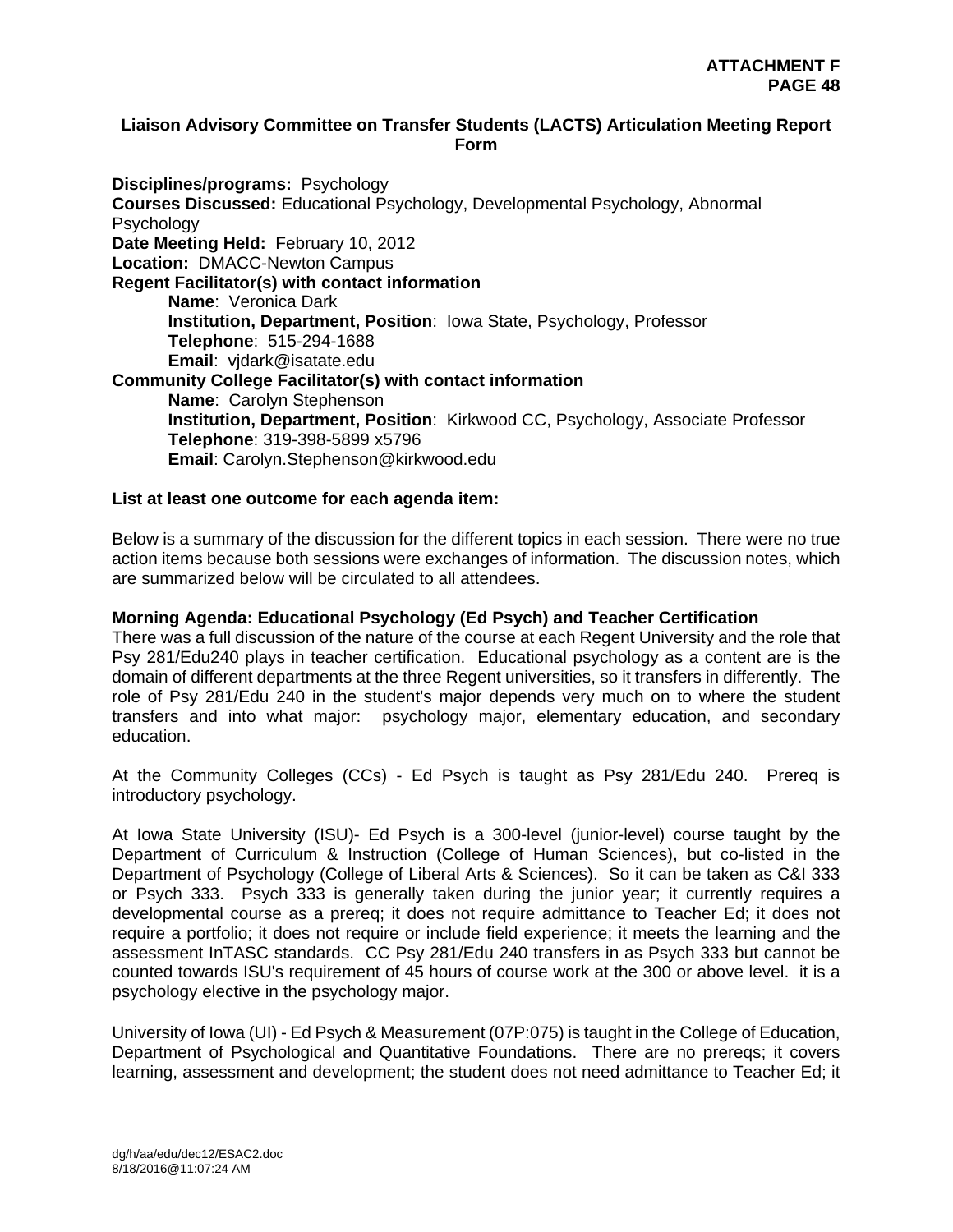does not require a portfolio. CC Psy 281/Edu 240 transfers in as 07P:075. It is a general elective for the psychology major.

University of Northern Iowa (UNI) - There is a Department of Educational Psychology in the College of Education, but no course specifically called "Educational Psychology". Psy281/Edu240 transfers in as UNI 200:148, Learning and Instruction in Classroom Contexts. This course meets the learning InTASC standard, but to meet the assessment standard, the student may need to take a measurement course concurrently with field experience; students must be admitted to the Teacher Ed program; a developmental course is a prereq; does not need portfolio but students are advised to keep their work; course does not apply to the psychology major but may be used as an elective. It also covers the dynamics of human development for education. CC Psy 281/Edu 240 transfers in as 200:148. It is a general elective for the psychology major.

## **Afternoon Topic: Developmental Psychology**

There was a full discussion of the nature of the different developmental courses at each Regent University and the role that each plays in the psychology major at the Regent's Universities. The role of Psy 121 in the student's major depends on to where the student transfers and into what major: psychology, nursing, education.

At the Community Colleges (CCs) - There are different course covering different time periods of Developmental Psychology.

Psy 121, Developmental Psych is lifespan; no prereq at some cc's; others require Intro to Psych as prereq

Psy 222, Child Psych is prenatal to adolescent stages; prereq is intro psych

Psy 223, Child & Adolescent Psych is conception through adolescence; prereq is intro psych

Psy 224, Adolescent Psych is transition from child to adult; prereq is intro psych

Psy 225, Adult Developmental Psych is middle to later years; prereq is intro psych

| CC   |            | U Iowa     |                |
|------|------------|------------|----------------|
| Cour |            | (Departme) |                |
| se   | <b>ISU</b> | nt)        | <b>UNI</b>     |
| Psy  | Psych      | 096:030    | 400:120        |
| 121  | 230        | (Nursing)  | (Psychology)   |
|      | Psych      | 031:014    | 200:030        |
| Psy  | electi     | (Psycholog | (Educational   |
| 222  | ve         |            | Psychology)    |
|      | Psych      | 031:014    |                |
| Psy  | electi     | Psycholog  |                |
| 223  | ve         | v          | Psych elective |
|      | Psych      |            |                |
| Psy  | electi     | Psych      |                |
| 224  | ve         | elective   | Psych elective |
|      | Psych      |            |                |
| Psy  | electi     | Psych      |                |
| 225  | ve         | elective   | Psych elective |

According to the different university websites, the courses transfer as follows: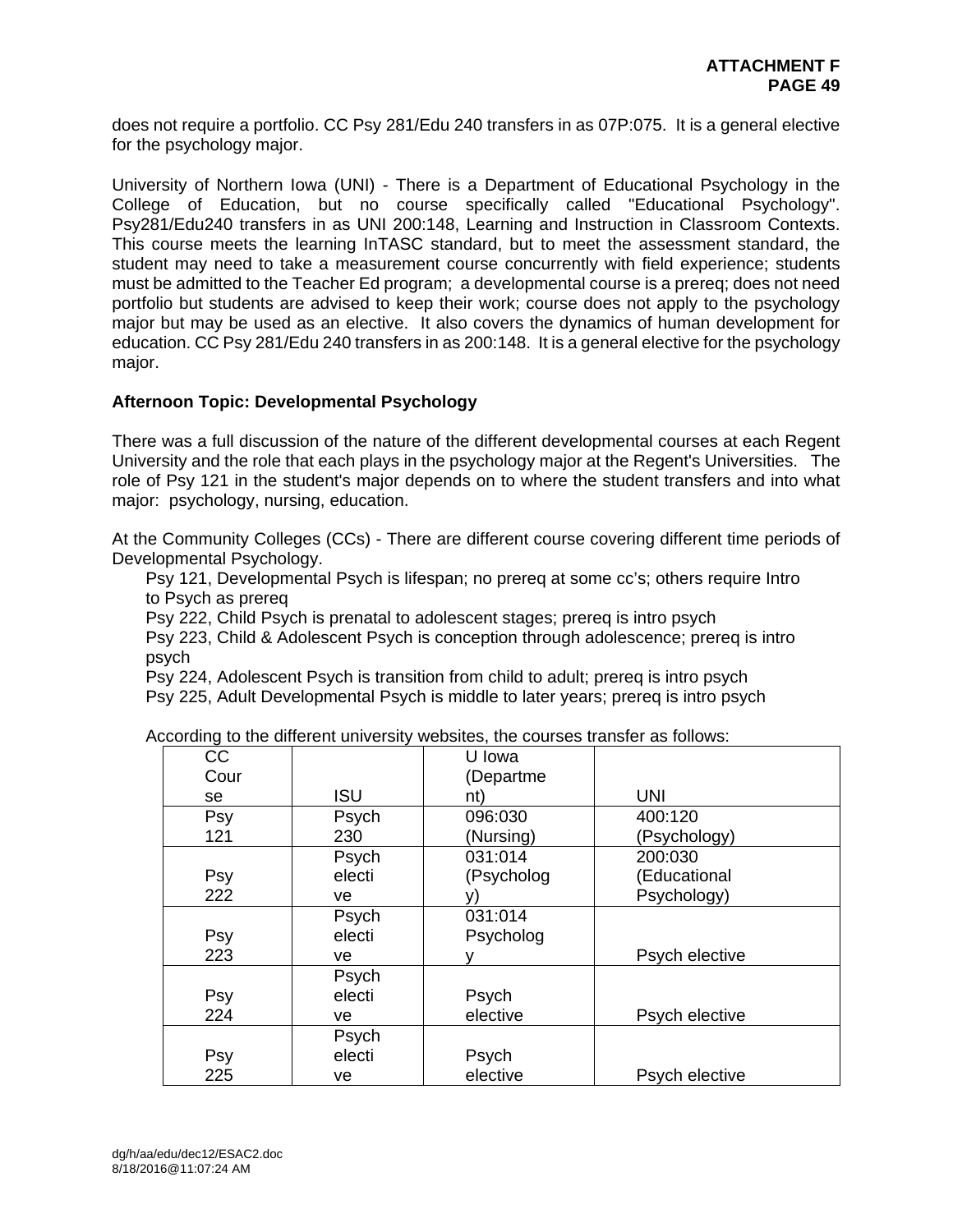At ISU - Psych 230, developmental psychology, is lifespan development. Human Development and Family Studies also have a course on development in different periods of life, but they are not psychology courses. At ISU, in the psychology major, any developmental course (child, adolescent, or life span) may substitute for psych 230.

At UI- 096:030, Human Developmental Behavior, is a lifespan development course in the College of Nursing; it may not be used in the psychology core. 031:014, introduction to developmental science, is a part of the Psychology core; it covers prenatal to early adolescence. U of Iowa has added an early adolescent course (age 10-14) to meet the state middle school certification/endorsement.

UNI – 400:120, developmental psych is a lifespan course in Psychology. 200:030, Child development, is taught in Educational Psychology and would be an elective for psychology and nursing majors.

## **Afternoon Topic: Abnormal Psychology**

At the Regent universities, Abnormal Psychology is taught as an upper division course with prereqs. Psy 241 only transfers as a specific course at UI. It can be a substitute course at ISU. It can be used as an elective psychology course at all three Regent universities. The discussion of transfer problems with Psy 241 revealed some misunderstandings. One CC faculty member stated that a student told him that Psy 241 did not transfer and that he had to take it over. Abnormal Psychology is not required in the psychology major at any Regent Institution, so no one is required to take the course over. Psy 241 is not considered equivalent to the upper division Abnormal Psychology classes, so transfer students may choose to take those upper division courses. They still get elective credit for their Psy 241 course.

At the CCs - Psy 241, Abnormal Psychology, has no prereqs at some cc's; Intro to Psych is a prereq at some. It transfers to ISU as 2T (a psychology elective), to UI as 031:063 (Abnormal Psychology: Health Professions), and to UNI as 400:XXA (a psychology elective).

At ISU - Psych 460, abnormal psychology, is an upper level course that requires 9 hours of psychology as a prereq and can be taken for nonmajor graduate credit. Because Psych 460 is an upper division course, Psy 241 is not considered equivalent. It can be applied to the major as a substitute for 460.

UI – Clinical psychology (031:013) is an overview course covering normal vs abnormal, ethics, labeling and testing; it is a prereq for Abnormal psychology (031:163), an upper division course that goes into detecting disorders, symptoms and treatment. Psy 241 transfers as 031:063, Abnormal Psychology: Health Professions, which can be an elective for psychology majors.

UNI - 400: 162(g), abnormal psychology, has introductory psych and junior status as prereqs. It can be taken for graduate credit. Because 400:162(g) is upper division, Psy 241 is not considered equivalent.

#### **Afternoon Topic: the Psychology Major**

Representatives of the Regent's Universities recommended that students planning to transfer into the psychology major need to concentrate on getting the psychology supporting courses (e.g.,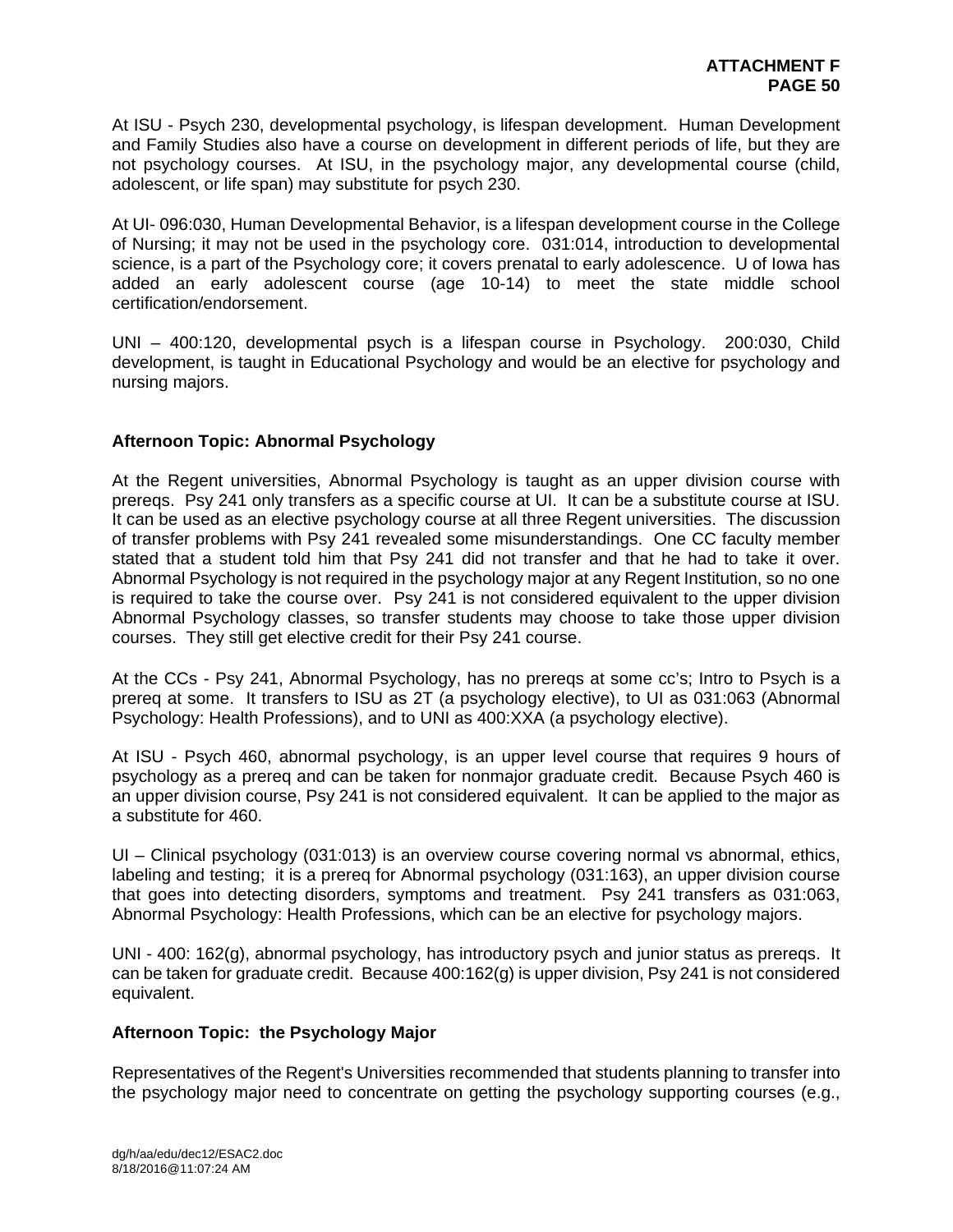math, philosophy, statistics, biology) and foreign language as part of their AA degree. Intro psychology, developmental psychology, and social psychology are recommended psychology courses.

CC faculty were encouraged to make students aware of the transfer information available on the Regent's websites. If they know the institution to which they plan to transfer, they should sign up for the Admissions Partnership Program so they can work with a Regent's psychology adviser early in their community college career.

#### **List future meeting plans, dates***:*

*No future meetings planned.* 

**Describe your group's needs, if any, for support by LACTS:**  *None* 

**Attendees: The following institutions were represented at the meeting:** 

Clinton Community College Des Moines Area Community College Eastern Iowa Community Colleges Ellsworth Community College Hawkeye Community College Indian Hills Community College Iowa Central Community College Iowa Lakes Community College Iowa State University Iowa Western Community College Kirkwood Community College Marshalltown Community College Muscatine Community College North Iowa Area Community College Northeast Iowa Community College Southeastern Community College University of Iowa University of Northern Iowa Western Iowa Tech Community College

#### **Reporter contact information**

**Name:** Veronica J. Dark **Institution, Department, position:** Iowa State, Psychology, Professor **Telephone:** 515-294-1688 **Email:** vjdark@iastate.edu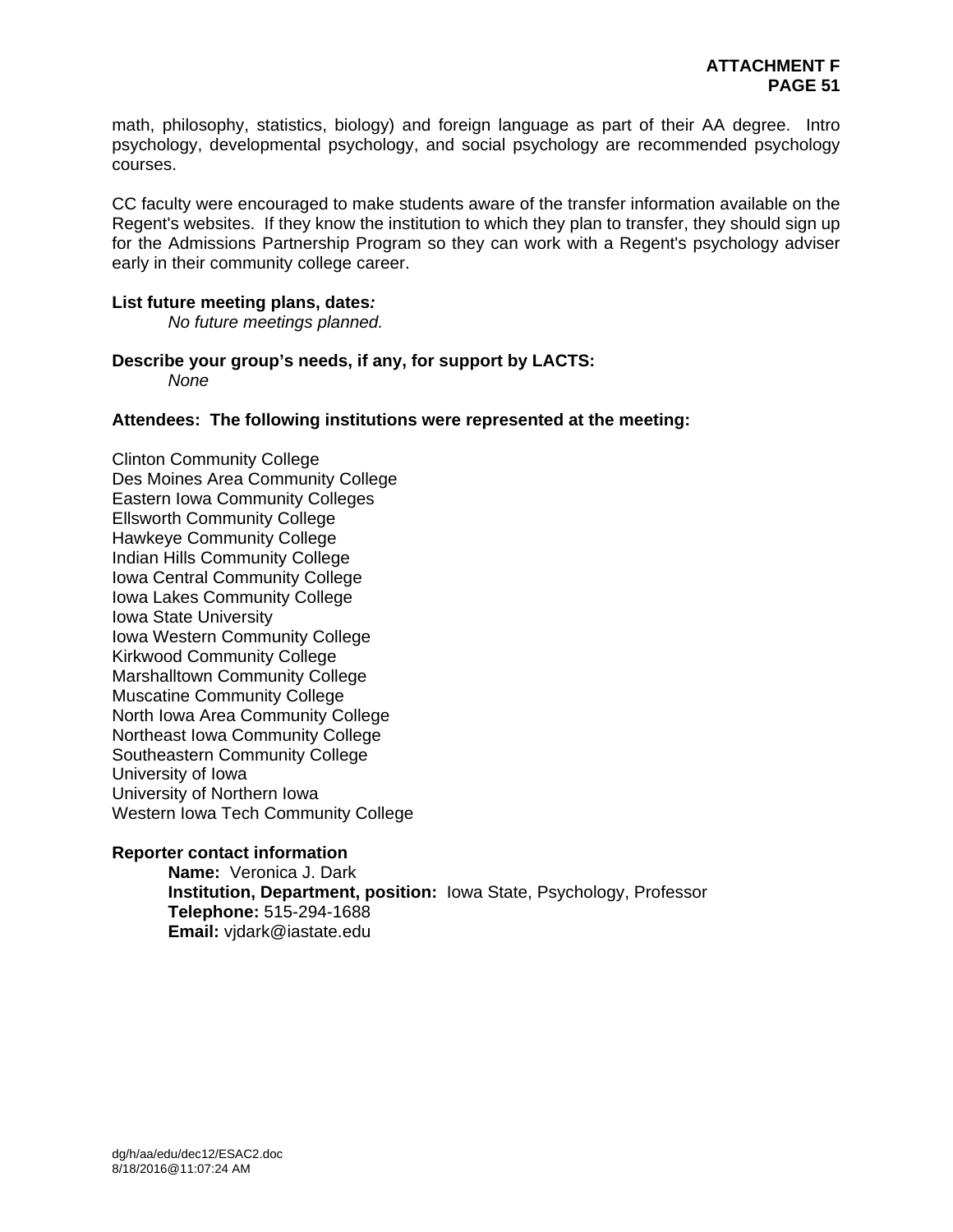## **Liaison Advisory Committee on Transfer Students (LACTS) Articulation Meeting Report Form**

**Disciplines/programs:** Chemistry **Courses Discussed:** General and organic chemistry courses at the communities colleges and the public universities. **Date Meeting Held:** February 10, 2012 **Location:** DMACC Newton Conference Center, Newton, Iowa **Regent Facilitator(s) with contact information Name:** Joseph W. Burnett, Ph.D. **Institution, Department, position:** Iowa State University; Department of Chemistry; Senior Lecturer and Coordinator of Undergraduate Chemistry **Telephone:** 515/294-7815 **Email:** joechem@iastate.edu **Community College Facilitator(s) with contact information Name:** Lori Moore  **Institution, Department, Position:** Northeast Iowa Community College, Science **Instructor Telephone:** 866-474-4692, extension 104  **Email:** moorel@nicc.edu

#### **List at least one outcome for each agenda item:**

Agenda item: Chemistry Laboratories

Outcomes: Organization of a POGIL (Process Oriented Guided Inquiry Learning) workshop at Iowa State University on Saturday June 16th to help develop laboratories that better engage students and have better learning outcomes (see http://www.pogil.org/ for more information). The group would like to send a strong message that clearly states the importance of hands-on laboratories as opposed to virtual and "kitchen" laboratory experiments; this statement is being written into the Chemistry Transition Guide. The group will continue to hold discussions on laboratories via email. An email address for all interested participants is being created to facilitate future discussions: chem.articulation@iastate.edu.

Agenda item: Sequencing of Course Topics in General Chemistry Courses

Outcomes: The group would like to hold continued discussions regarding the best treatment of topics in general chemistry for success in courses that build off of chemistry, especially for engineering curricula. This discussion will occur via emails and in subsequent articulation conferences.

Agenda item: Overview of Chemistry and Chemistry-Related Majors at the Regent Universities

Outcomes: The presentations from the University of Northern Iowa, the University of Iowa, and Iowa State University have been compiled into a single pdf file that accompanies this report (Regent U Overview Gen Chem.pdf); these presentations have been emailed to the participants from the February 10<sup>th</sup> articulation conference.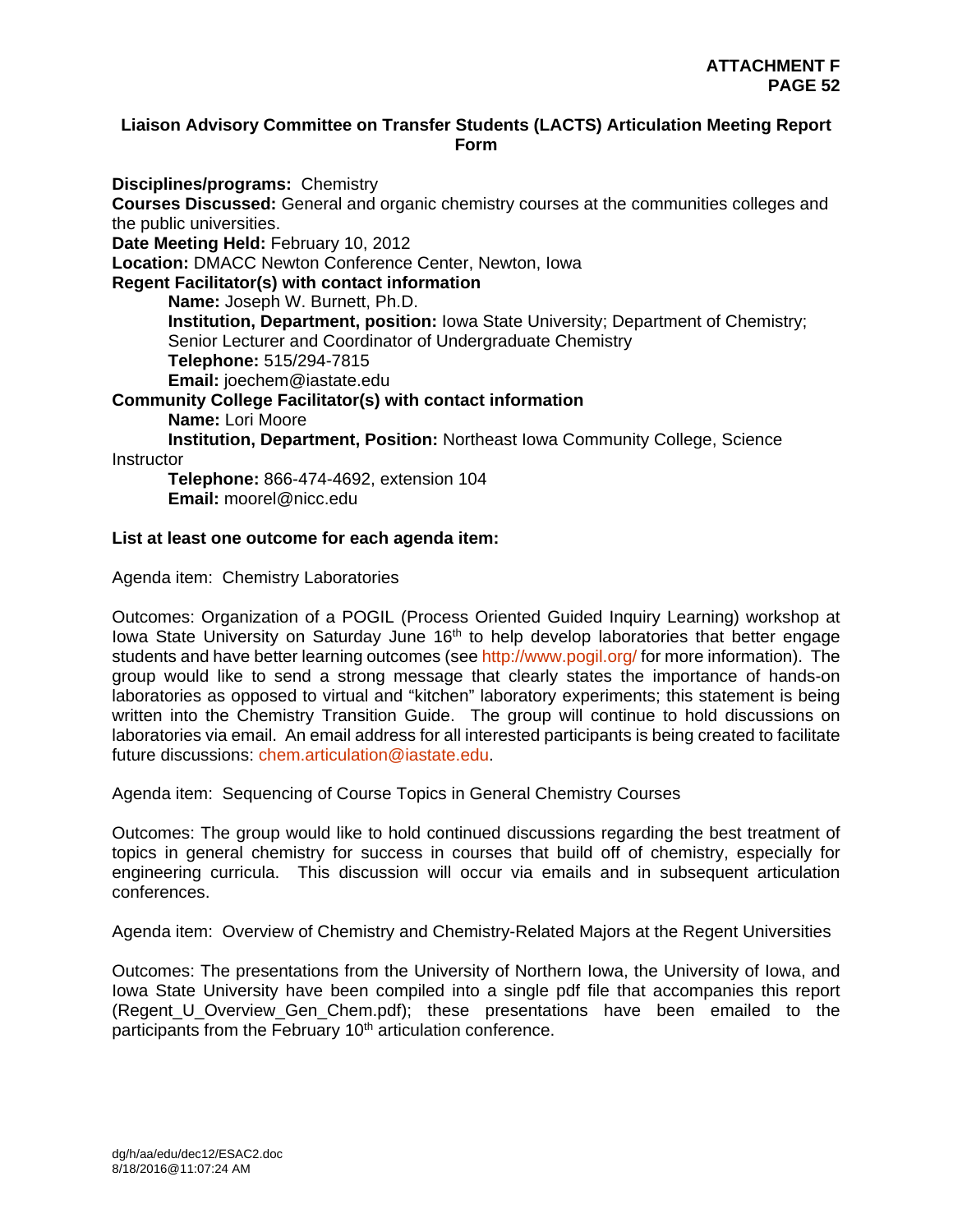## Agenda item: Chemistry Transition Guide

Outcomes: Volunteers were solicited to help write the Chemistry Transition Guide. The discussion centered upon information to provide in the guide.

## **List future meeting plans, dates:**

Chemistry transition guide for community college students – There will be on-going meetings until the transition quide is completed. Thus far conference calls have been held March  $5<sup>th</sup>$ , May  $8<sup>th</sup>$ , and May 21<sup>st</sup>. Future meeting: July 9<sup>th</sup>.

Ongoing discussions will be held via email using our common email address for the group (chem.articulation@iastate.edu).

POGIL (Process Oriented Guided Inquiry Learning) workshop will be held at Iowa State University on Saturday June 16th to help develop laboratories that better engage students and have better learning outcomes (see http://www.pogil.org/ for more information).

We plan to meet at next year's articulation conference to continue our discussions of topics important to the faculty at community colleges and public universities in Iowa. The following are possible topics for future meetings:

- writing grant proposals for laboratory equipment for our institutions
- the usage of American Chemical Society standardized exams for assessment of courses
- general discussion of assessment methods and techniques
- comparison of content of specific courses at our different institutions
- making a case for engineering programs to require a full year of general chemistry
- sequencing of topics 2-semester general chemistry courses while recognizing that a significant number of students take only 1 of the two semesters
- what is expected in a laboratory report
- specific laboratory skills and the general range of experiments that should be included in general and organic chemistry laboratories
- how to deal with 2 hour lab periods and other problems with inconsistencies in the number of contact hours between different institutions
- grading issues for large classes with only one instructor and no teaching assistant support

**Describe your group's needs, if any, for support by LACTS:** Make accommodations for the Chemistry faculty to meet again as part of the Statewide Annual Articulation Conference in 2013.

**AGENDA:** Attached as last page of this report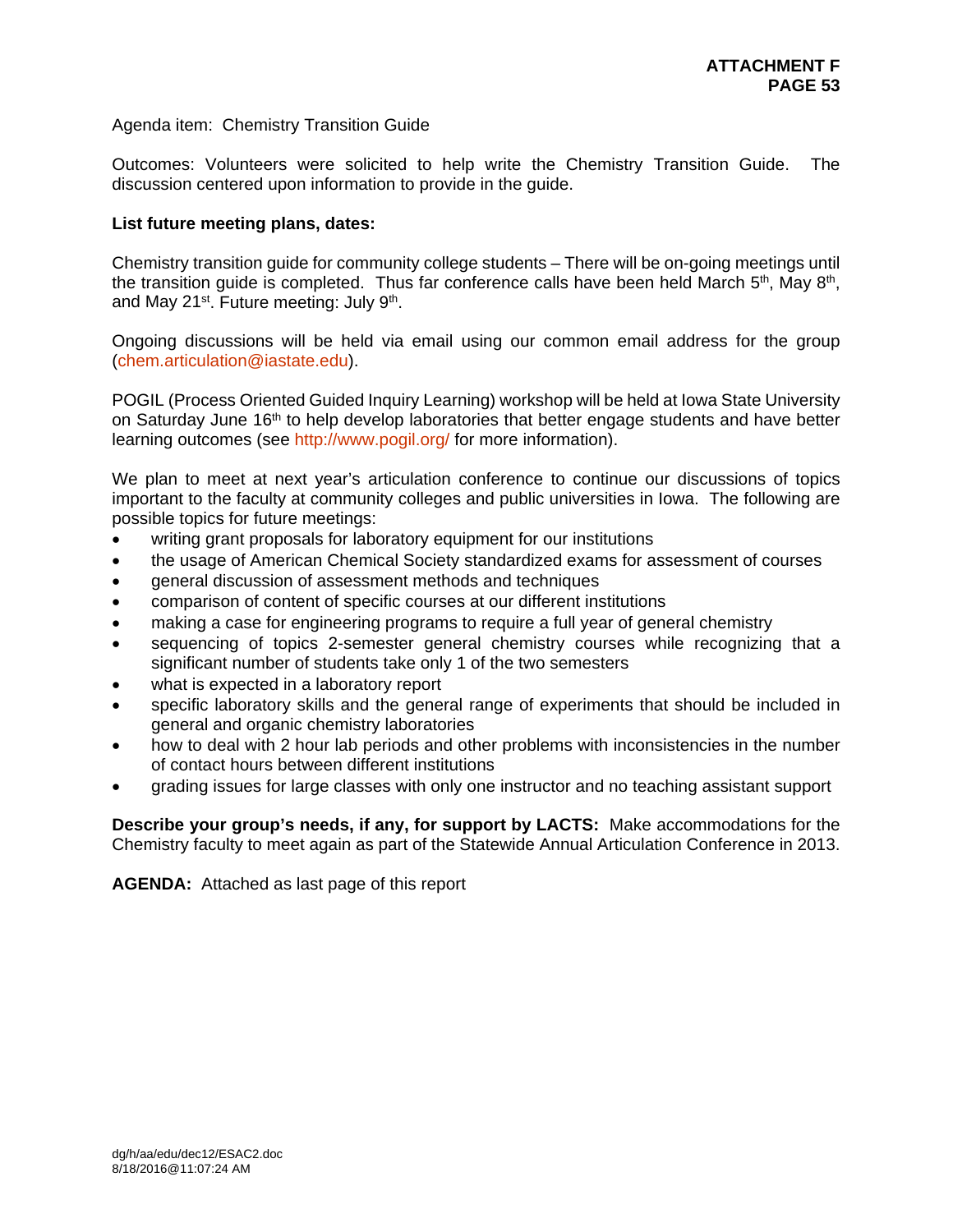# **Attendees:**

| Attendees include the following:       |                            |
|----------------------------------------|----------------------------|
| Institution                            | <b>Number of Attendees</b> |
| <b>Clinton Community College</b>       |                            |
| Des Moines Area Community College      | 7                          |
| <b>Eastern Iowa Community Colleges</b> | 3                          |
| <b>Ellsworth Community College</b>     |                            |
| <b>Hawkeye Community College</b>       | 3                          |
| Indian Hills Community College         |                            |
| Iowa Central Community College         |                            |
| Iowa Lakes Community College           | 3                          |
| <b>Iowa State University</b>           |                            |
| Iowa Western Community College         |                            |
| <b>Kirkwood Community College</b>      | 11                         |
| <b>Marshalltown Community College</b>  | 2                          |
| <b>Muscatine Community College</b>     |                            |
| North Iowa Area Community College      | 3                          |
| Northeast Iowa Community College       | 4                          |
| Southeastern Community College         | 5                          |
| University of Iowa                     | 4                          |
| University of Northern Iowa            | 2                          |
| Western Iowa Tech Community College    |                            |

# **Reporter contact information**

**Name:** Joseph W. Burnett, Ph.D**. Institution, Department, position:** Iowa State University; Department of Chemistry; Senior Lecturer and Coordinator of Undergraduate Chemistry **Telephone:** 515/294-7815 **Email:** joechem@iastate.edu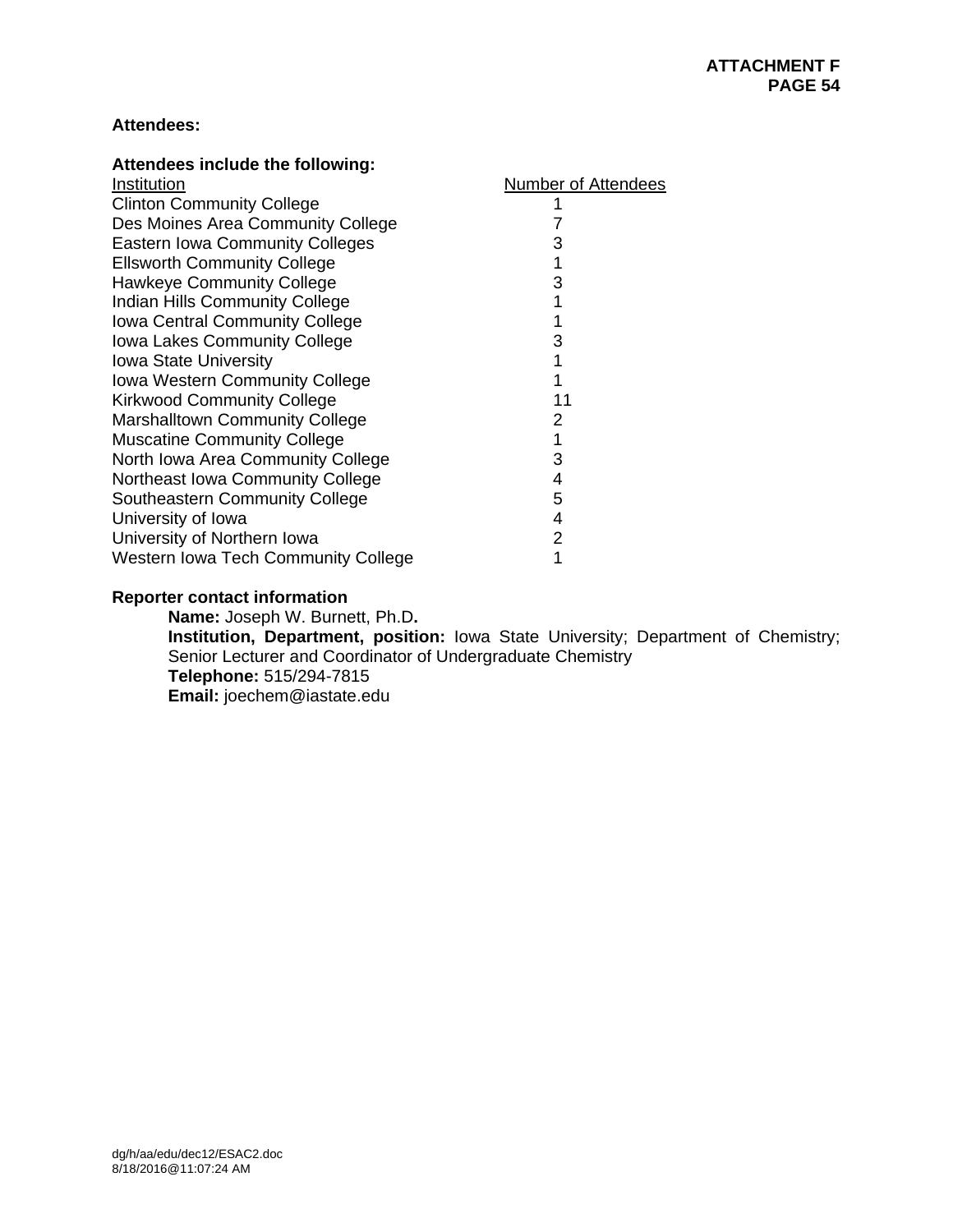## **Liaison Advisory Committee on Transfer Students (LACTS) Articulation Meeting Report Form**

**Disciplines/programs:** Physics **Courses Discussed:** 1st year algebra- and calculus-based course syllabi **Date Meeting Held:** February 10, 2012 **Location:** DMACC Newton Conference Center, Newton, Iowa **Regent Facilitator(s) with contact information Name:** Craig Ogilvie  **Institution, Department, Position:** Professor, Physics & Astronomy  **Telephone:** 515-294-2219  **Email:** cogilvie@iastate.edu **Community College Facilitator(s) with contact information Name:** Kamali Muthukrishnan  **Institution, Department, Position:** Division Chair, Western Iowa Tech Community College  **Telephone:** 712-274-8733, extension 1291  **Email:** kamali.muthukrishnan@witcc.edu

#### **List at least one outcome for each agenda item:**

#### Discussion topics

The morning session consisted of a round-table discussion on the alignment of  $1<sup>st</sup>$  year algebraand calculus-based syllabi. Faculty discussed which topics were common between all our courses and where we differed. The most common difference was the choice to spend more time in the first semester on Newton's laws or to add in additional topics. Approximately 70% of faculty teach waves, oscillations, thermodynamics in 1st semester, while 30% omit some of these topics to concentrate more time on Newton's Laws. A few of these faculty members include these topics in the 2nd semester. If a student transfers between different institutions, they either see the topic twice or not at all. The current best advice for students is to try to take both semesters of physics at one institution as this has the best chance of ensuring a full coverage of the topics.

The afternoon session was about teaching labs. The recent revamp of the ISU physics labs were discussed. In this reform at the start of lab, the whole lab-section (24 students) examine the most important scientific question they could answer in lab, e.g. in the lab of gases, ask students to establish if air is an ideal gas. Groups of students divide into different ways of testing this "question of the day". At the end of the lab, each group writes their results up on the board, and the whole class comes to a joint answer to "question of the day". Faculty at other universities also shared how they taught their lab courses. Faculty with lab courses with small enrollment were happy with the level of student engagement. Others with larger numbers of students were interested in the reform and discussed how it could be implemented at their institution.

#### **List future meeting plans, dates:**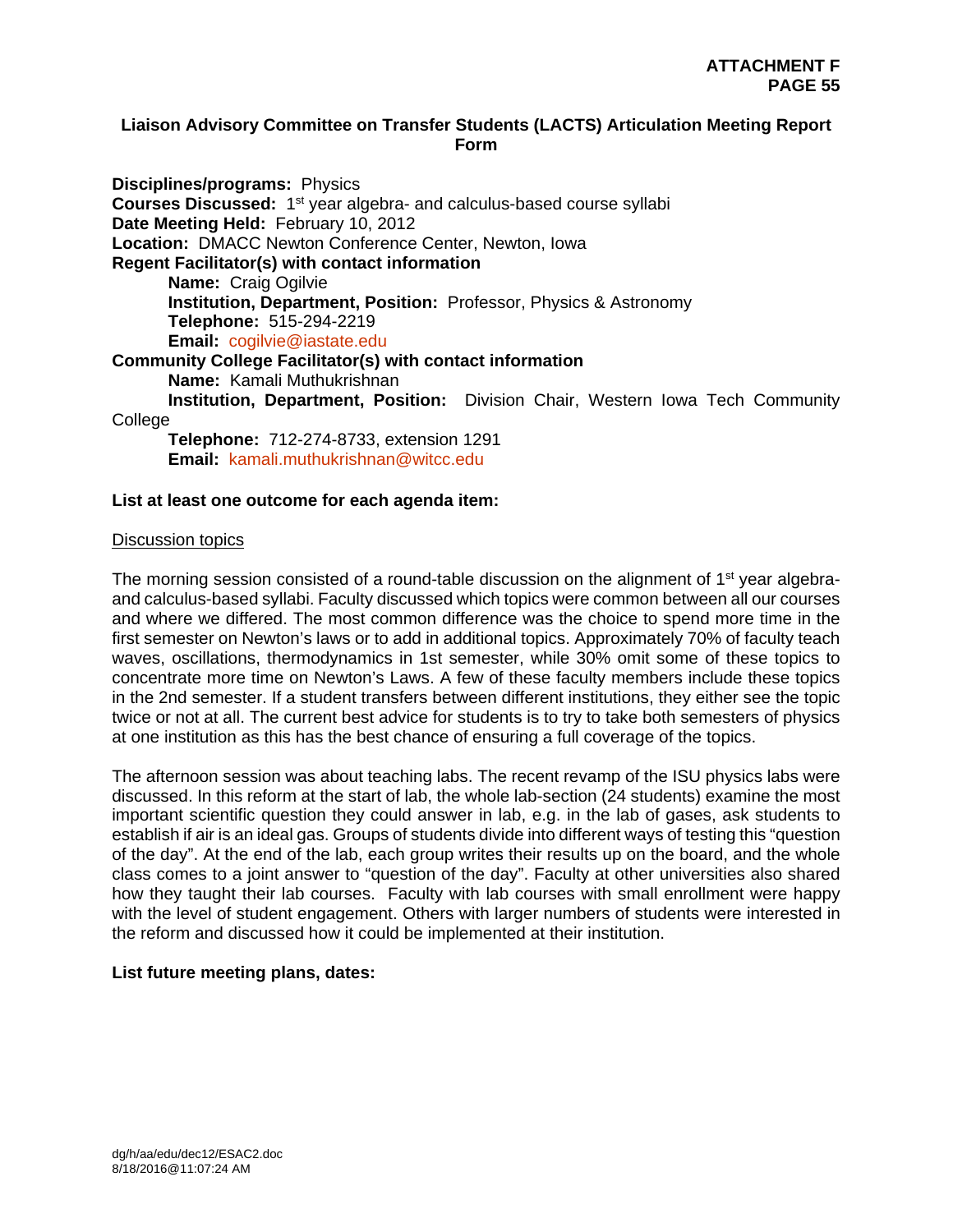Action items

- 1. Continue discussions on which semester to include waves, oscillations,
- thermodynamics. Attempt to come to statewide consensus, though this is likely to be difficult.
- 2. Faculty at community colleges are interested in obtaining data on the success of transfer students; action item is to share this data with them
- 3. Share details on ISU's reform of intro labs and invite faculty to observe the labs in action.

# **Describe your group's needs, if any, for support by LACTS:**

# **AGENDA: See attached agenda at end of this report.**

# **Attendees: The following institutions were represented at the meeting:**

Clinton Community College Des Moines Area Community College Eastern Iowa Community Colleges Ellsworth Community College Hawkeye Community College Indian Hills Community College Iowa Central Community College Iowa Lakes Community College Iowa State University Iowa Western Community College Kirkwood Community College Kirkwood Community College Kirkwood Community College Marshalltown Community College Muscatine Community College North Iowa Area Community College Northeast Iowa Community College Southeastern Community College University of Iowa University of Northern Iowa Western Iowa Tech Community College

# **Reporter contact information**

 **Name:** Craig Ogilvie  **Institution, Department, Position:** Professor, Physics & Astronomy  **Telephone:** 515-294-2219  **Email:** cogilvie@iastate.edu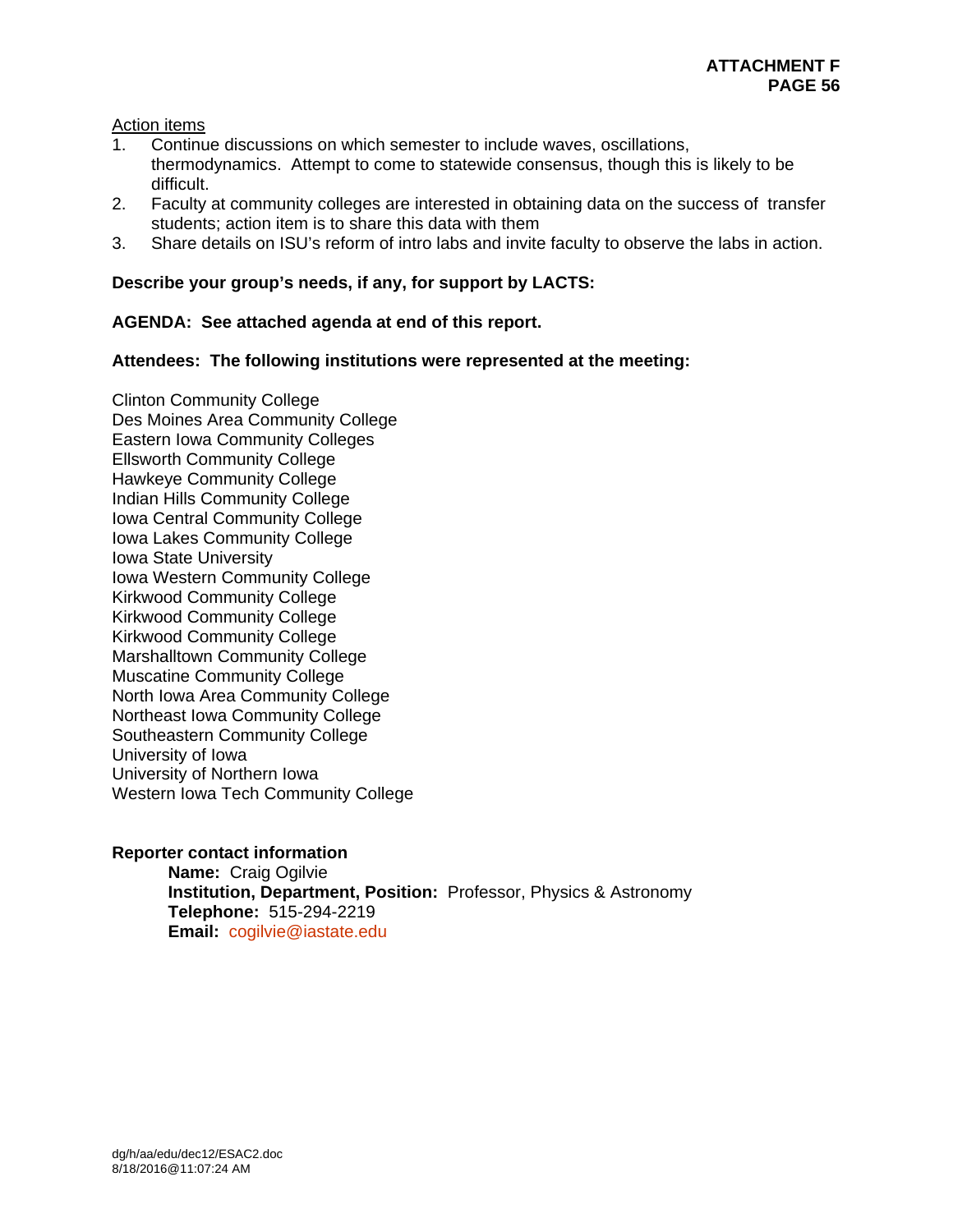#### Statewide Annual Articulation Conference Iowa's Public Colleges and Universities

DMACC Newton Conference Center Friday, February 10, 2012

Chemistry, Physics, and Psychology Agenda

| $9:00 - 9:30$ a.m.   | <b>Registration and Continental Breakfast</b>                                                                                                                                                                                                                                                                                                                    | Atrium     |
|----------------------|------------------------------------------------------------------------------------------------------------------------------------------------------------------------------------------------------------------------------------------------------------------------------------------------------------------------------------------------------------------|------------|
| $9:30 - 9:45$ a.m.   | Welcome<br>Jim Stick, Arts and Sciences Administrator's Group Chair<br><b>Overview and Outcomes</b><br>Laurie Wolf, LACTS Chair                                                                                                                                                                                                                                  | Auditorium |
| $9:45 - 11:30$ a.m.  | <b>Concurrent Breakout Session I</b><br>Chemistry Labs/Sequencing of Course Topics                                                                                                                                                                                                                                                                               | Room 210A  |
|                      | Alignment of Algebra-based and Calculus-based<br><b>Physics Courses</b>                                                                                                                                                                                                                                                                                          | Room 210D  |
|                      | Educational Psychology & Teacher Credentials                                                                                                                                                                                                                                                                                                                     | Room 210B  |
| $11:30 - 12:30$ p.m. | Lunch                                                                                                                                                                                                                                                                                                                                                            | Room 210A  |
| $12:30 - 2:00$ p.m.  | <b>Concurrent Breakout Session II:</b><br>Overview of Chemistry & Chemistry-related Majors Room T210A<br>at the Regent Universities/Chemistry Transition Guide<br>How to Increase Engagement & Retention of Science Room 210D<br>& STEM Majors (Physics discussion)<br>Psychology Courses: Developmental & Abnormal/<br>Room 210B<br><b>Research Experiences</b> |            |
| $2:00 - 2:15$ p.m.   | <b>Evaluation and Wrap-Up</b>                                                                                                                                                                                                                                                                                                                                    |            |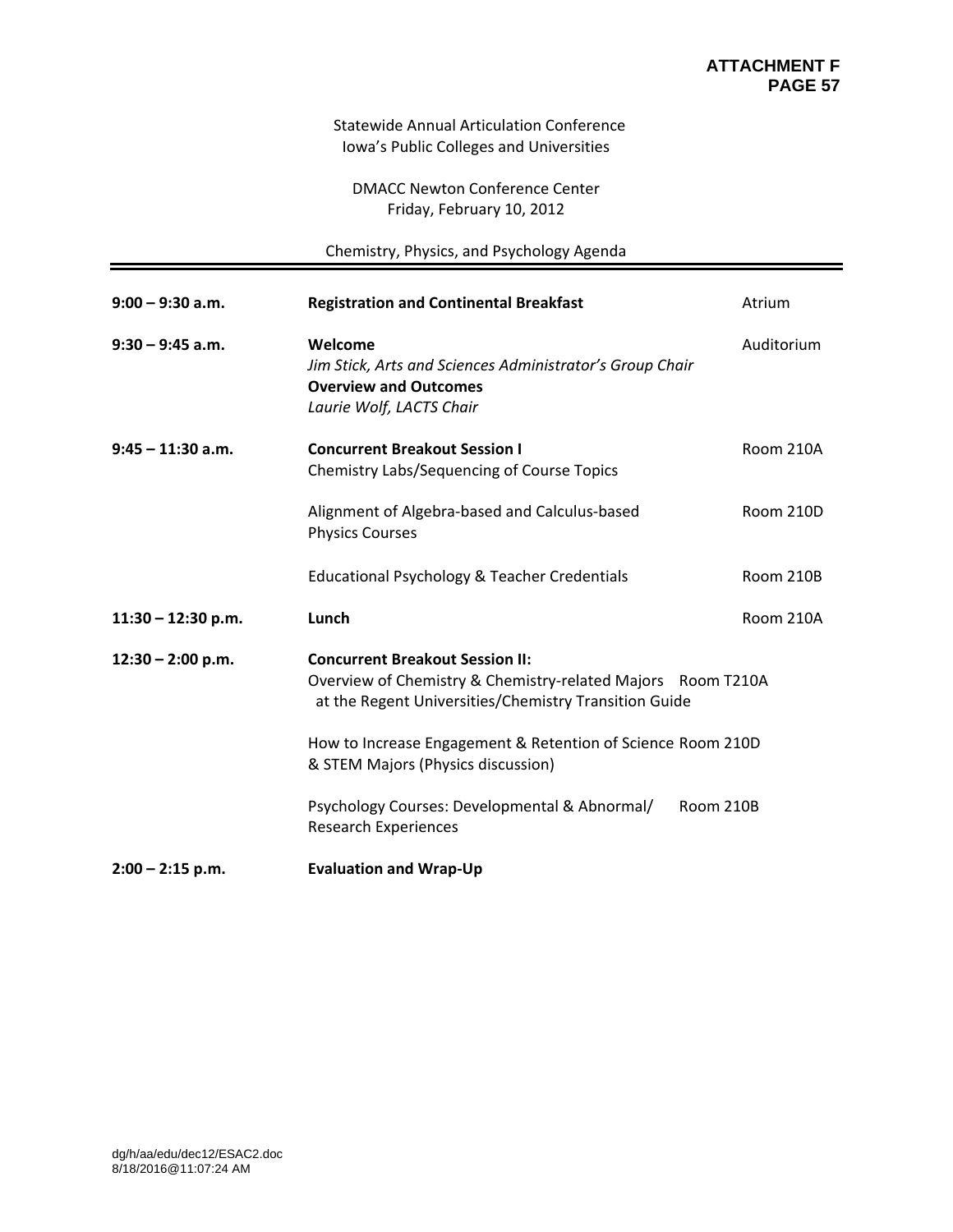# **ATTACHMENT F<br>PAGE 58 PAGE 58**

| $9:00 - 9:30$ a.m.   | <b>Registration and Continental Breakfast</b>     | Atrium    |
|----------------------|---------------------------------------------------|-----------|
| $9:30 - 11:30$ a.m.  | <b>Follow-up Marketing Discussion</b>             | Room 210C |
| $11:30 - 12:30$ p.m. | Lunch                                             | Room 210A |
| $12:30 - 2:00$ p.m.  | <b>Continued Marketing Discussion (if needed)</b> | Room 210C |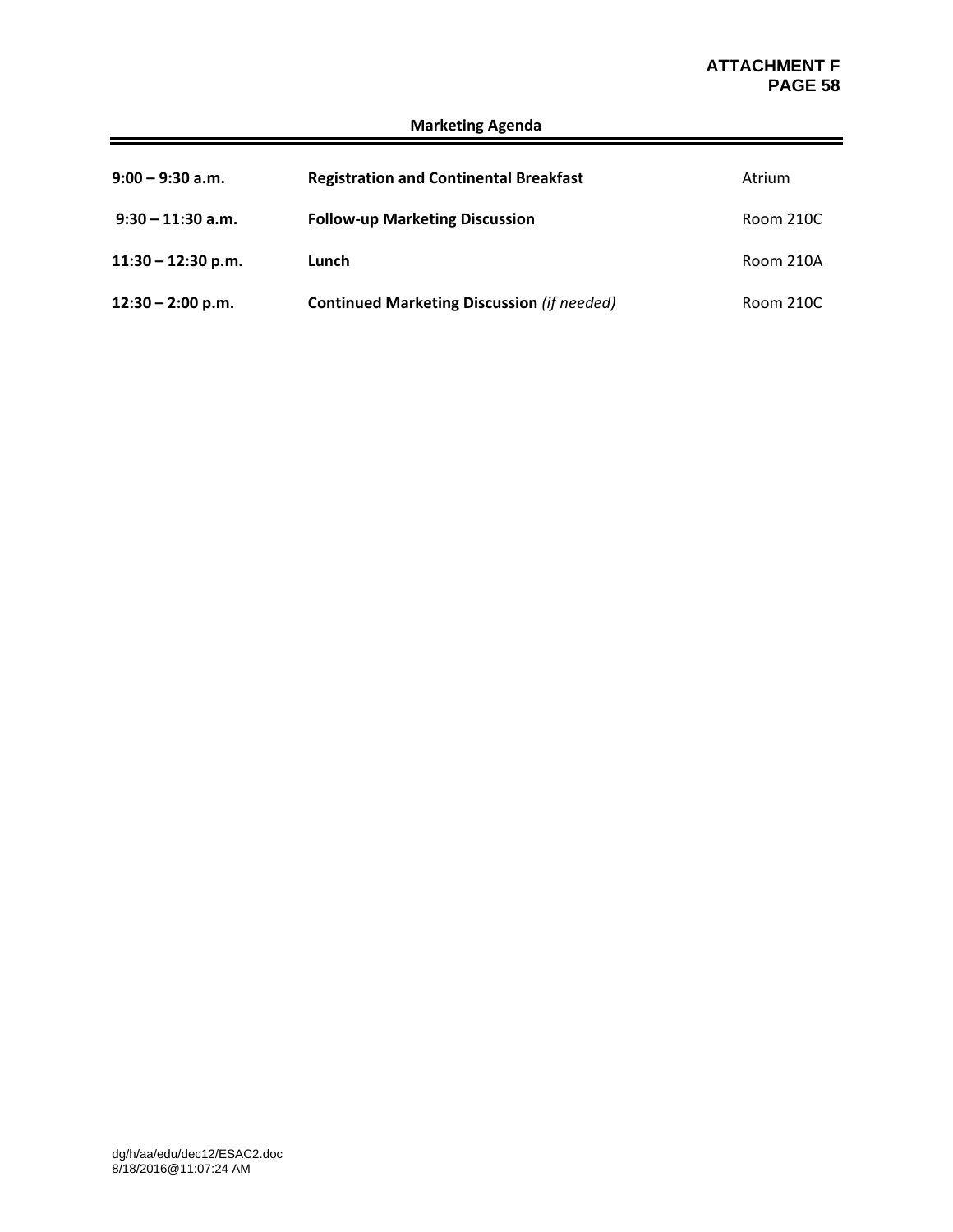## **Liaison Advisory Committee on Transfer Students (LACTS) Articulation Meeting Report Form**

**Disciplines/programs:** Agriculture Business, Agronomy, Horticulture, Animal Science and Natural Resources

# **Courses discussed:**

## **Agronomy**

Agron 114 Principles of Agronomy Agron 154 Fundamentals of Soil Science

#### **Horticulture**

Hort 221 Principles of Horticulture

Hort 240 Trees, Shrubs, and Woody Vines for Landscape

## **Agriculture Business**

Econ 230 Farm Business Management

Econ 235 Introduction to Agricultural Markets

# **Animal Science**

An S 114 Survey of Animal Industry

#### **Natural Resources**

NREM 120 Introduction to Renewable Resources

**Date Meeting Held:** June 26 2012

**Location:** Iowa FFA Enrichment Center, Ankeny, Iowa

## **Regent Facilitator(s) with contact information**

Name: Dr. David Acker

Institution, department, position: Iowa State University, College of Agriculture & Life Sciences, Associate Dean

Telephone: 515.294.6614

Email: dacker@iastate.edu

# **Community College Facilitator(s) with contact information:**

Name: Scott Ermer

Institution, department, position: Kirkwood Community College, Agriculture Sciences, Dean Telephone: 319.398.4944

Email: scott.ermer@kirkwood.edu

## **List at least one outcome for each agenda item: (attach additional pages as necessary) Expected outcomes common to all five disciplines:**

- Standardize common course descriptions among institutions.
- Discuss transfer issues within program groups.
- Discuss curriculum content, industry needs and best practices among program faculty.

# **Outcomes for Agronomy:**

- Arrived at common course descriptions for Principles of Agronomy and Fundamentals of Soil Science
- Next steps: (1) Need to explore means of posting course information on a central server accessible by all Agronomy instructors state-wide, and (2) Continue discussion on course content at 2013 statewide articulation meeting.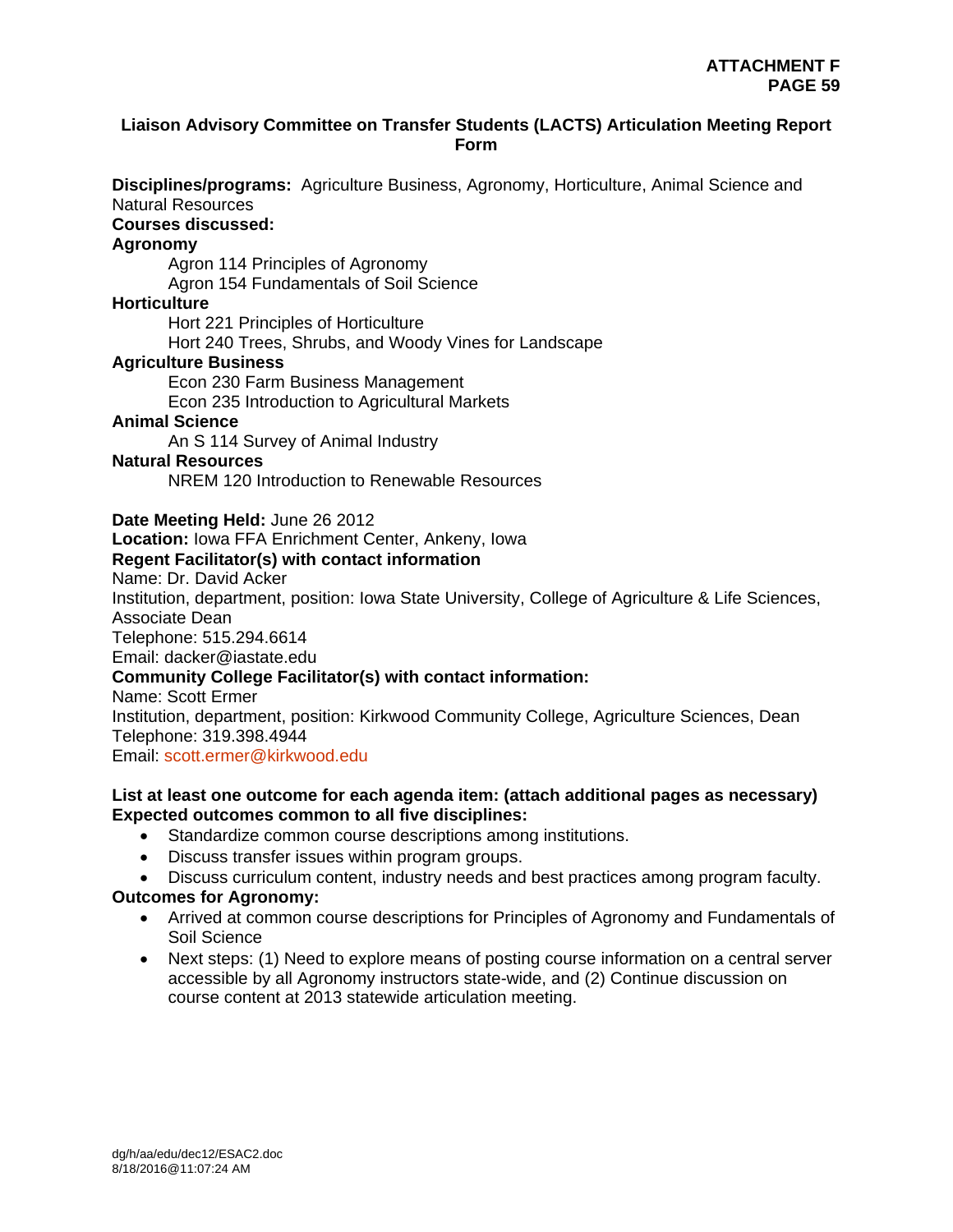# **Outcomes for Ag Business:**

- Arrived at common course description Farm Business Management
- **•** Recommended text book is Farm Management,  $7<sup>th</sup>$  edition, McGraw-Hill, Inc., New York.
- Community College instructors are able to access the ISU Website for this course giving them access to materials
- Action Item: ISU would like community colleges to move towards a common number for the Farm Business Management course in an attempt to improve seamless transfer. Currently ISU uses 230 as the course number; some community colleges are using a 300 course number.
- Next steps: (1) Work towards a common course description for Introduction to Agricultural Markets. Include in the description – Marketing Channels, and (2) Continue discussion on course content at 2013 statewide articulation meeting.

# **Outcomes for Animal Science**

- Overall both 2- and 4- year public colleges and universities are happy with the articulation of the introductory level Animal Science courses.
- ISU doesn't see any issues with current articulation agreements or any adverse indicators of transfer student performance, with the possible exception of students transferring in over 25 credits earned while in high school.
- Arrived at a common course description for the introductory Animal Science course.

# **Outcomes for Horticulture**

- Working towards a common assessment for Hort 221. Colleges were asked to share their assessments for their Introductory Horticulture class.
- ISU communicated that CCs should encourage their students to focus on completing general education requirements while at the community college.
- Next steps: (1) ISU will review CC vocational-technical courses to determine which courses can be articulated into 100- and 200-level courses at ISU.
- Bring common course competencies to review at 2013 statewide meeting

# **Outcomes for Natural Resources Management**

- Articulation for NREM 120: Intro to Renewable Resources works well. With regard to other courses, desire was expressed for more consistency in how courses transfer into ISU.
- Faculty agreed to continue articulation discussions. ISU solicited input on courses that should be discussed at a future meeting. Fire Management was identified.

**List future meeting plans, dates:** June 2013 – Third Annual Statewide Agricultural Sciences Articulation and Partnership Workshop

**Describe your group's needs, if any, for support by LACTS:** None at this time.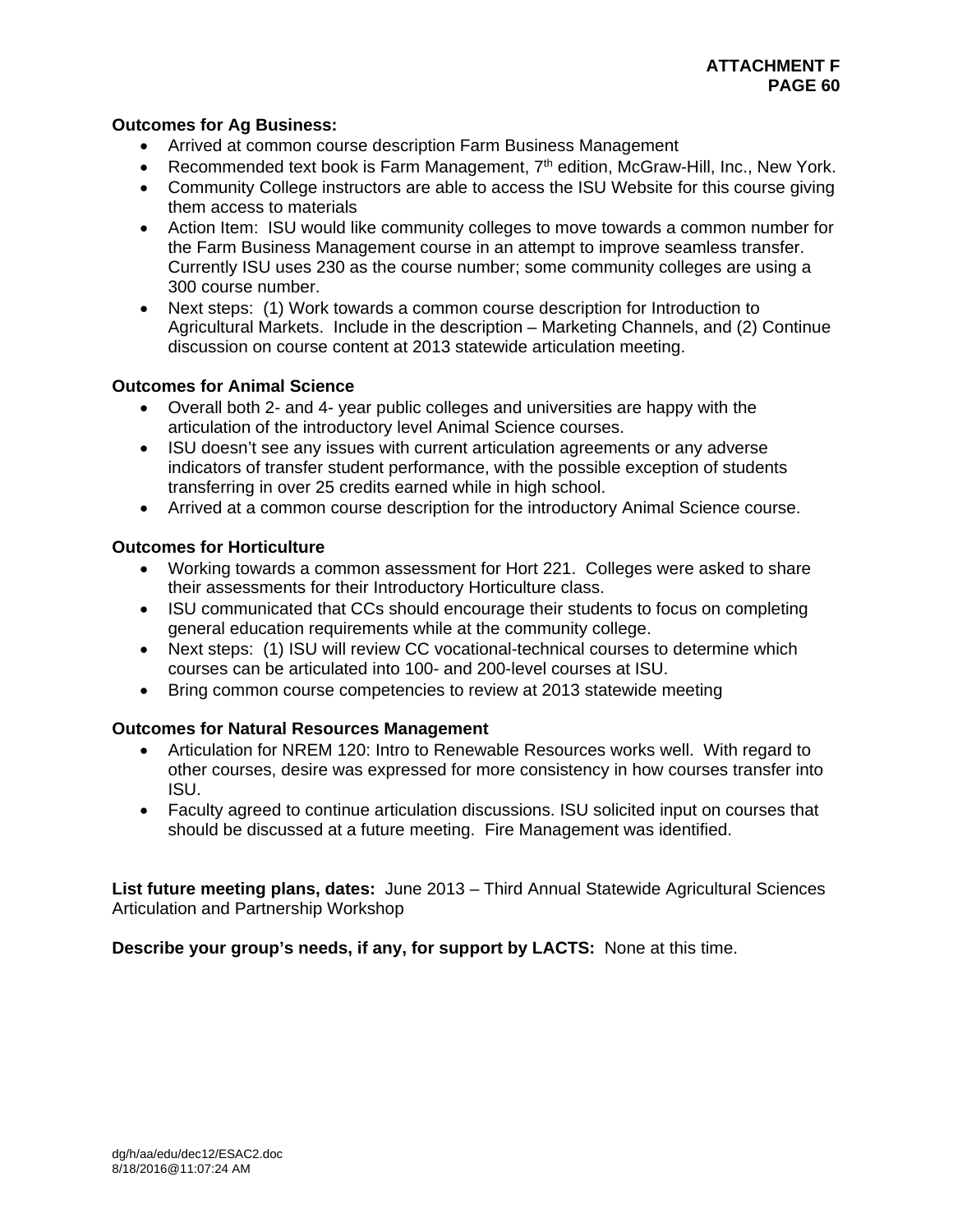## **INVITATION:**

## **2nd Annual Statewide Agricultural Sciences Articulation and Partnership Workshop – Tuesday, June 26, 2012**

## **Who Should Attend?**

Post-secondary faculty and administrators who deal with agriculture and natural resources. Specifically, we will focus on curricula in Agronomy, Horticulture, Animal Science, Natural Resources and Agricultural

Business. We invite representatives of Iowa Community Colleges, ISU's College of Agriculture and Life Sciences, and other 4-year colleges in Iowa with programs in these disciplines.

#### **When?**

Tuesday, June 26, 2012. The meeting will be held in conjunction with the Annual IAAE Summer Conference. The meeting will start at 10:00 a.m. and be finished by 4:00. We will break from 12:00 –

1:30 to join the IAAE lunch and program.

## **Where?**

FFA Enrichment Center (DMACC campus)

## **Overall Goal**

To improve curricula, enhance articulation, and to build strong partnerships among Iowa's postsecondary agriculture and natural resource faculty and administrators to help us in preparing science and technology talent for Iowa's agriculture and natural resource industries.

## **Objectives**

1) improve articulation and transition processes for agriculture and natural resources students who begin their education at a community college

2) share lessons learned related to curriculum; and,

3) review community college numbering system

#### **Background**

In June 2011, agricultural educators from Iowa community colleges, ISU's College of Agriculture and Life

Sciences, and several representatives of other 4-year programs met with the goal of improving our linkages to benefit the agriculture and natural resource students and industries of Iowa. The planning committee for the event stated that we aspire to be a model for the US by operating as a closely integrated system of science and technology education in the fields of agriculture and natural resource sciences.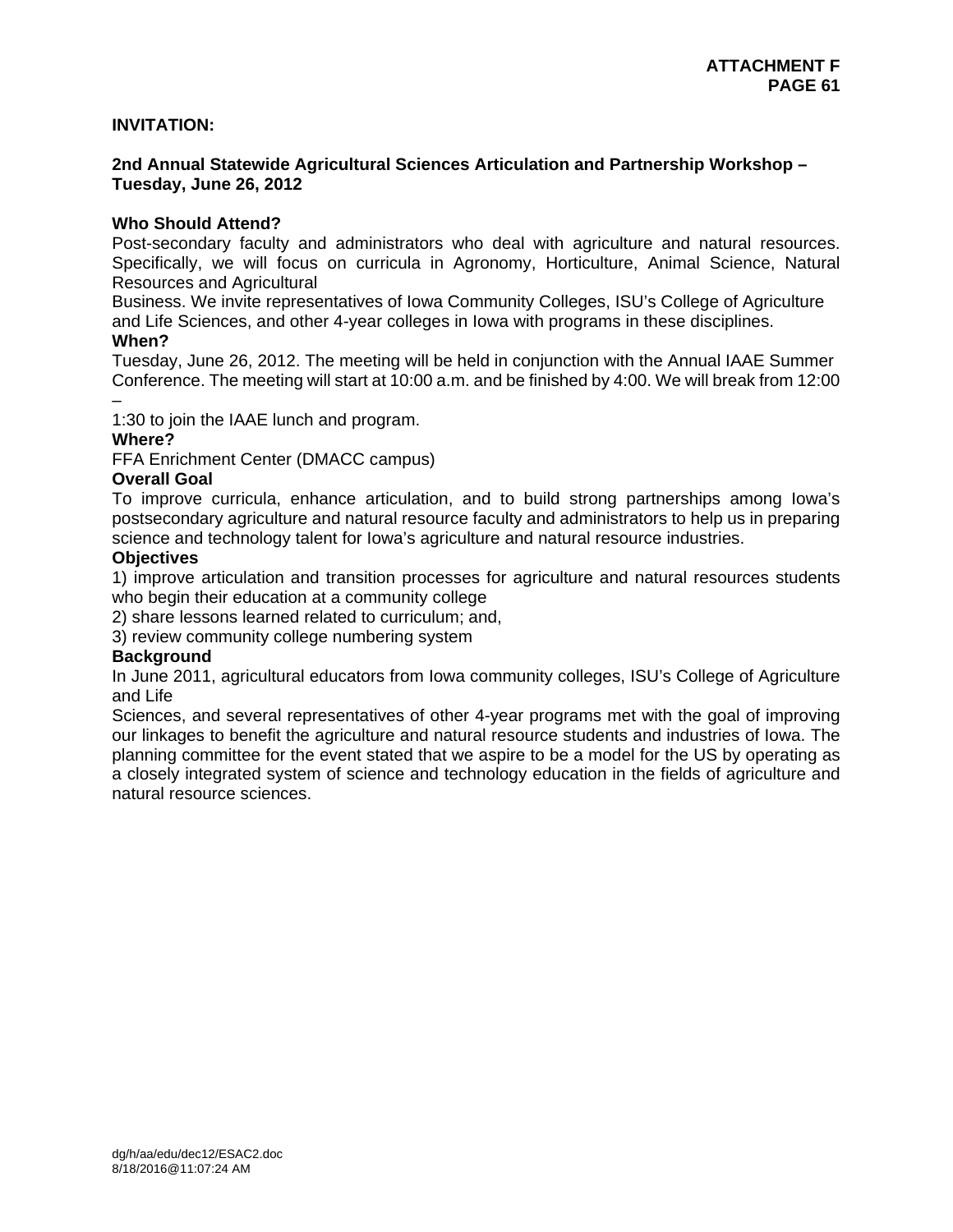# **AGENDA:**

## **Agenda for June 26, 2012 Meeting**

10:00 Welcome and Plan for the Day

10:15 Breakout sessions for:

Ag Business (ECON 230 and 235). Facilitators: Rhonda Clough, Keri Jacobs, Kevin Kimle Horticulture (HORT 221 and 240). Facilitators: Neric Smith, Nick Christians, Barb Osborn Agronomy (AGRON 114 and 154). Facilitators: Dave Grunklee, Andrew Manu, Russ Mullen

12:00 IAAE Lunch and Program

1:30 Breakout sessions for:

Animal Science (ANSCI 101 and 114). Facilitators: Ole Cleveland, Jodi Sterle, Howard Tyler Natural Resources (NREM 120). Facilitator: John Burnett, Terri Rogers

#### 3:30 Adjourn

#### **What to bring:**

a. Syllabus, course outline, course descriptions, objectives, etc. (12 copies to share)

- a. Lab exercises you would like to share
- b. Texts. Bring samples of current texts so attendees can review.
- c. References and/or supplemental texts
- d. Videos and software
- e. Web sites

#### **Attendees:**

- ISU and community college administrative representatives
- ISU faculty in the departments of Agriculture Business, Agronomy, Horticulture, Animal Science and Natural Resources
- Iowa community college faculty in Agriculture Business, Agronomy, Horticulture, Animal Science and Natural Resources
- Representatives from some private colleges including Dordt College, Graceland University, and Drake University
- Some representation from Iowa high schools

#### **Reporter contact information**

Name: Scott Ermer Institution, Department, position: Kirkwood Community College Telephone: 319.398.4944 Email: scott.ermer@kirkwood.edu